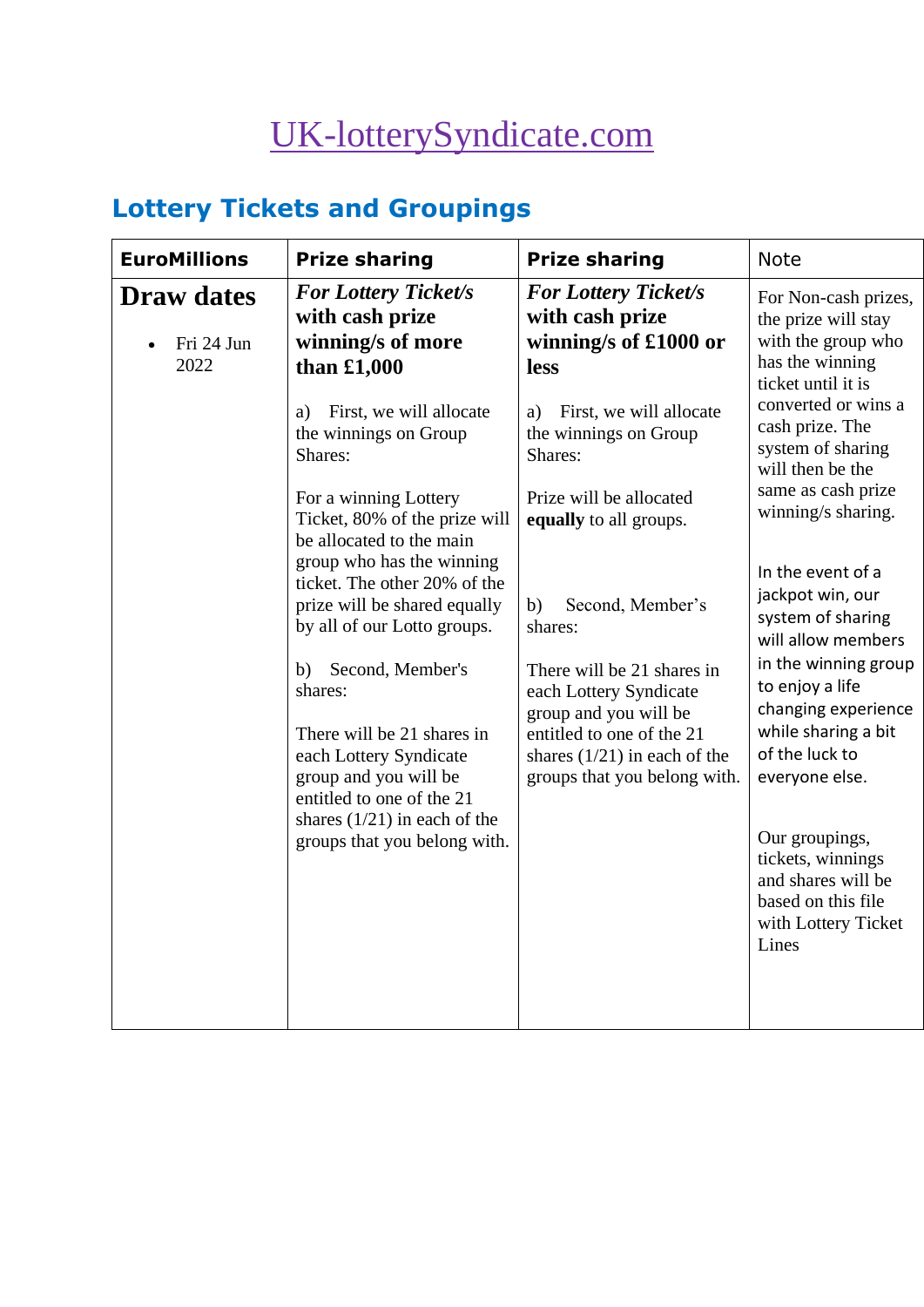#### *Lottery Syndicate Group 1*

#### *1) Do1V1, 2) Ma22G05/MA38G119, 3) La66B40, 4) He82C30,5) Ti53W41,6) Ke34B01, 7) Sa43B16, 8Pa30C27, 9) Tr76G01,10) Ca71W01, 11) Ki11S03, 12) Je15M11, 13) Kh33K03, 14) Ni39G16, 15) TH94L16, 16) Jo54V2 , 17) Sh20S29, 18) An67B17, 19) Ni36N20 20) Si12G05 , 21) Gl25L33*

Ticket 1 of 10

Ticket number: 1132-020568577-200779 Purchase date and time: Thu 23 Jun 2022 at 6:27

#### • **Your numbers**

- Lucky Stars
- A
- $\circ$  13
- $\circ$  17
- o 20
- o 25
- o 43 •
- o 04
- o 08
- o Lucky Dip
- B
- o 01
- o 30
- o 34
- o 38
- o 48
- •
- $\circ$  01
- o 10
- o Lucky Dip

### **Your UK Millionaire Maker codes**

- ZBRF74158
- TBRG90001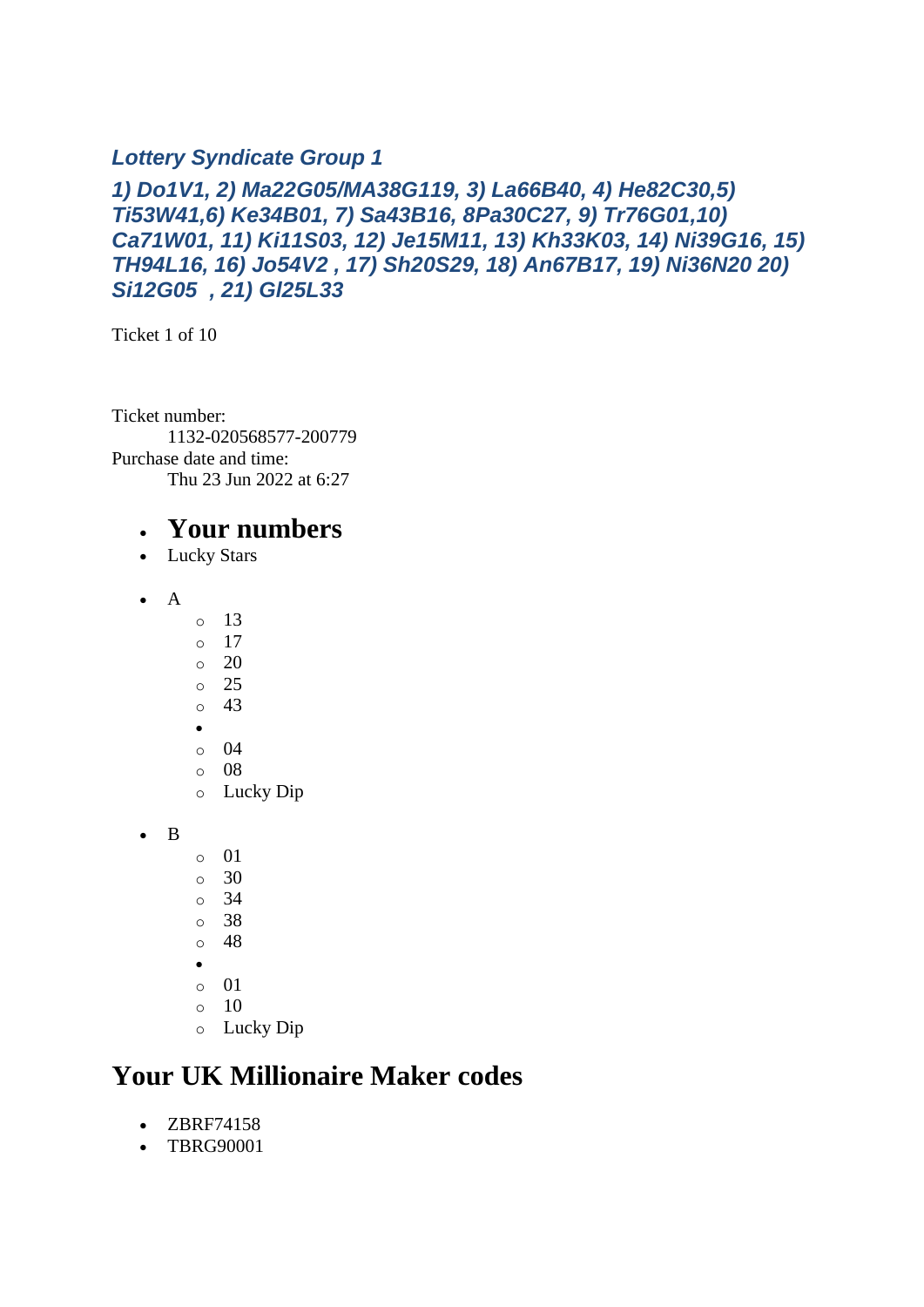We'll email you if you win.

## **Draws summary**

**Draws:** FriFriday **Weeks:** 1

# **Draw summary**

Fri 24 Jun 2022

## **Draw dates**

• Fri 24 Jun 2022

**Cost:** 2 plays x £2.50 for 1 draw = £5.00

# **Total:**

£5.00

*-----------------------------------------------------*

#### *Lottery Syndicate Group 2*

*1) Do1V1, 2) Ma22G05/MA38G119, 3) Ri28L30, 4) He82C30,5) Da10N11Norcup ,6) Ke34B01, 7) Sa43B16, 8) Pa30C27, 9) Tr76G01,10) Ca71W01, 11) Ki11S03, 12) Je15M11, 13) Me91M02, 14) Ni39G16, 15) Ti53W41, 16) An67B17, 17) Sh20S29, 18) Kh33K03, 19) Ni36N20, 20) Ju06M25, 21) Gl25L33*

Ticket 2 of 10

Ticket number: 1132-025811461-200279 Purchase date and time: Thu 23 Jun 2022 at 6:27

### • **Your numbers**

• Lucky Stars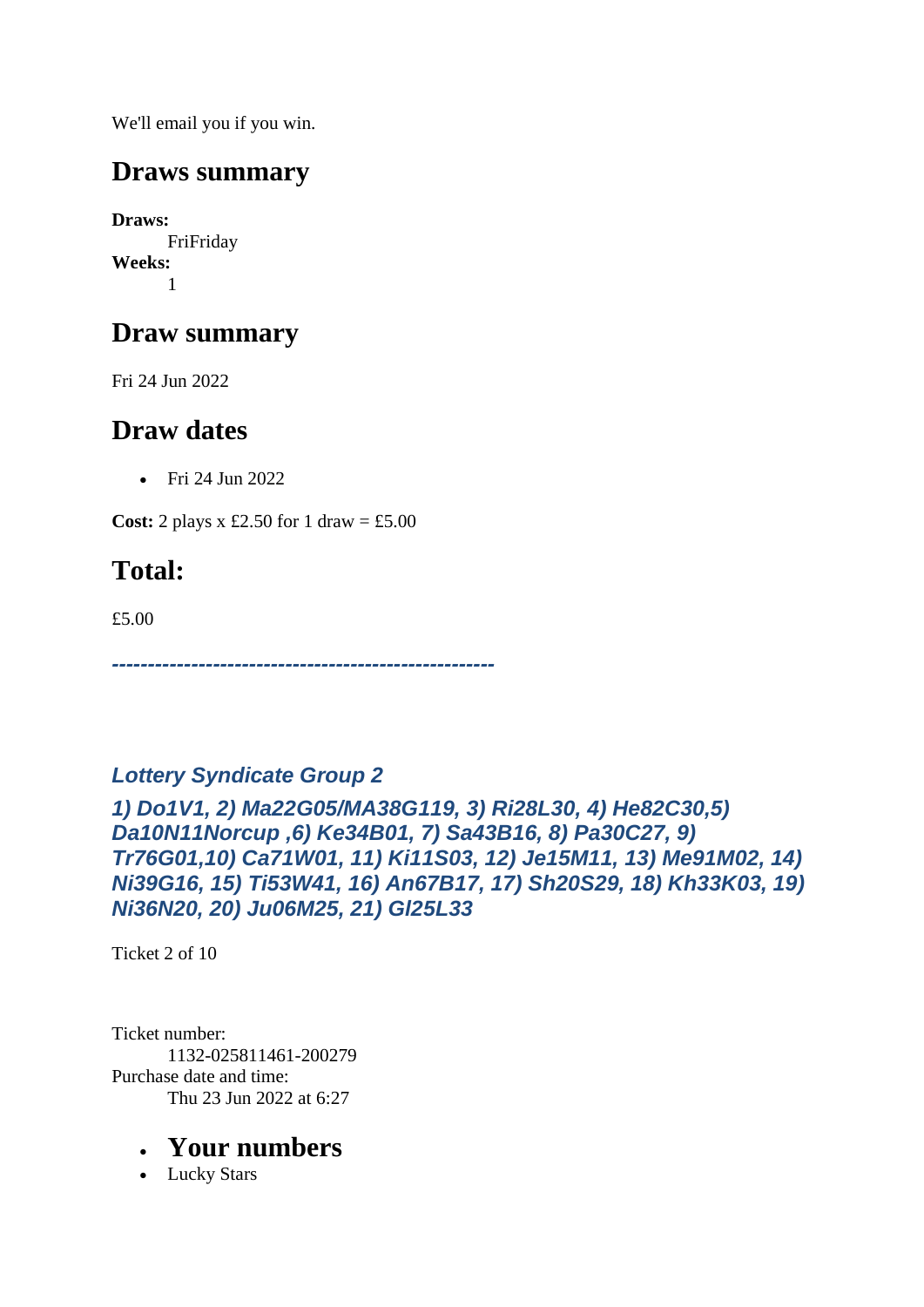- A
- o 09
- o 24
- o 29
- o 40 o 48
- •
- o 09
- o 12
- o Lucky Dip
- B
- o 01
- o 05 o 06
- o 09
- o 43
- •
- o 03
- o 12
- o Lucky Dip

# **Your UK Millionaire Maker codes**

- HBRJ60643
- XBRG30172

We'll email you if you win.

# **Draws summary**

**Draws:** FriFriday **Weeks:** 1

# **Draw summary**

Fri 24 Jun 2022

# **Draw dates**

• Fri 24 Jun 2022

**Cost:** 2 plays x £2.50 for 1 draw = £5.00

# **Total:**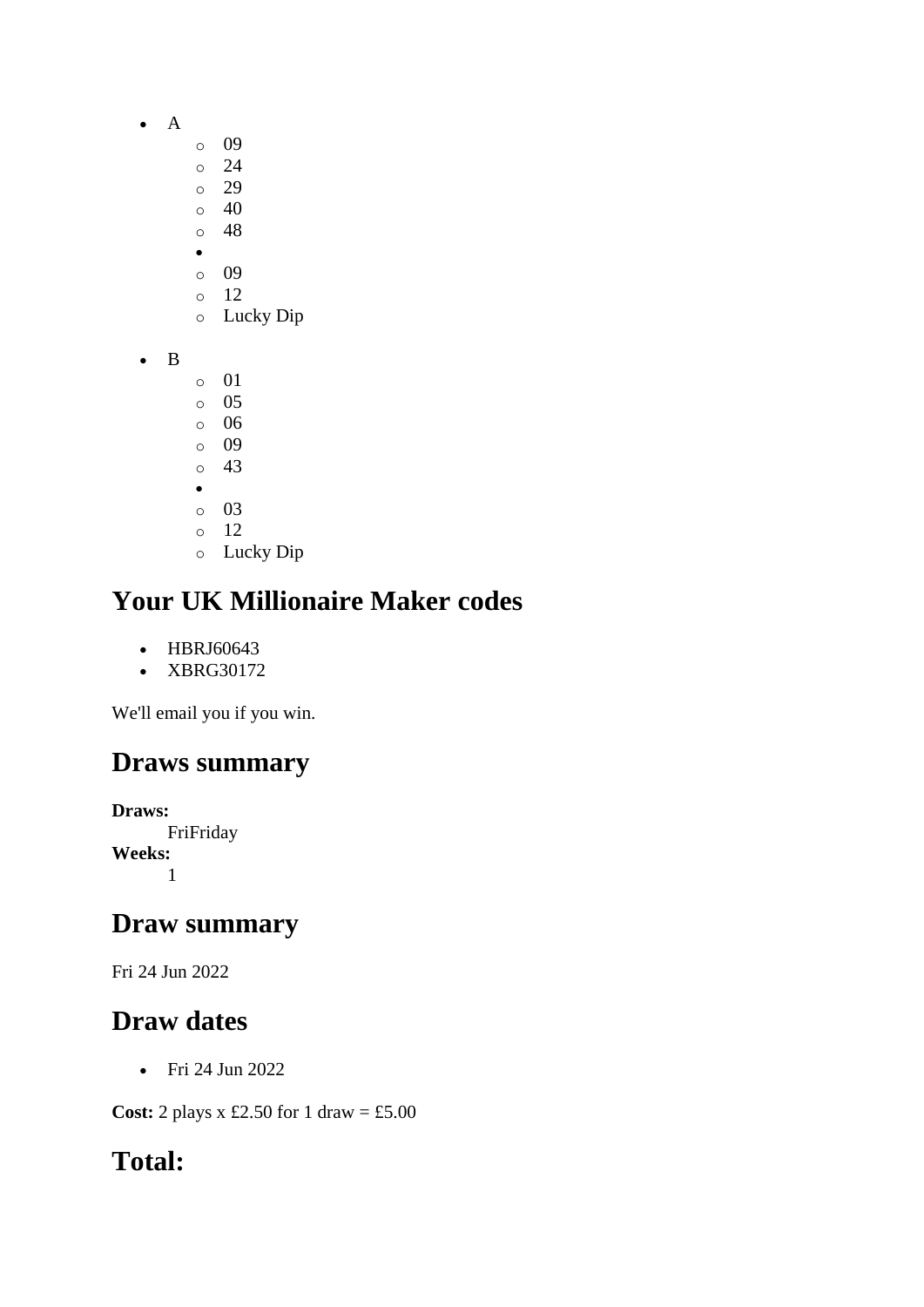*-----------------------------------------------------*

#### *Lottery Syndicate Group 3*

*1) Do1V1, 2) Ma22G05/MA38G119, 3) Ri28L30, 4) He82C30,5) Ti53W41,6) Ke34B01, 7) Sa43B16, 8) Pa30C27, 9) Tr76G01,10) Ca71W01, 11) Ki11S03, 12) Je15M11, 13) Pa03R03, 14) Ni39G16, 15) Me91M02, 16) An67B17, 17) Sh20S29, 18) Ar01B24, 19) Ni36N20, 20) Wi03F2, 21) Gl25L33*

Ticket 3 of 10

Ticket number: 1132-054034945-207479 Purchase date and time: Thu 23 Jun 2022 at 6:27

- Lucky Stars
- A
- $\circ$  02 o 08 o 35 o 39  $\circ$  40 • o 01  $\circ$  03 o Lucky Dip
- B
	- o 01 o 09
	- o 36
	- o 37
	- o 45
	- •
	- o 07
	- o 08
	- o Lucky Dip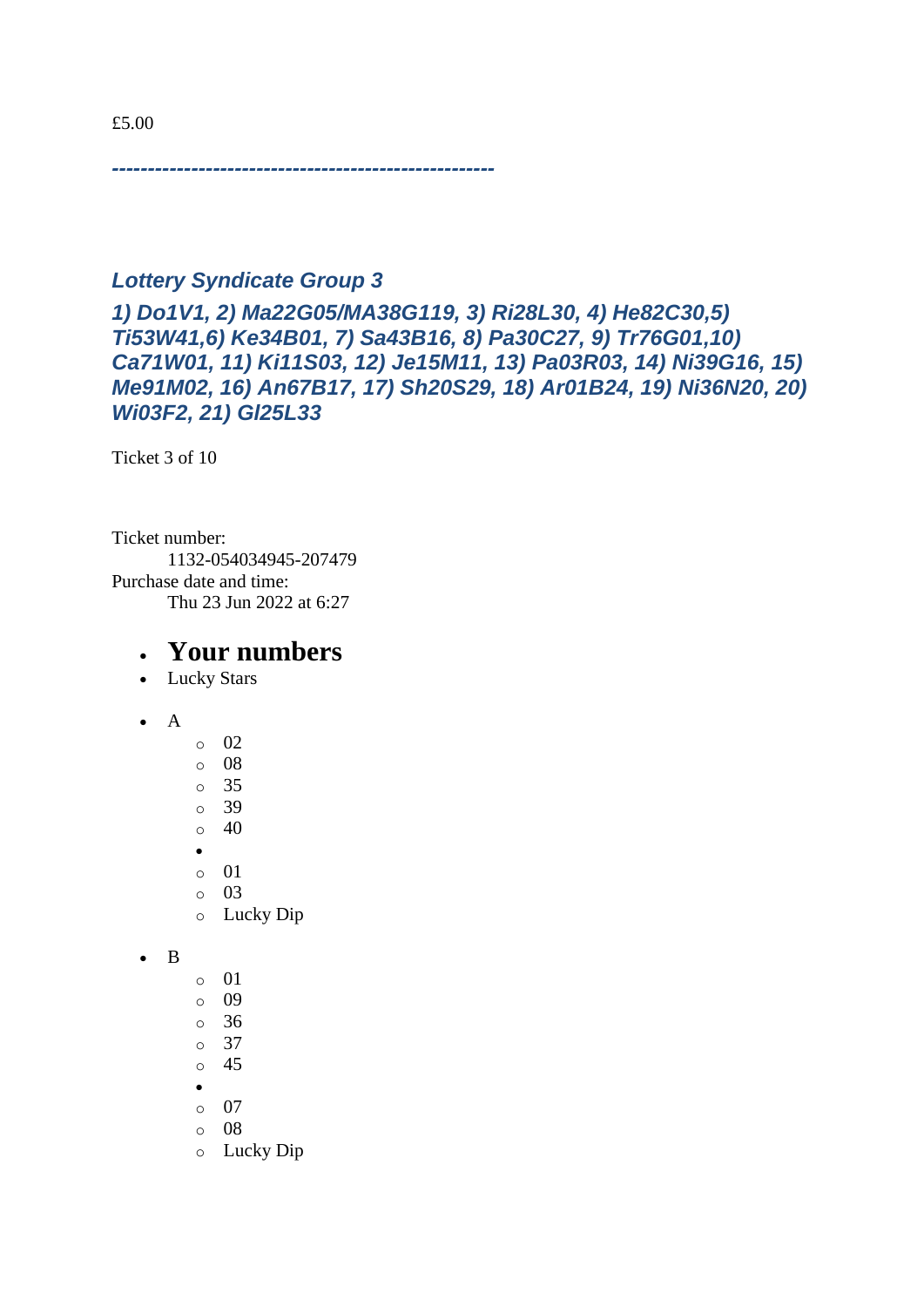# **Your UK Millionaire Maker codes**

- TBRG90003
- MBRG51229

We'll email you if you win.

### **Draws summary**

**Draws:** FriFriday **Weeks:** 1

## **Draw summary**

Fri 24 Jun 2022

### **Draw dates**

• Fri 24 Jun 2022

**Cost:** 2 plays x £2.50 for 1 draw = £5.00

# **Total:**

£5.00

*-----------------------------------------------------*

#### *Lottery Syndicate Group 4*

*1) Do1V1, 2) Ma22G05/MA38G119, 3) Ma45C21, 4 He82C30,5) Jo16V36, 6) Ke34B01, 7) Sa43B16, 8) Pa30C27, 9) Tr76G01,10) Ca71W01, 11) Ki11S03, 12) Je15M11, 13) An67B17, 14) Ni39G16, 15) Pa52W81, 16) De05M22, 17) Sh20S29, 18) Ar01B24, 19) Ni36N20, 20) Wi03F2, 21) Gl25L33*

Ticket 4 of 10

Ticket number: 1132-059277829-206979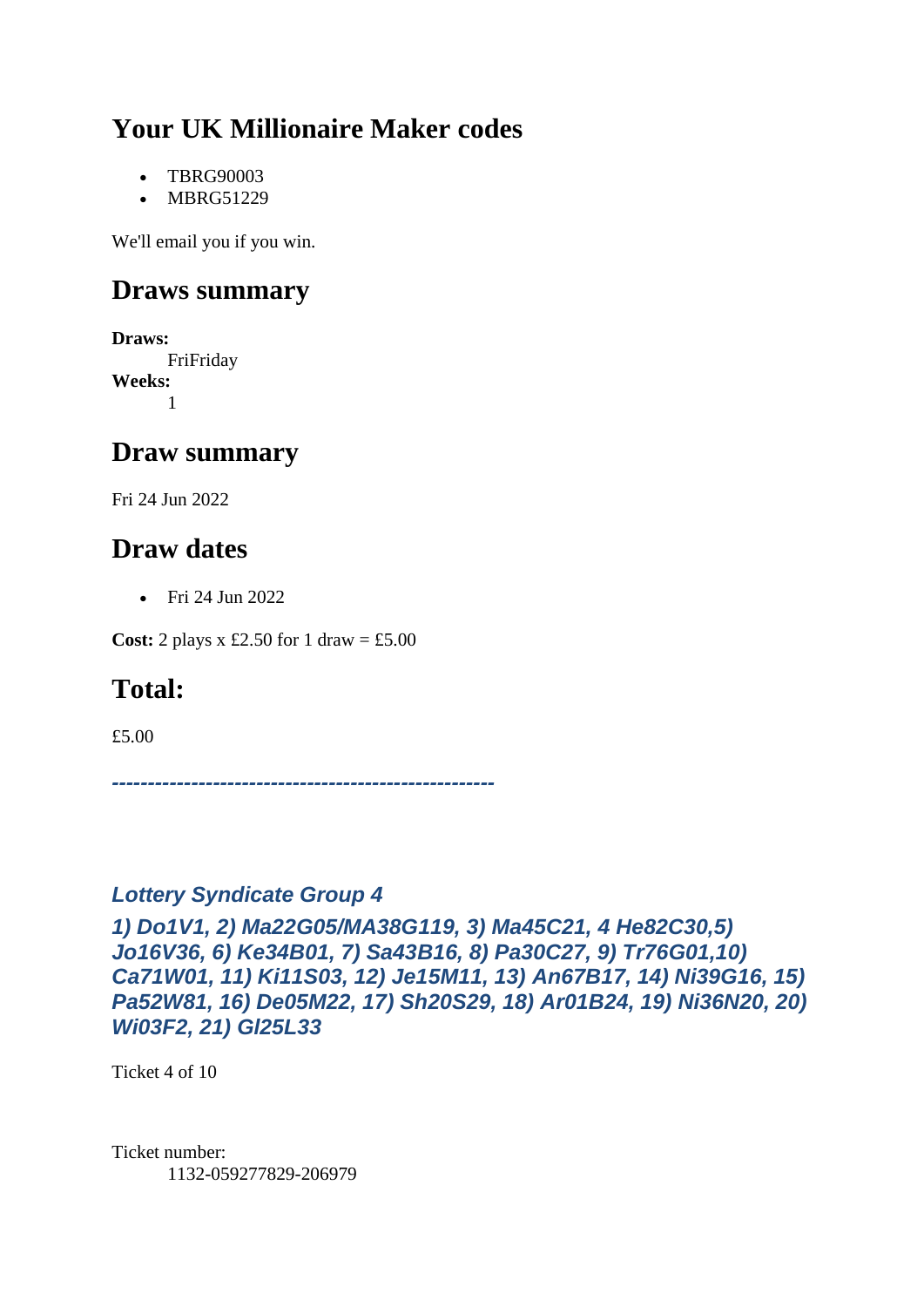Purchase date and time:

Thu 23 Jun 2022 at 6:27

#### • **Your numbers**

• Lucky Stars

#### • A

- o 02 o 12  $\circ$  20  $\circ$  42 o 48 • o 03 o 05 o Lucky Dip
- B
- o 09
- o 20
- o 27
- o 40 o 42
- •
- o 03
- $\circ$  05
- o Lucky Dip

# **Your UK Millionaire Maker codes**

- ZBRF74163
- HBRJ60644

We'll email you if you win.

### **Draws summary**

**Draws:** FriFriday **Weeks:** 1

## **Draw summary**

Fri 24 Jun 2022

# **Draw dates**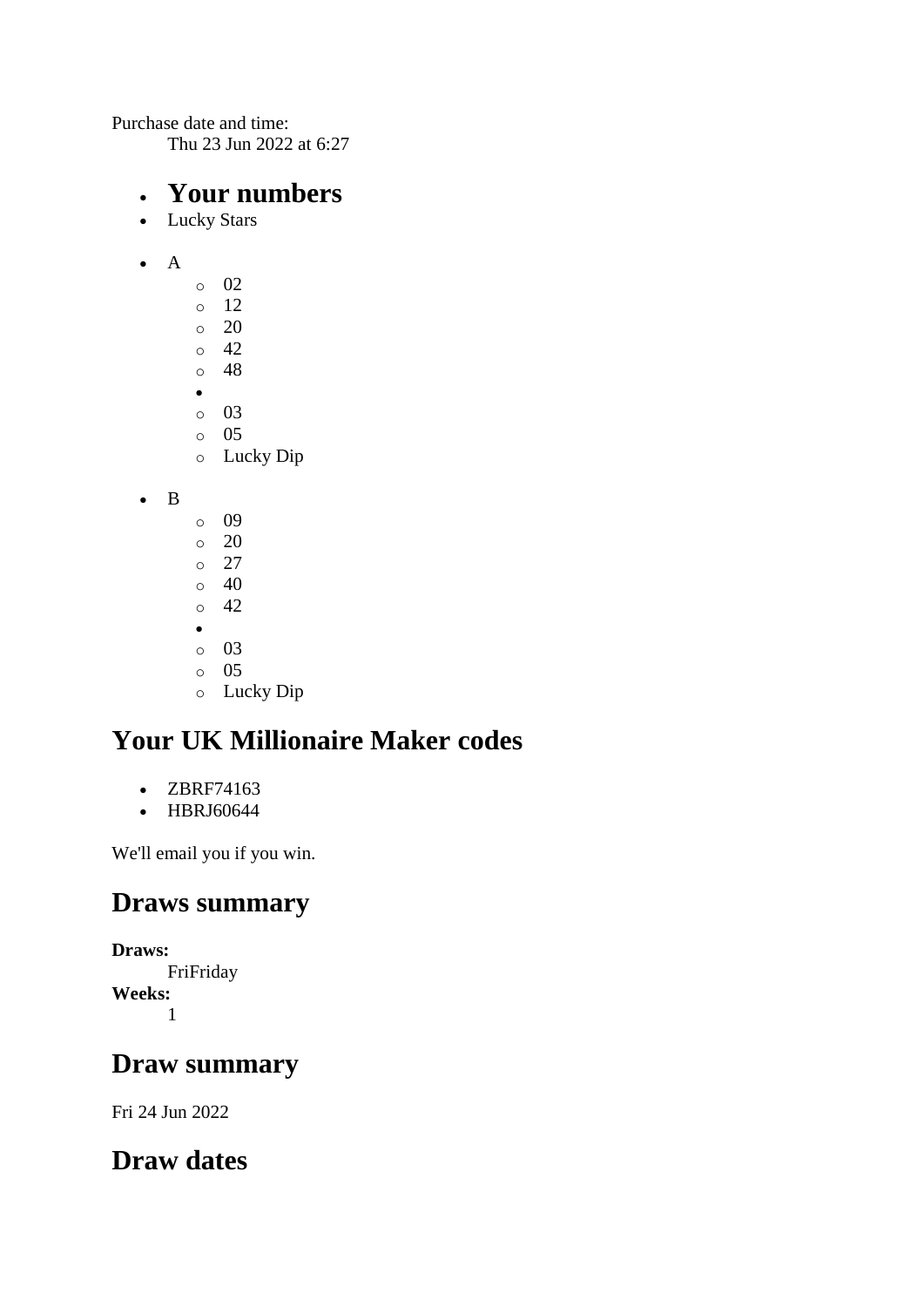• Fri 24 Jun 2022

**Cost:** 2 plays x £2.50 for 1 draw = £5.00

#### **Total:**

£5.00

*---------------------------------------------------*

#### *Lottery Syndicate Group 5*

#### *1) Do1V1, 2) Ma22G05/MA38G119, 3) Pa30C27, 4) He82C30,5) Wi03F2,6) Ke34B01, 7) Sa43B16, 8) Ow76B04, 9) Me91M02,10) Ca71W01, 11) Ki11S03, 12) Je15M11, 13) Pa52W81, 14) Ni39G16, 15) Ri28L30, 16) Pe64G41, 17) Sh20S29, 18) Ma45C21, 19) Ni36N20, 20) BA09K03Basat, 21) Gl25L33*

Ticket 5 of 10

Ticket number: 1132-046771717-206679 Purchase date and time: Thu 23 Jun 2022 at 6:27

- Lucky Stars
- A
- o 04 o 05 o 15
- o 21
- o 33
- •
- o 03
- o 11
- o Lucky Dip
- B
- o 28 o 32 o 35
- o 38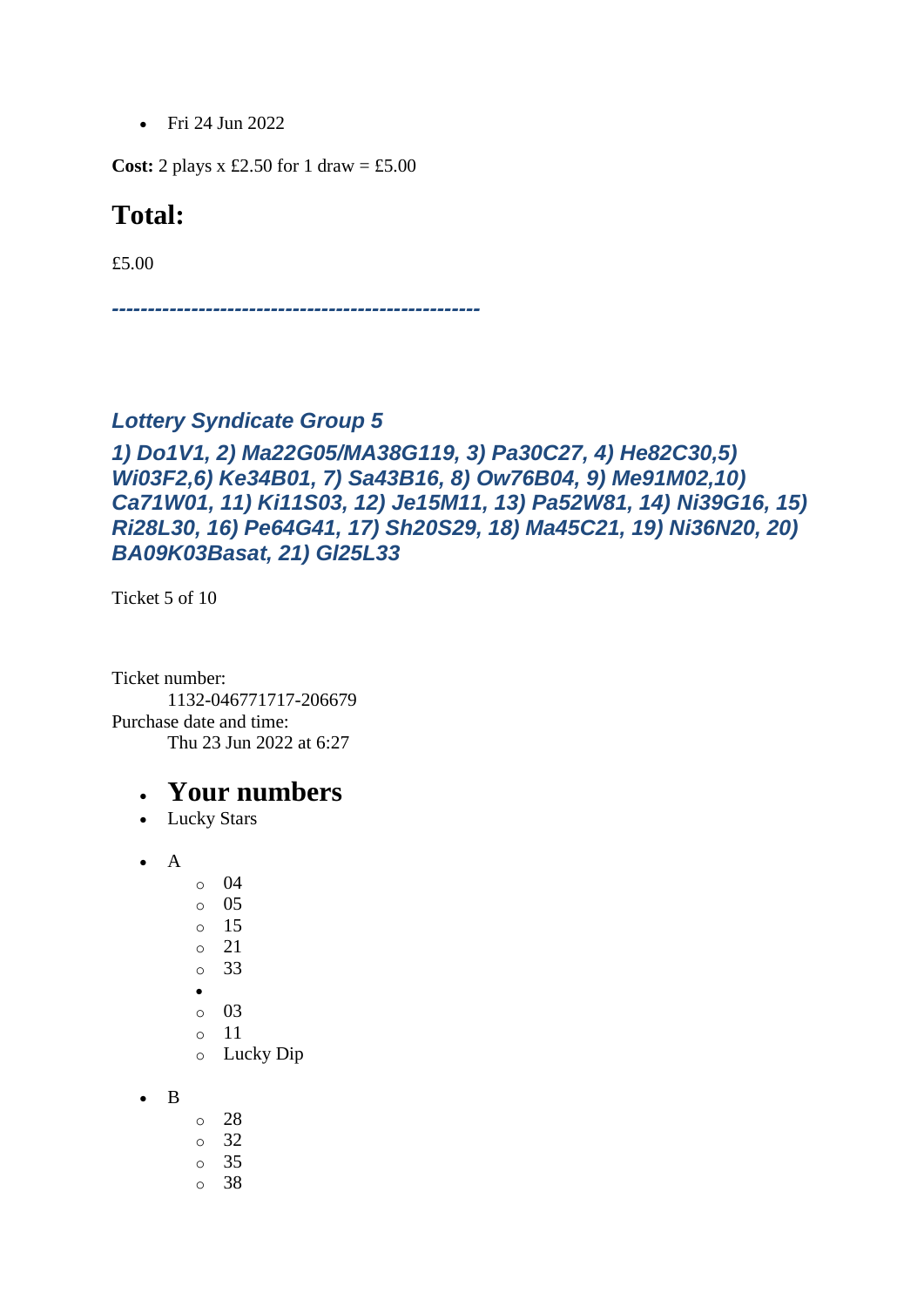o 50 • o 04  $\circ$  11 o Lucky Dip

# **Your UK Millionaire Maker codes**

- TBRG90005
- ZBRF74165

We'll email you if you win.

### **Draws summary**

**Draws:** FriFriday **Weeks:** 1

## **Draw summary**

Fri 24 Jun 2022

### **Draw dates**

• Fri 24 Jun 2022

**Cost:** 2 plays  $x \text{ £}2.50$  for 1 draw = £5.00

### **Total:**

£5.00

*-----------------------------------------------------*

#### *Lottery Syndicate Group 6*

*1) Ro26C28, 2) RO98H60, 3) Sh37P01, 4) Do12P04,5) Do1V1,6) No15L30, 7) Sa43B16, 8) BA09K03Basat, 9) To23S12 (TGS),10) Da27R40, 11) Pe64G41, 12) Ma98A17, 13) Ow76B04, 14) Wi22M02, 15) Da10N11Norcup , 16) PH30B19, 17) Ca71W01, 18) Ma94N21, 19) Jo16V36, 20) Sa65C13, 21) Wi03F2*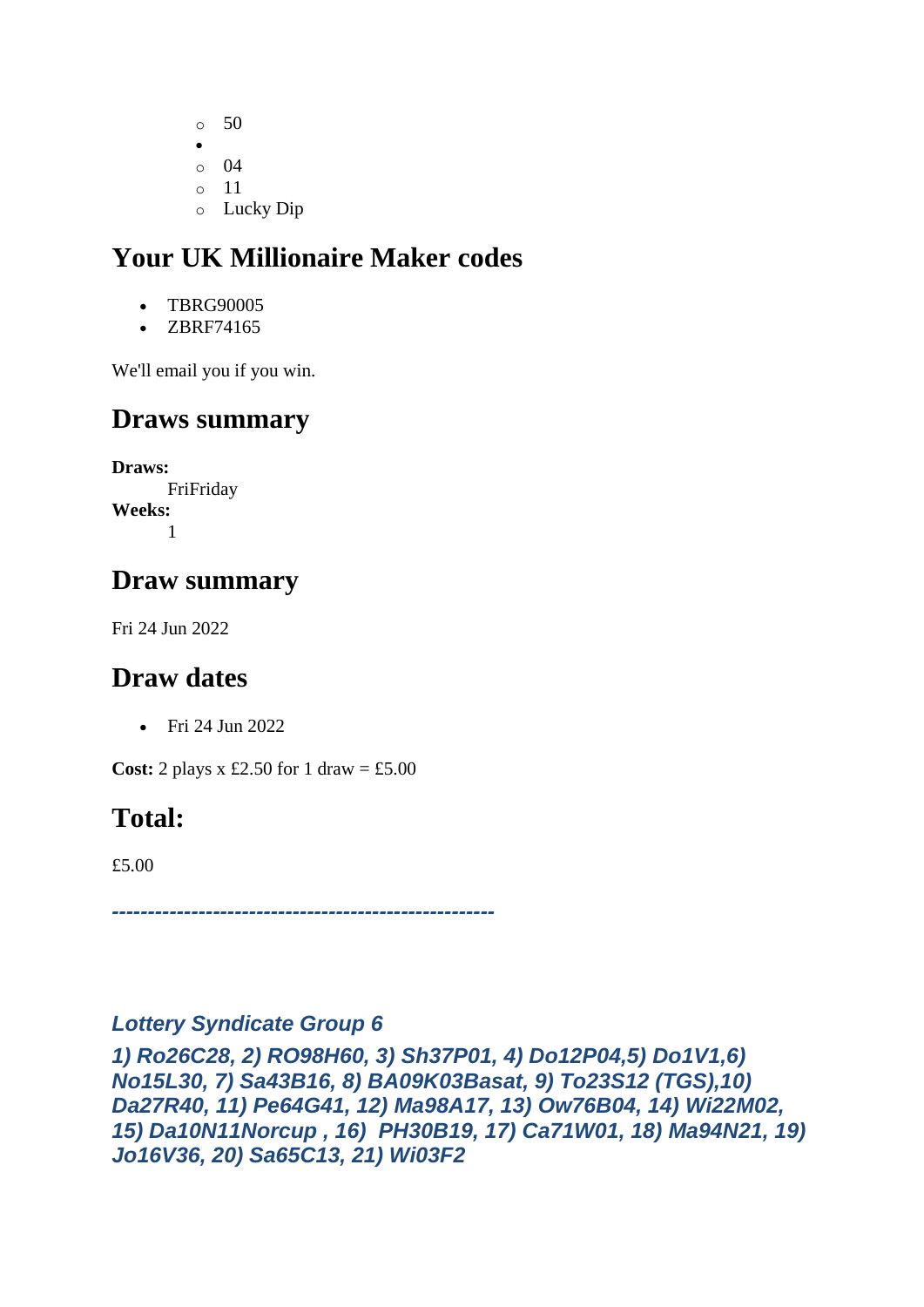Ticket 6 of 10

Ticket number: 1132-024762881-203279 Purchase date and time: Thu 23 Jun 2022 at 6:27

### • **Your numbers**

- Lucky Stars
- A
- o 01
- o 12
- o 18
- o 21 o 25
- •
- o 01
- o 02
- o Lucky Dip
- B
- o 09
- o 28
- o 32
- o 37
- o 38
- o 02
- o 03
- o Lucky Dip

# **Your UK Millionaire Maker codes**

- ZBRF74166
- ZBRF74167

We'll email you if you win.

### **Draws summary**

**Draws:** FriFriday **Weeks:** 1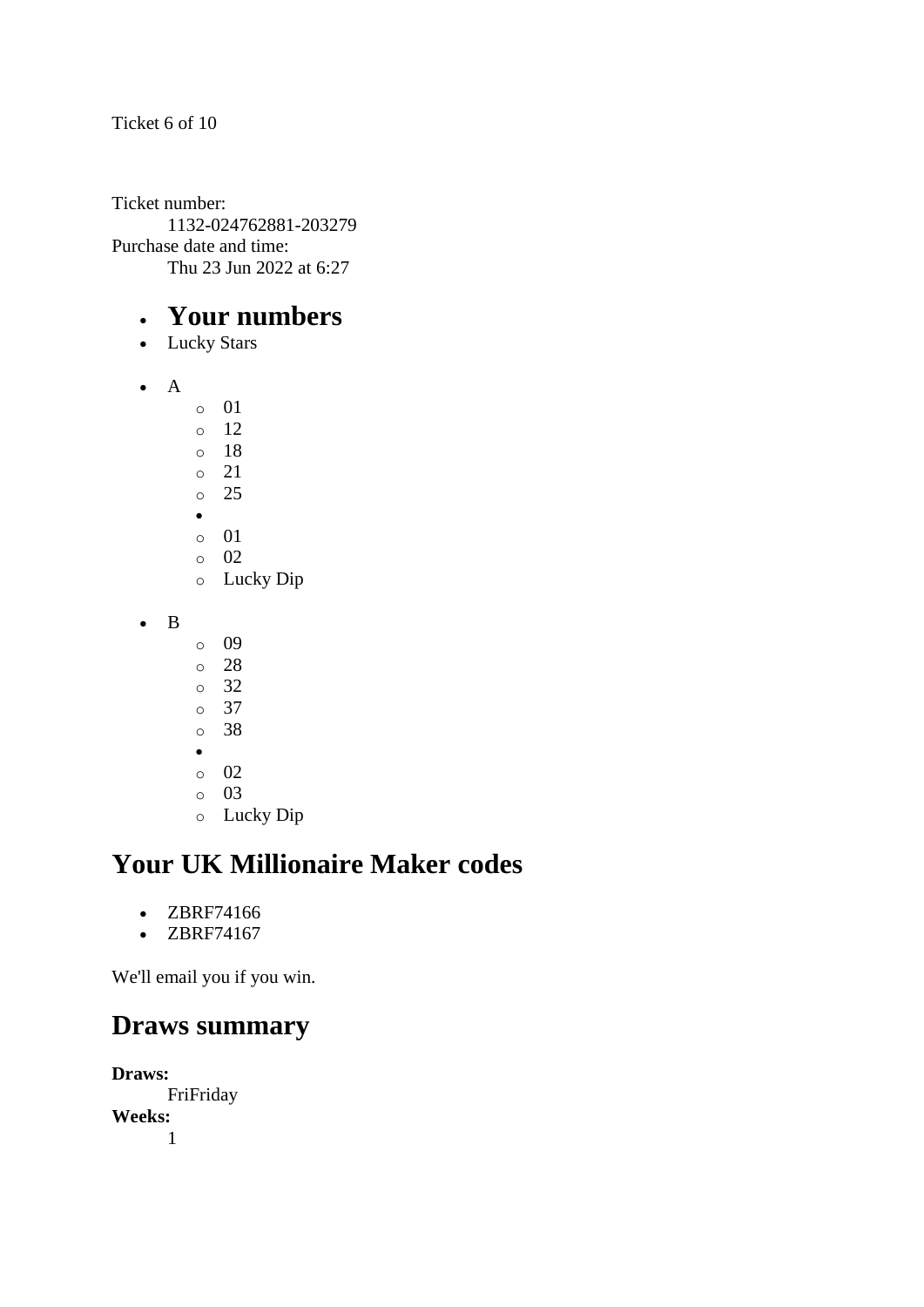### **Draw summary**

Fri 24 Jun 2022

# **Draw dates**

• Fri 24 Jun 2022

**Cost:** 2 plays x £2.50 for 1 draw = £5.00

# **Total:**

£5.00

*-----------------------------------------------------*

#### *Lottery Syndicate Group 7*

*1) Ro26C28, 2) Jo54V2, 3) Sh37P01, 4) Ma98A17,5) Ju06M25, 6) Mi02L17, 7) Sa43B16, 8) Ch94O10, 9) To23S12 (TGS),10) Da27R40, 11) An76D15, 12) Pe64G41, 13) RO98H60, 14) Wi22M02, 15) Do12P04, 16) PH30B19, 17) Si12G05 , 18) Je58M18, 19) La66B40, 20) Sa65C13, 21) Be11V1*

Ticket 7 of 10

Ticket number: 1132-029940229-201679 Purchase date and time: Thu 23 Jun 2022 at 6:27

- Lucky Stars
- A
	- o 10 o 35 o 36 o 42  $\circ$  50
	- •
	- o 06
	- $\circ$  07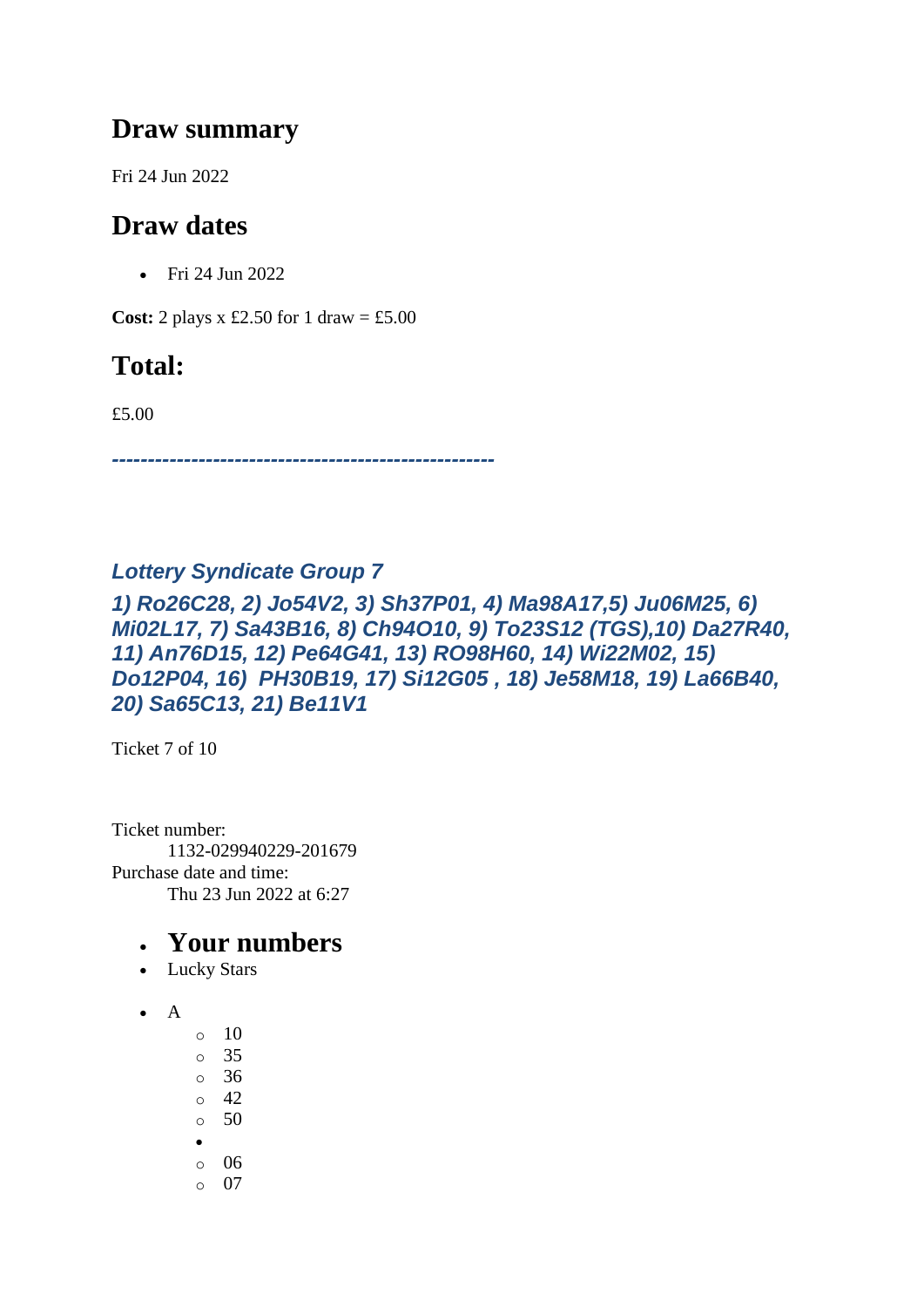- o Lucky Dip
- B
	- o 05
	- o 22
	- o 29
	- o 33 o 45
	- •
	- o 05
	- $\circ$  12
	- o Lucky Dip

# **Your UK Millionaire Maker codes**

- JBRG30323
- XBRG30176

We'll email you if you win.

# **Draws summary**

**Draws:** FriFriday **Weeks:** 1

# **Draw summary**

Fri 24 Jun 2022

# **Draw dates**

• Fri 24 Jun 2022

**Cost:** 2 plays  $x \text{ £}2.50$  for 1 draw = £5.00

# **Total:**

£5.00

*-----------------------------------------------------*

#### *Lottery Syndicate Group 8*

```
1) Ro26C28, 2) Ch94O10, 3) Sh37P01, 4) St81P02,5) Ad34Y2, 6) 
Si12G05 , 7) Sa43B16, 8) Ma52A71, 9) To23S12 (TGS),10) Da27R40, 
11) An76D15, 12) TH94L16, 13) Ri28L30, 14) Wi22M02, 15)
```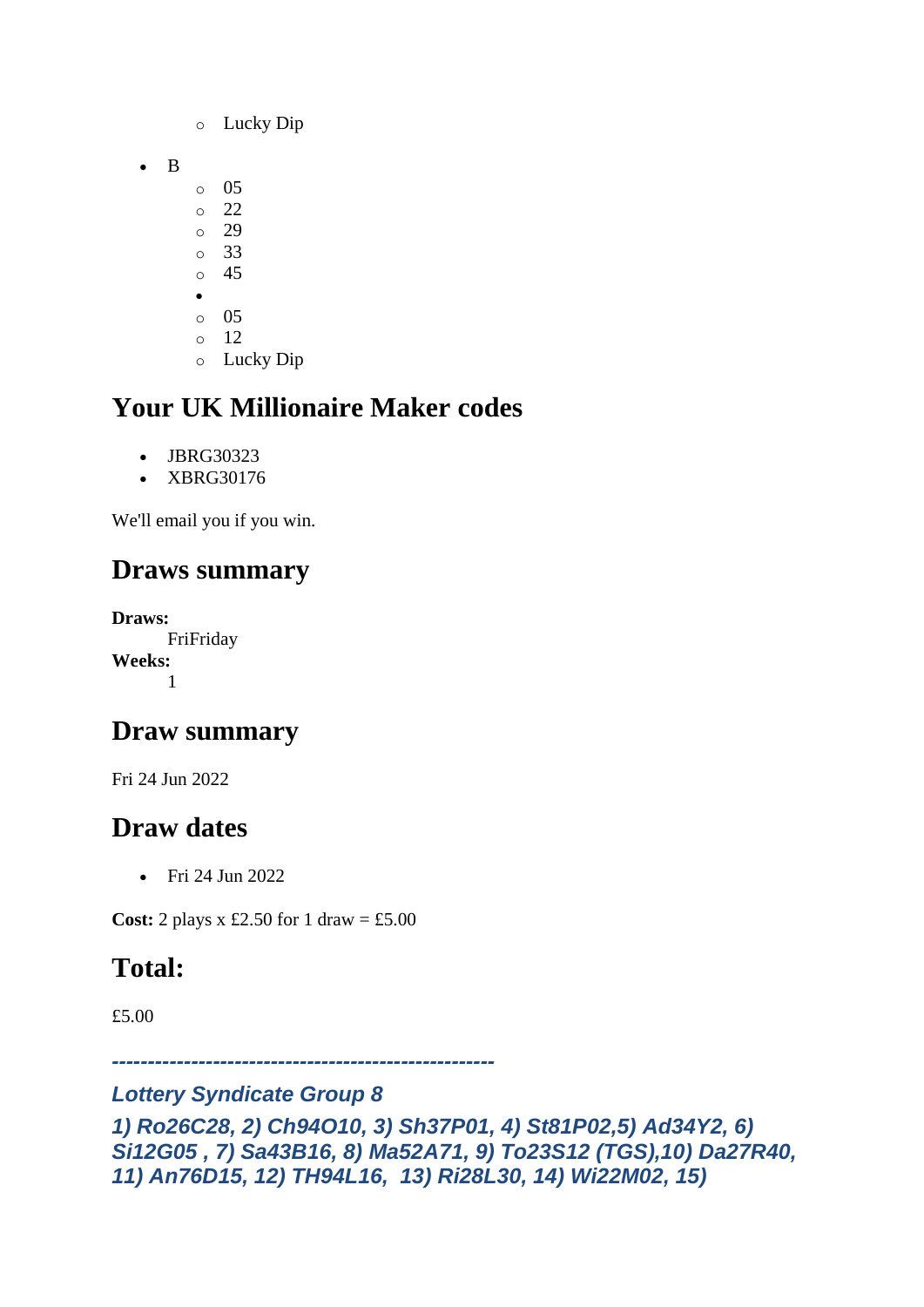#### *Pa52W81, 16) PH30B19, 17) Pe64G41, 18) Je58M18, 19) La66B40, 20) Sa65C13, 21) RO98H60*

Ticket 8 of 10

Ticket number: 1132-063472133-209479 Purchase date and time: Thu 23 Jun 2022 at 6:27

#### • **Your numbers**

- Lucky Stars
- A
- o 26 o 32 o 33 o 36 o 37 • o 06 o 12 o Lucky Dip
- B
	- o 01 o 09 o 21 o 22 o 43 • o 01 o 03
	- o Lucky Dip

# **Your UK Millionaire Maker codes**

- JBRG30324
- MBRG51231

We'll email you if you win.

### **Draws summary**

**Draws:**

FriFriday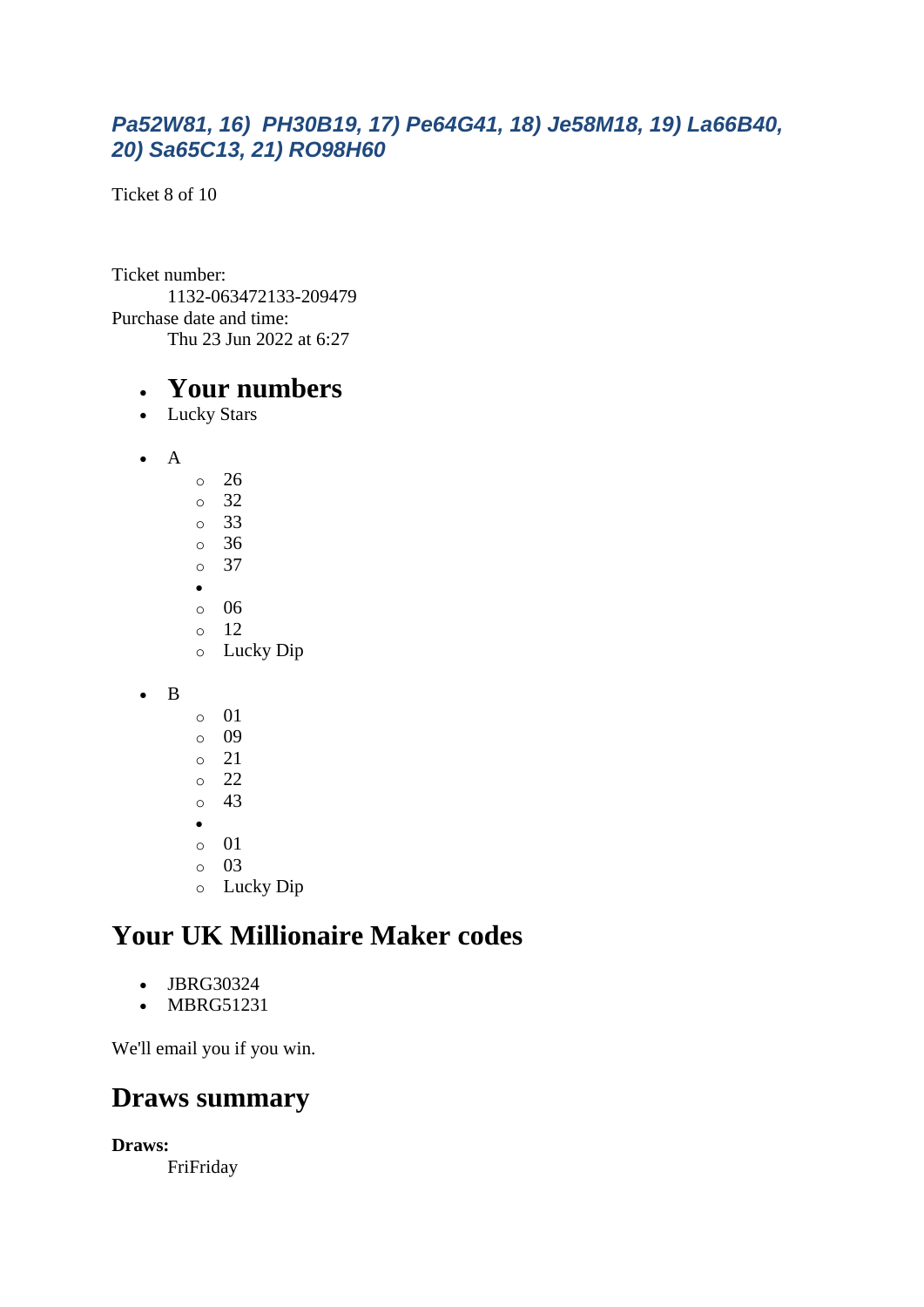**Weeks:** 1

#### **Draw summary**

Fri 24 Jun 2022

#### **Draw dates**

• Fri 24 Jun 2022

**Cost:** 2 plays x £2.50 for 1 draw = £5.00

### **Total:**

£5.00

*-----------------------------------------------------*

#### *Lottery Syndicate Group 9*

#### *1) Ro26C28, 2) Ch94O10, 3) Sh37P01, 4) Da10N11Norcup, 5) RO98H60, 6) No15L30, 7) Sa43B16, 8) Do1V1, 9) To23S12 (TGS),10) Da27R40, 11) Co09G02, 12) Ed15H21, 13) CE76J05, 14) Wi22M02, 15) Ra95K11, 16) PH30B19, 17) Jo54V2, 18) Je58M18, 19) La66B40, 20) Sa65C13, 21) Jo64A34*

Ticket 9 of 10

Ticket number: 1132-001439488-203779 Purchase date and time: Thu 23 Jun 2022 at 6:27

- Lucky Stars
- $\bullet$  A
	- o 05
	- o 28
	- o 29
	- o 33
	- o 48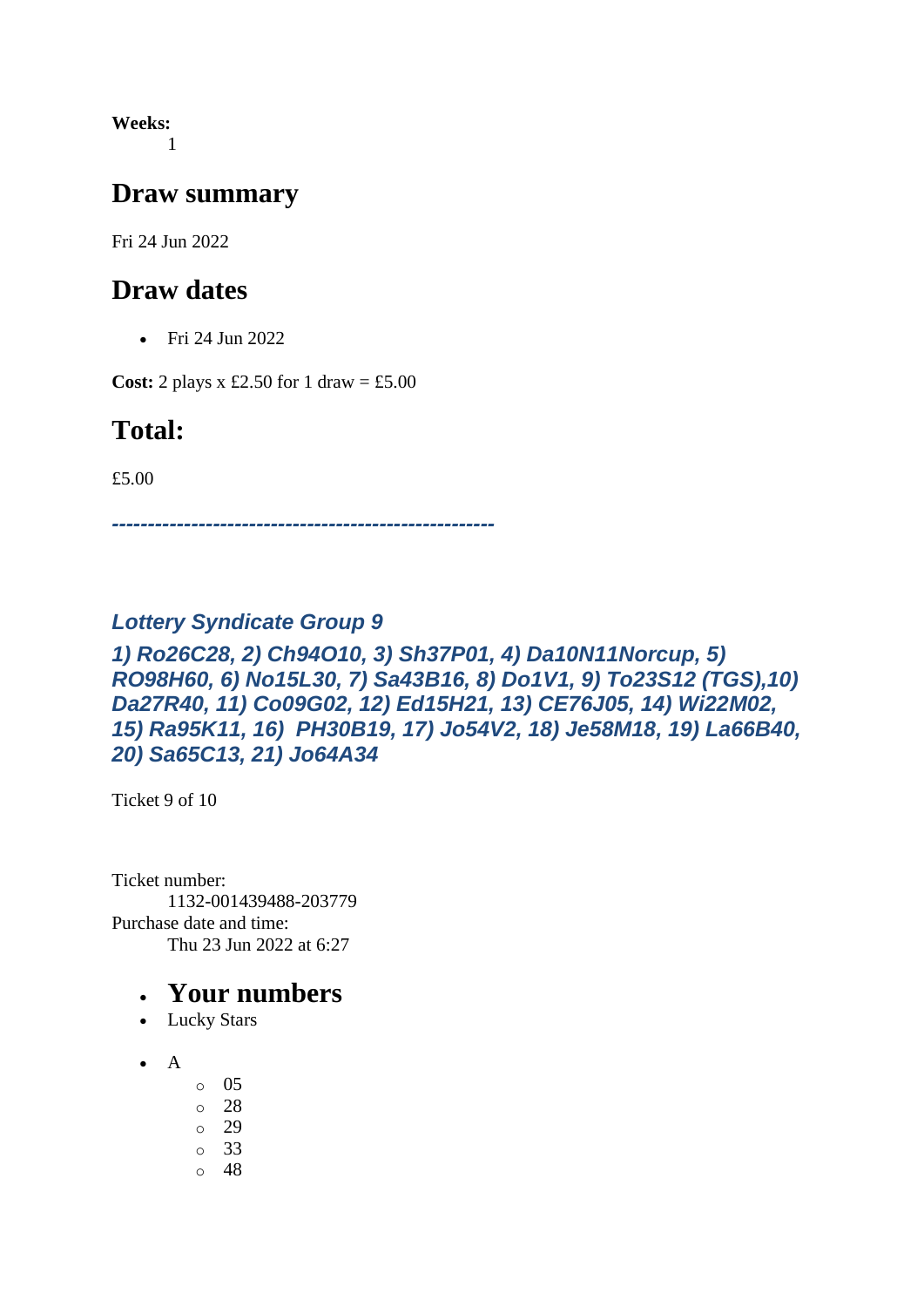|   | O         | 01        |
|---|-----------|-----------|
|   | $\circ$   | 10        |
|   | $\circ$   | Lucky Dip |
|   |           |           |
| B |           |           |
|   | $\circ$   | 01        |
|   | $\circ$   | 06        |
|   | $\circ$   | 09        |
|   | $\circ$   | 10        |
|   | $\circ$   | 27        |
|   | $\bullet$ |           |
|   | $\circ$   | 07        |
|   | Ō         | 10        |

 $\bullet$ 

o Lucky Dip

# **Your UK Millionaire Maker codes**

- JBRG30325
- HBRJ60646

We'll email you if you win.

### **Draws summary**

**Draws:** FriFriday **Weeks:** 1

### **Draw summary**

Fri 24 Jun 2022

#### **Draw dates**

• Fri 24 Jun 2022

**Cost:** 2 plays x £2.50 for 1 draw = £5.00

#### **Total:**

£5.00

*-----------------------------------------------------*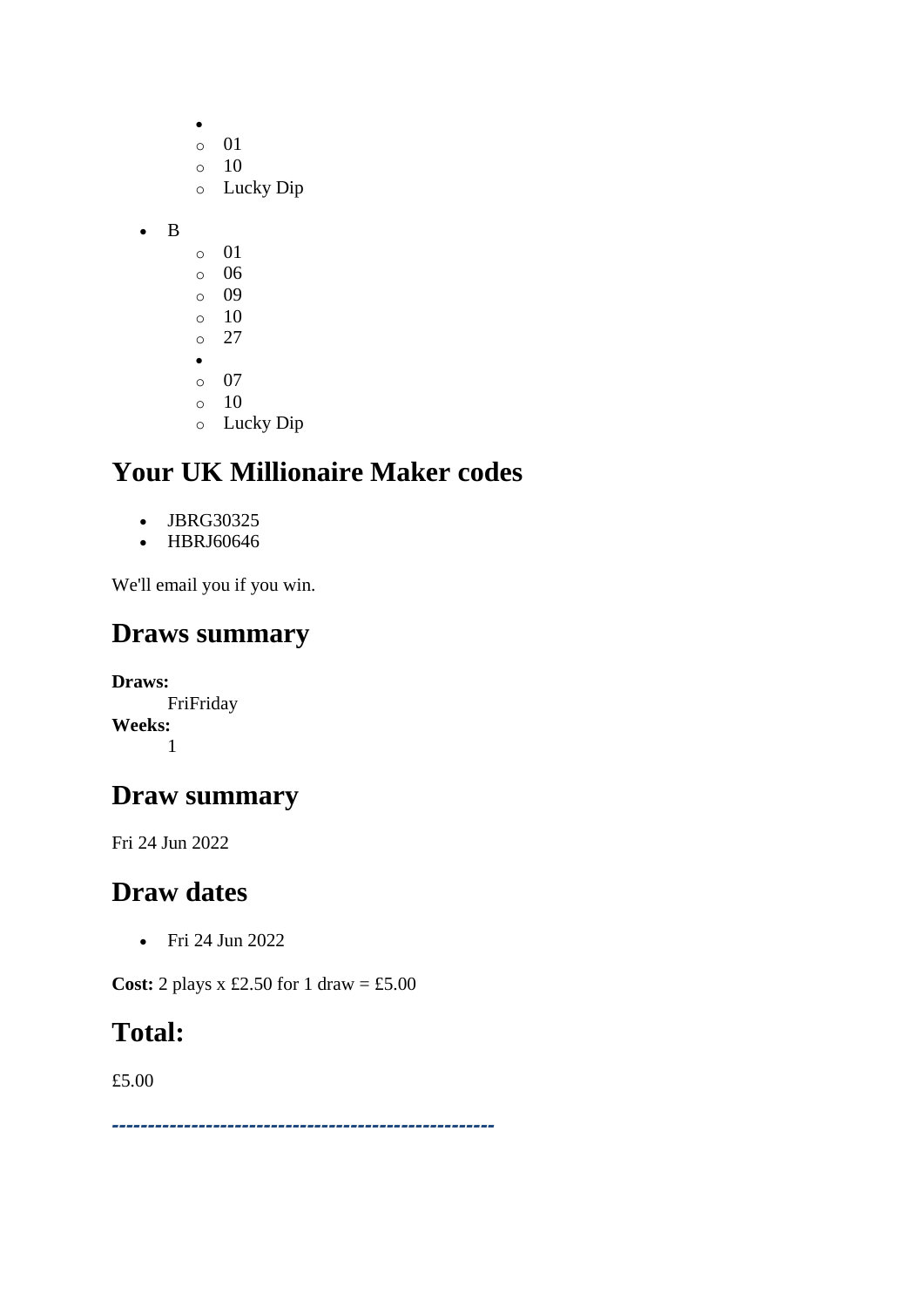#### *Lottery Syndicate Group 10*

#### *1) Ro26C28, 2) Ch94O10, 3) Sh37P01, 4) Ma98A17,5) Be11V1, 6) Ad34Y2, 7) Sa43B16, 8) Ma56S01, 9) To23S12 (TGS),10) Da27R40, 11) Lo82S20, 12) Da04G06, 13) RO98H60, 14) Wi22M02, 15) St07S04, 16) PH30B19, 17) Ni07M01, 18) Je58M18, 19) Ra95K11, 20) Sa65C13, 21) De47C03*

Ticket 10 of 10

Ticket number: 1132-034975488-204979 Purchase date and time: Thu 23 Jun 2022 at 6:27

#### • **Your numbers**

- Lucky Stars
- A
- o 18
- o 25
- o 36
- o 39
- o 43 •
- o 07
- $\circ$  12
- o Lucky Dip
- B
- o 03
- o 14
- o 33
- o 36
- o 37
- •
- o 07 o 12
- o Lucky Dip

### **Your UK Millionaire Maker codes**

- HBRJ60648
- HBRJ60649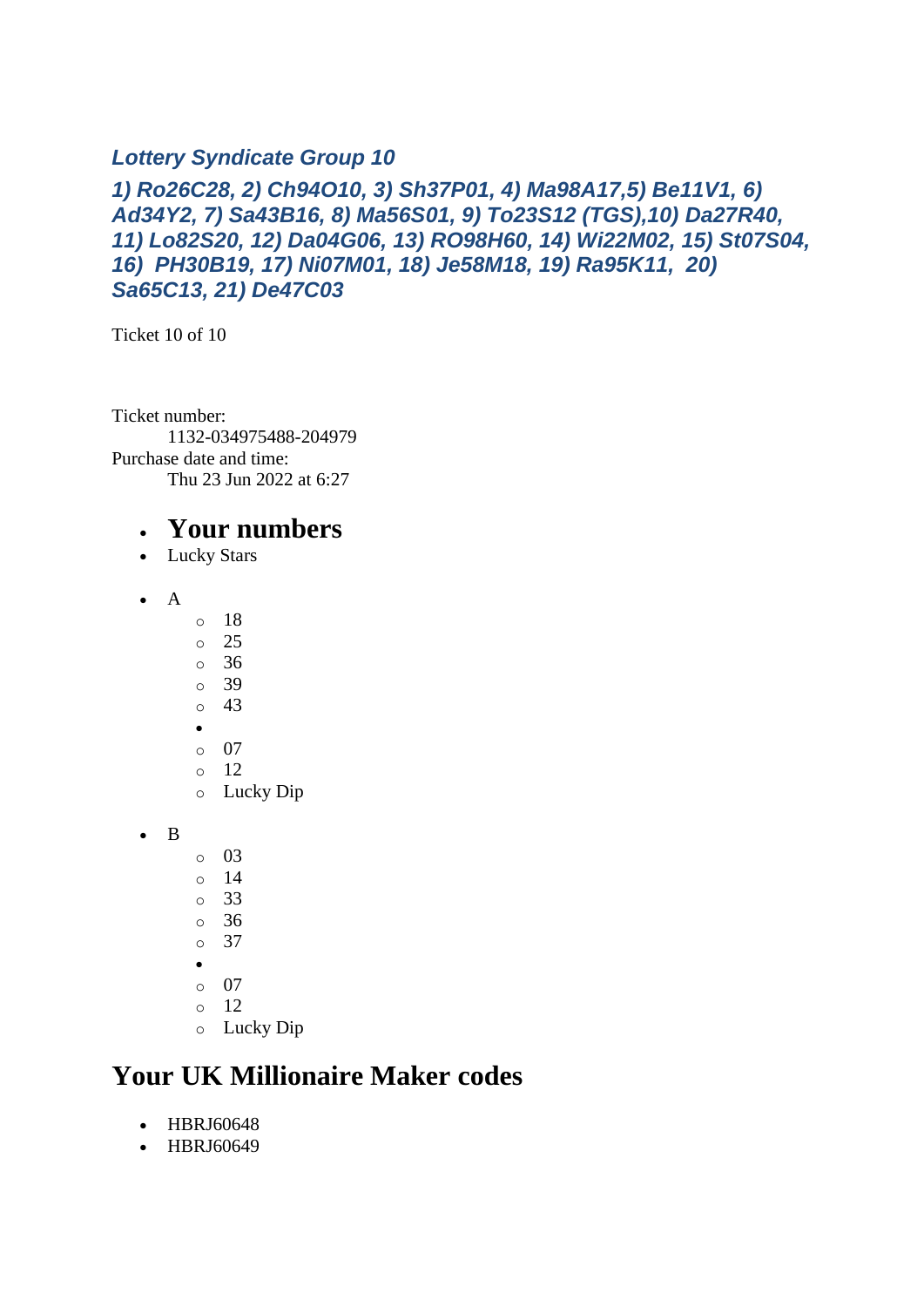We'll email you if you win.

## **Draws summary**

**Draws:** FriFriday **Weeks:** 1

# **Draw summary**

Fri 24 Jun 2022

## **Draw dates**

• Fri 24 Jun 2022

**Cost:** 2 plays x £2.50 for 1 draw = £5.00

# **Total:**

£5.0

# *Lottery Syndicate Group 11*

*-----------------------------------------------------*

*1) Ni07M01, 2) Te51W21, 3) Jo16V36, 4) Te19B30,5) Ma98A17,6) Fl57W09, 7) Be31D04, 8) Br28M07, 9) Sh37P01, 10) Ly92M15, 11) Ro30C06, 12) Go30A21, 13) Al30F18, 14) Ad34Y2, 15) Ma06H02, 16) Ma06M32, 17) Je58M18, 18) De05M22, 19) Ly77D26, 20) Jo64A34 21) FR30E17*

Ticket 1 of 10

Ticket number: 1132-063474693-207779 Purchase date and time: Thu 23 Jun 2022 at 6:27

### • **Your numbers**

• Lucky Stars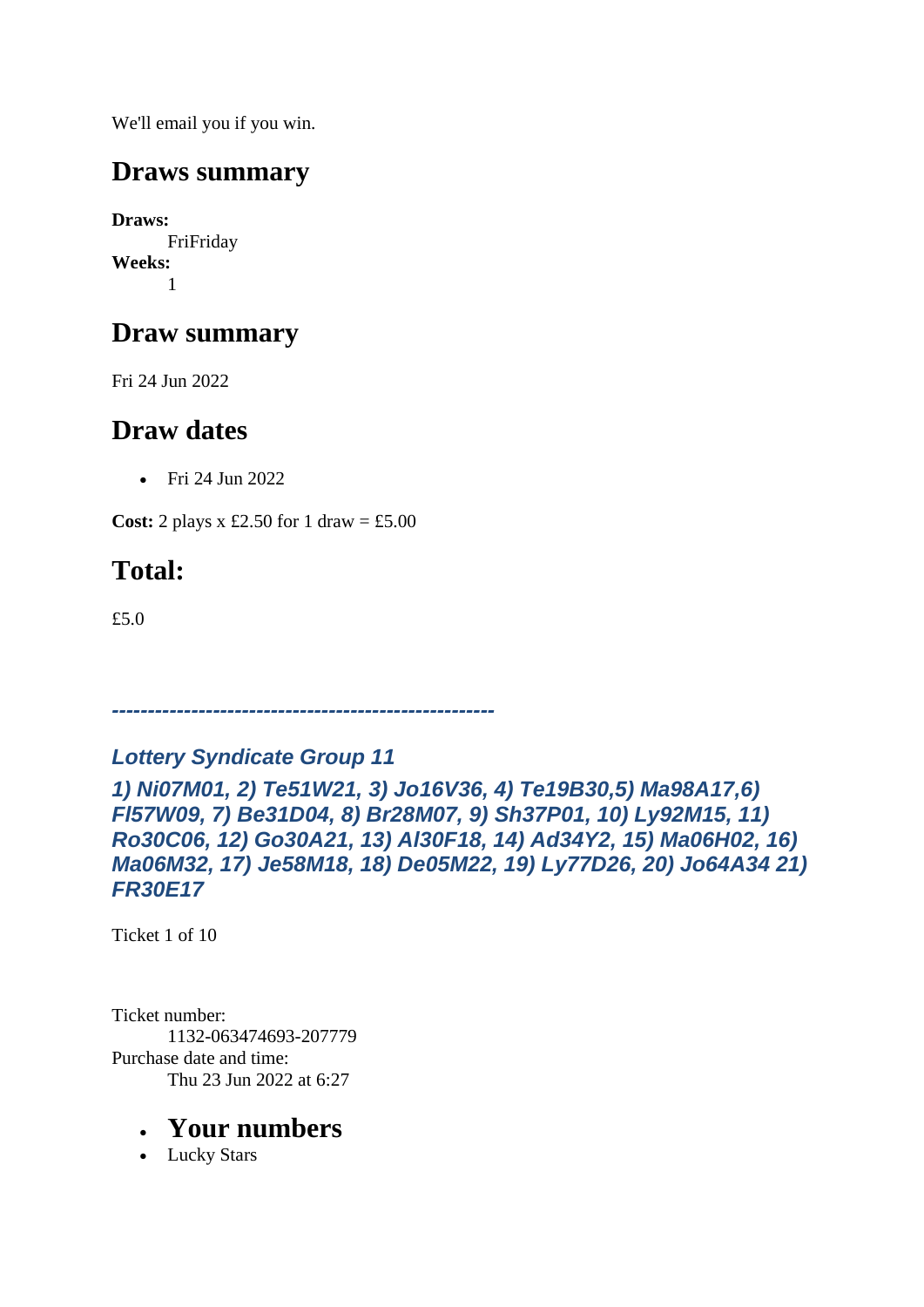- A
	- o 01
	- o 24
	- o 32
	- o 39 o 49
	- •
	- o 01
	- o 03
	- o Lucky Dip
- B
- $\circ$  10 o 19 o 26 o 40 o 46
- •
- o 01
- o 02
- o Lucky Dip

# **Your UK Millionaire Maker codes**

- JBRG30401
- XBRG30254

We'll email you if you win.

# **Draws summary**

**Draws:** FriFriday **Weeks:** 1

# **Draw summary**

Fri 24 Jun 2022

# **Draw dates**

• Fri 24 Jun 2022

**Cost:** 2 plays x £2.50 for 1 draw = £5.00

# **Total:**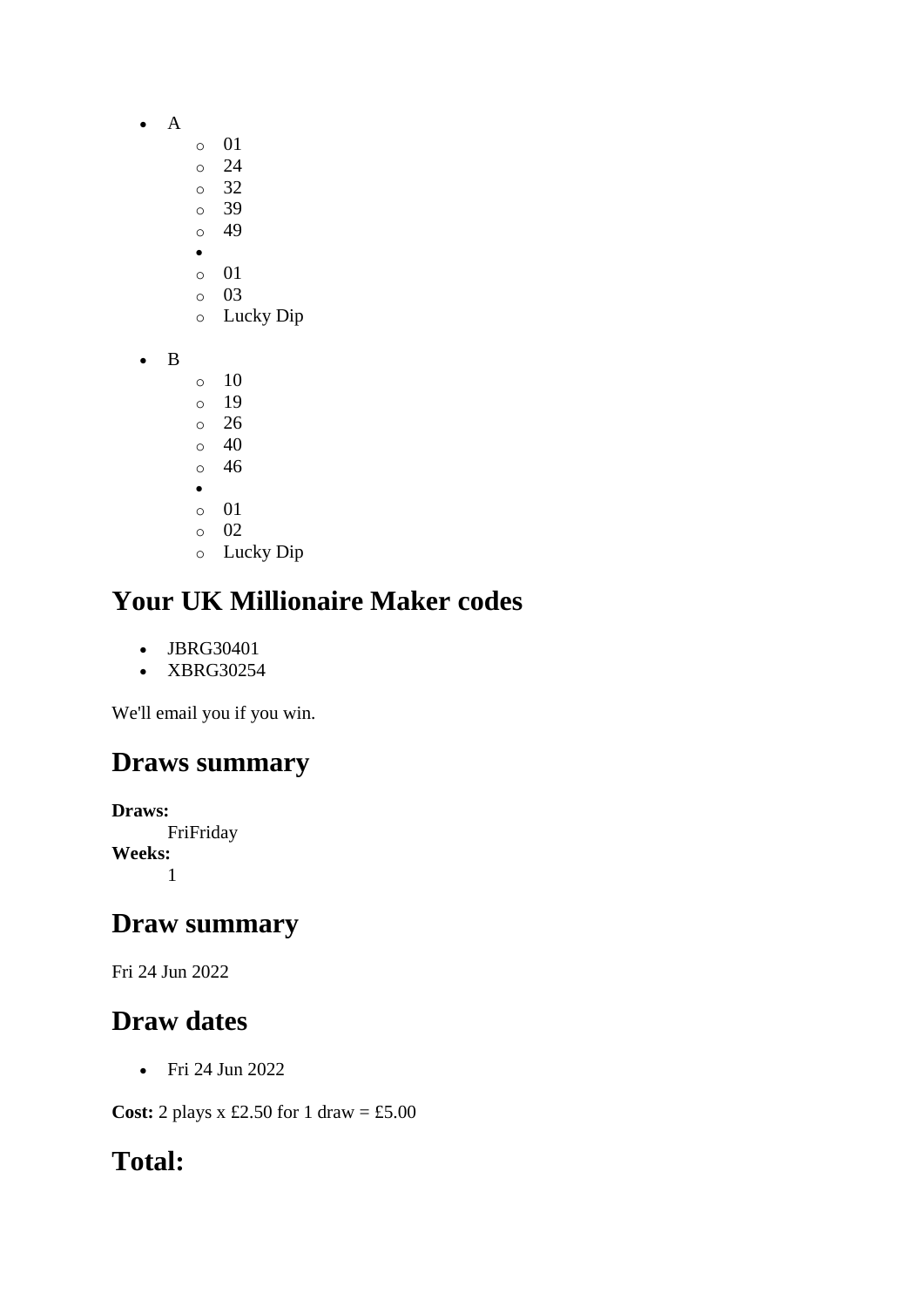*-----------------------------------------------------*

*Lottery Syndicate Group 12*

#### *1) Ro98H60, 2) Te51W21, 3) Fl57W09, 4) Ly92M15,5) Do12P04,6) De05M22, 7) Be31D04, 8) Br28M07, 9) Ly77D26, 10) Pr06H11, 11) Ro30C06, 12) Go30A21, 13) Al30F18, 14) Jo54V2, 15) Be11V1, 16) Ma80B01, 17) Rh06T24, 18) Ma06H02, 19) Ni07M01, 20) Jo64A34 21) AL01C21*

Ticket 2 of 10

Ticket number: 1132-034971904-203479 Purchase date and time: Thu 23 Jun 2022 at 6:27

- Lucky Stars
- $\bullet$  A
- o 11
- o 19
- $\circ$  20
- o 27
- o 50
- •
- $\circ$  10
- o 11
- o Lucky Dip
- B
- o 06
- o 12 o 16
- o 26
- o 32
- •
- o 11
- $\circ$  12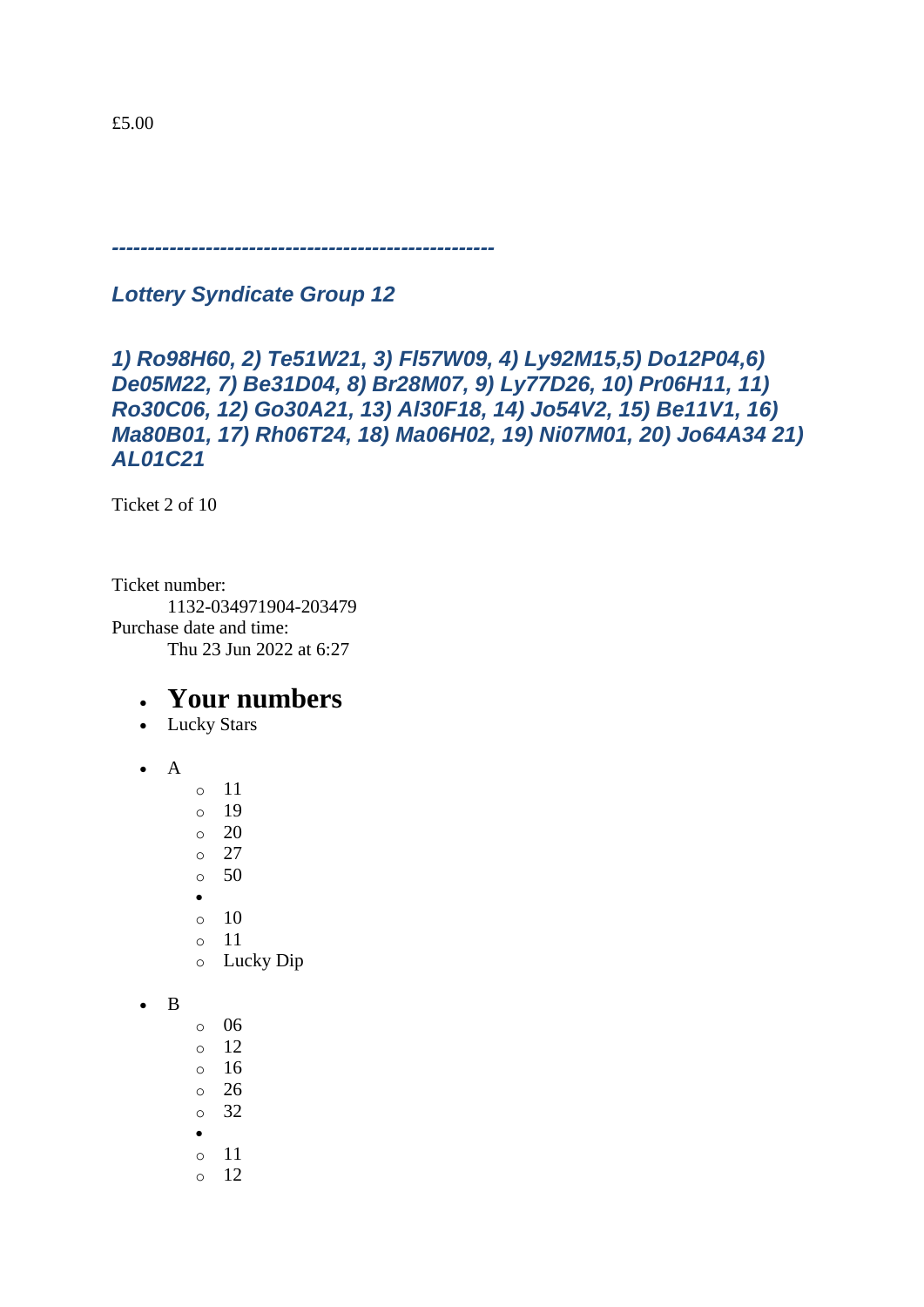o Lucky Dip

# **Your UK Millionaire Maker codes**

- JBRG30402
- VBRF29171

We'll email you if you win.

### **Draws summary**

**Draws:** FriFriday **Weeks:** 1

#### **Draw summary**

Fri 24 Jun 2022

### **Draw dates**

• Fri 24 Jun 2022

**Cost:** 2 plays x £2.50 for 1 draw = £5.00

### **Total:**

£5.00

*-----------------------------------------------------*

#### *Lottery Syndicate Group 13*

*1) AL01C21, 2) Te51W21, 3) Fl57W09, 4) Ly77D26,5) Ma06M32, 6) Ni07M01, 7) Be31D04, 8) Br28M07, 9) An78T01,10) Rh06T24, 11) Ro30C06, 12) Go30A21, 13) Al30F18, 14) Ro98H60, 15) Ad34Y2, 16) Ma80B01, 17) Ja77J10, 18) Be11V1, 19) Ly92M15, 20) De05M22, 21) Se32M12*

Ticket 3 of 10

Ticket number: 1132-001374464-204279 Purchase date and time: Thu 23 Jun 2022 at 6:27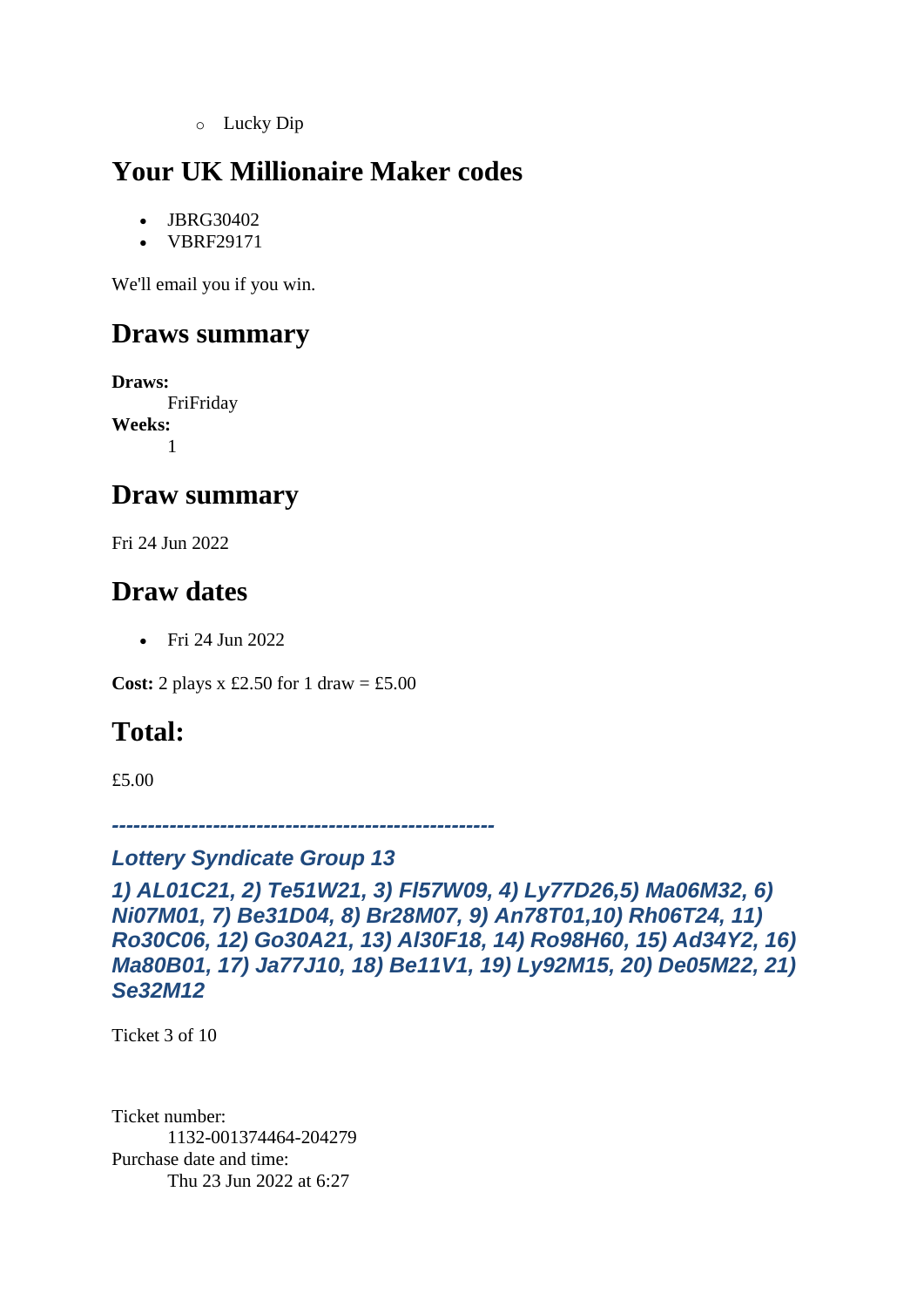#### • **Your numbers**

- Lucky Stars
- A
- o 06
- $\circ$  10
- o 20
- o 26
- $\circ$  42 •
- $\circ$  02
- o 07
- o Lucky Dip

• B

- o 08
- $\circ$  20
- o 27
- o 35 o 44
- •
- o 03
- o 09
- o Lucky Dip

# **Your UK Millionaire Maker codes**

- ZBRF74244
- HBRJ60716

We'll email you if you win.

# **Draws summary**

**Draws:** FriFriday **Weeks:** 1

# **Draw summary**

Fri 24 Jun 2022

# **Draw dates**

• Fri 24 Jun 2022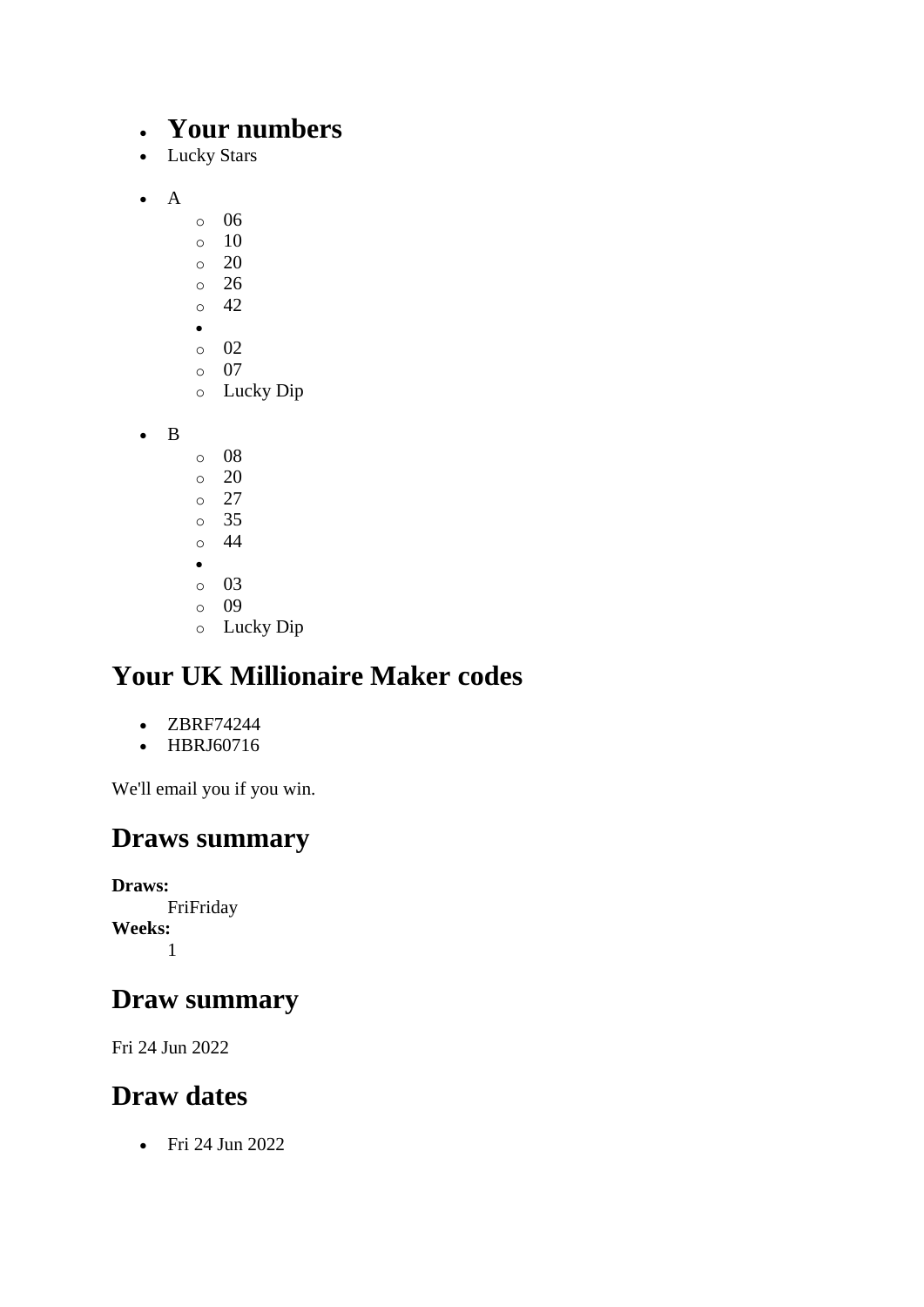**Cost:** 2 plays x £2.50 for 1 draw = £5.00

# **Total:**

£5.00

*-----------------------------------------------------*

#### *Lottery Syndicate Group 14*

*1) Jo16V36, 2) Te51W21, 3) La66B40 , 4) Ly92M15,5) De05M22,6) Ja77J10 , 7) Be31D04, 8) Br28M07, 9) Ma06M32,10) Ly77D26, 11) Ro30C06, 12) Go30A21, 13) Al30F18, 14) Ro98H60, 15) Ni07M01, 16) Lo82S20, 17) Be55G77, 18) Be11V1, 19) Fl57W09, 20) Jo64A34, 21) Ja98D72*

Ticket 4 of 10

Ticket number: 1132-018208000-205979 Purchase date and time: Thu 23 Jun 2022 at 6:27

- Lucky Stars
- A
- o 11 o 18 o 23 o 33 o 45 • o 08  $\circ$  12 o Lucky Dip • B  $\circ$  14 o 23 o 26 o 27 o 45 • o 09 o 11
	- o Lucky Dip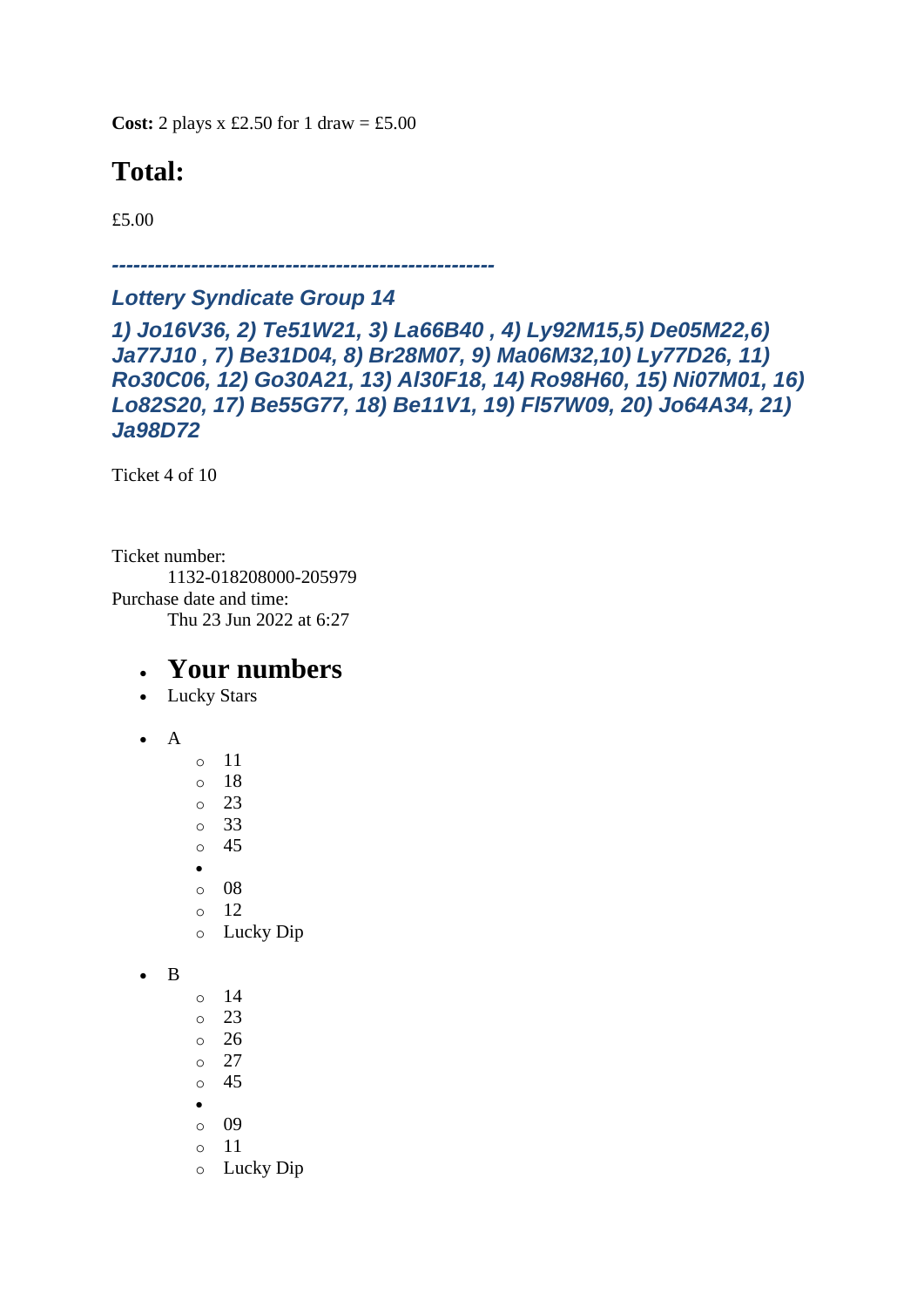# **Your UK Millionaire Maker codes**

- TBRG90071
- ZBRF74245

We'll email you if you win.

### **Draws summary**

**Draws:** FriFriday **Weeks:** 1

## **Draw summary**

Fri 24 Jun 2022

### **Draw dates**

• Fri 24 Jun 2022

**Cost:** 2 plays x £2.50 for 1 draw = £5.00

# **Total:**

£5.00

*-----------------------------------------------------*

#### *Lottery Syndicate Group 15*

*1) Jo16V36, 2) Te51W21, 3) Jo64A34, 4) Ma06M32,5) De05M22,6) Ja77J10, 7) Be31D04, 8) Br28M07, 9) Be55G77, 10) Rh06T24,11) Ro30C06, 12) Go30A21, 13) Al30F18, 14) Ad34Y2, 15) Ph31W16, 16) Ly92M15, 17) St11L07, 18) Da04G06, 19) Ly77D26, 20) Ja98D72, 21) Vi53J31*

Ticket 5 of 10

Ticket number: 1132-027645188-207979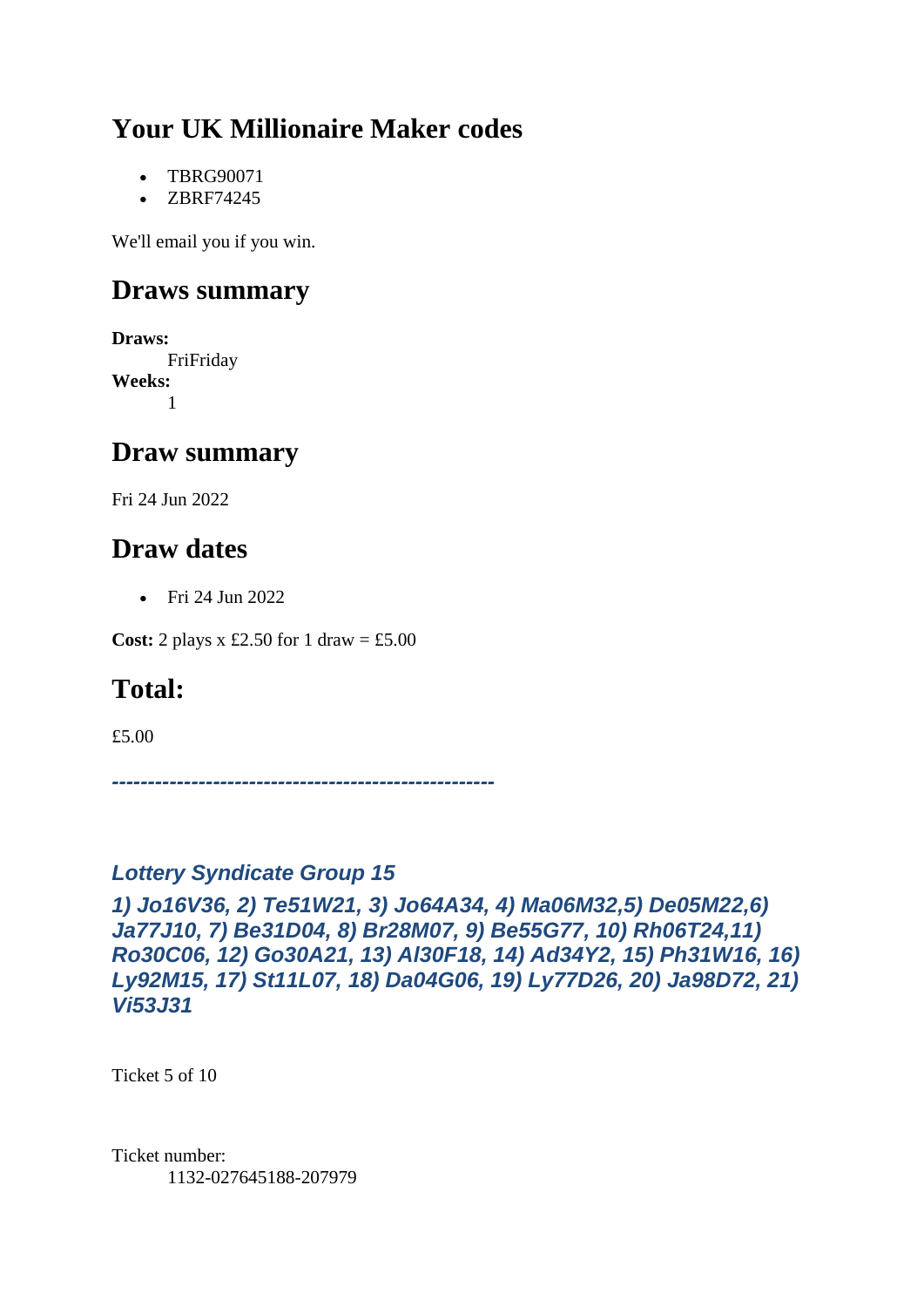Purchase date and time:

Thu 23 Jun 2022 at 6:27

#### • **Your numbers**

- Lucky Stars
- A
- o 03 o 04 o 29 o 39 o 45 • o 09
- $\circ$  10
- o Lucky Dip
- B
- $\circ$  10
- o 11
- o 27
- o 49 o 50
- •
- o 02
- $\circ$  10
- o Lucky Dip

# **Your UK Millionaire Maker codes**

- XBRG30260
- MBRG51299

We'll email you if you win.

### **Draws summary**

**Draws:** FriFriday **Weeks:** 1

## **Draw summary**

Fri 24 Jun 2022

# **Draw dates**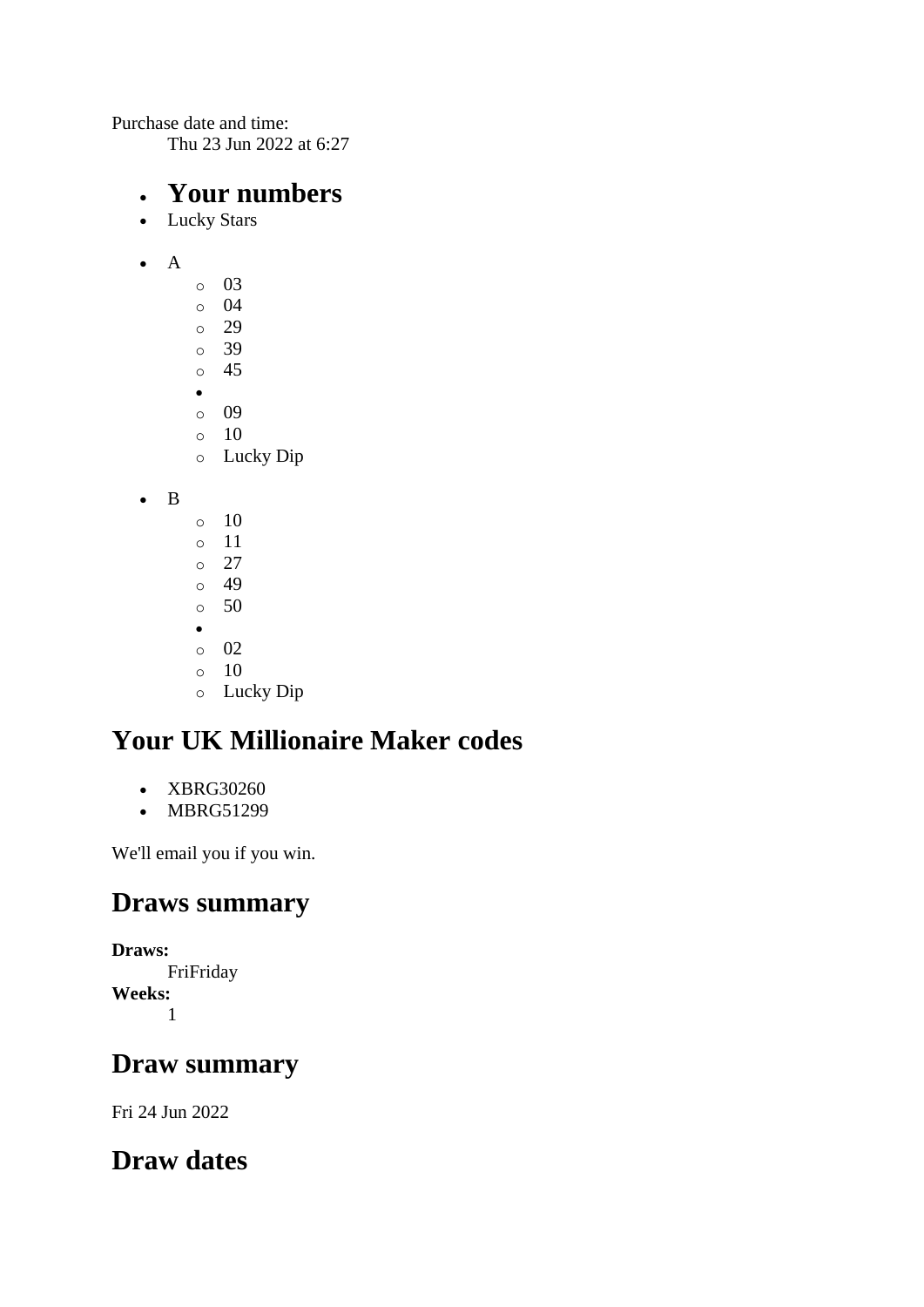• Fri 24 Jun 2022

**Cost:** 2 plays x £2.50 for 1 draw = £5.00

#### **Total:**

£5.00

*-----------------------------------------------------*

#### *Lottery Syndicate Group 16*

*1) Ju86G11, 2) Ne03F12, 3) LE29H09, 4) Ja98D72, 5) Be55G77,6) Vi53J31, 7) Op64C23, 8) Ad34Y2, 9) Ph17C15,10) Ja77J10 , 11) La63A15, 12) DA28P08, 13) An78T01, 14) Mo29O15, 15) Ea21M03, 16) Da09B20, 17) Ra95K11, 18) Al57S13, 19) Jo54V2, 20) Do12P04, 21) St11L07*

Ticket 6 of 10

Ticket number: 1132-015071492-200179 Purchase date and time: Thu 23 Jun 2022 at 6:27

- Lucky Stars
- $\bullet$  A
- o 12 o 14  $\circ$  20 o 25 o 29 • o 04 o 07
- B
- o 04
- o 11 o 25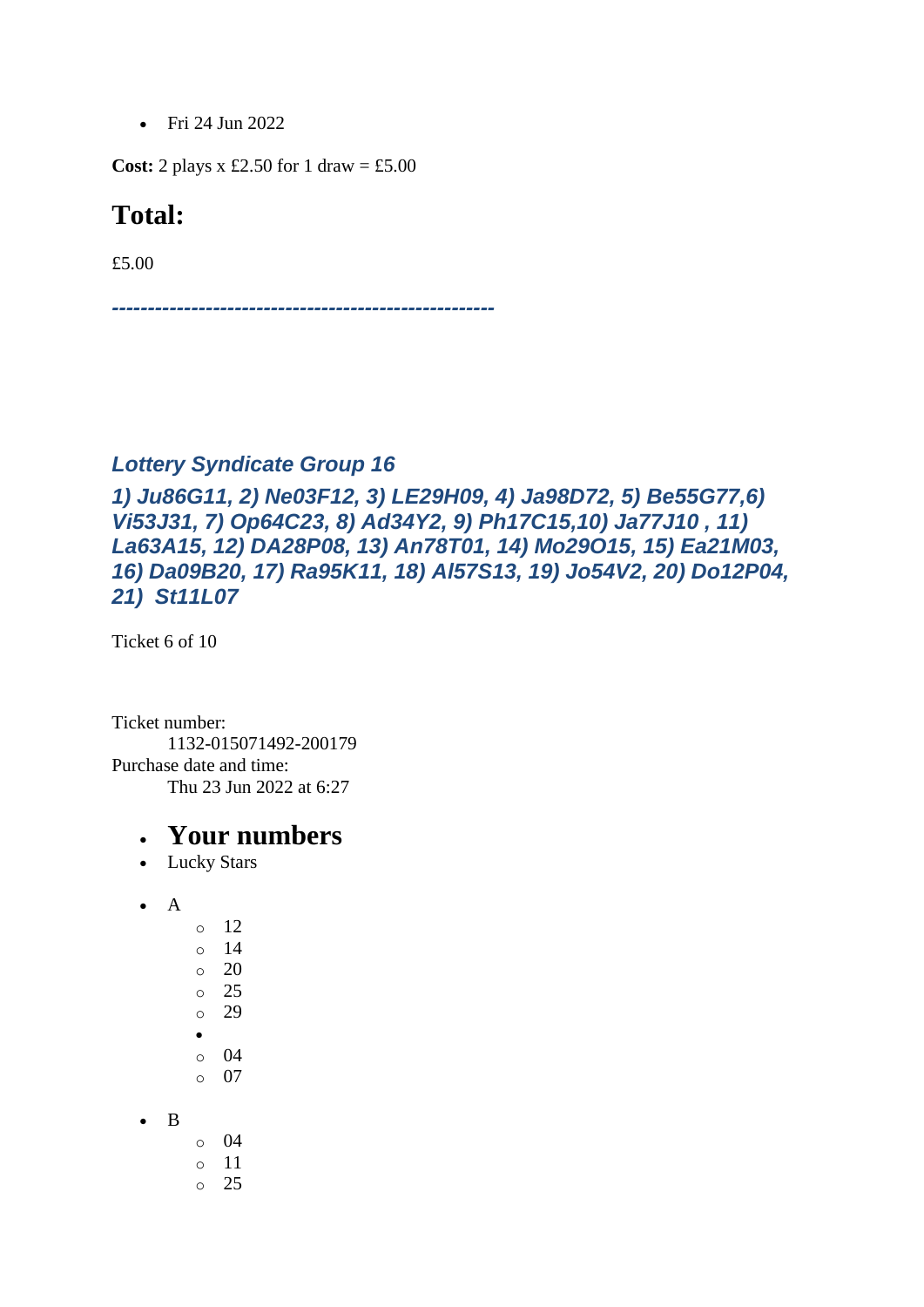o 41 o 44 •  $\circ$  03  $\circ$  05

# **Your UK Millionaire Maker codes**

- VBRF29175
- HBRJ60719

We'll email you if you win.

### **Draws summary**

**Draws:** FriFriday **Weeks:** 1

## **Draw summary**

Fri 24 Jun 2022

### **Draw dates**

• Fri 24 Jun 2022

**Cost:** 2 plays  $x \text{ £}2.50$  for 1 draw = £5.00

# **Total:**

£5.00

*-------------------------------------------------------------*

#### *Lottery Syndicate Group 17*

```
1) Vi53J31, 2) -----------------, 3) Jo54V2, 4) Ra95K11, 5) MA88C05 ,6) 
Ju46C20, 7) Ma06M32, 8) Ma03N09, 9) Ph17C15,10) Cs98M2, 11) 
La63A15, 12) Ju86G11, 13) Al57S13, 14) Mo29O15, 15) Ea21M03, 16) 
DA28P08, 17) Sa65C13, 18) Ri28L30, 19) Ja98D72, 20) Ja77J10, 21) 
St11L07
```
Ticket 7 of 10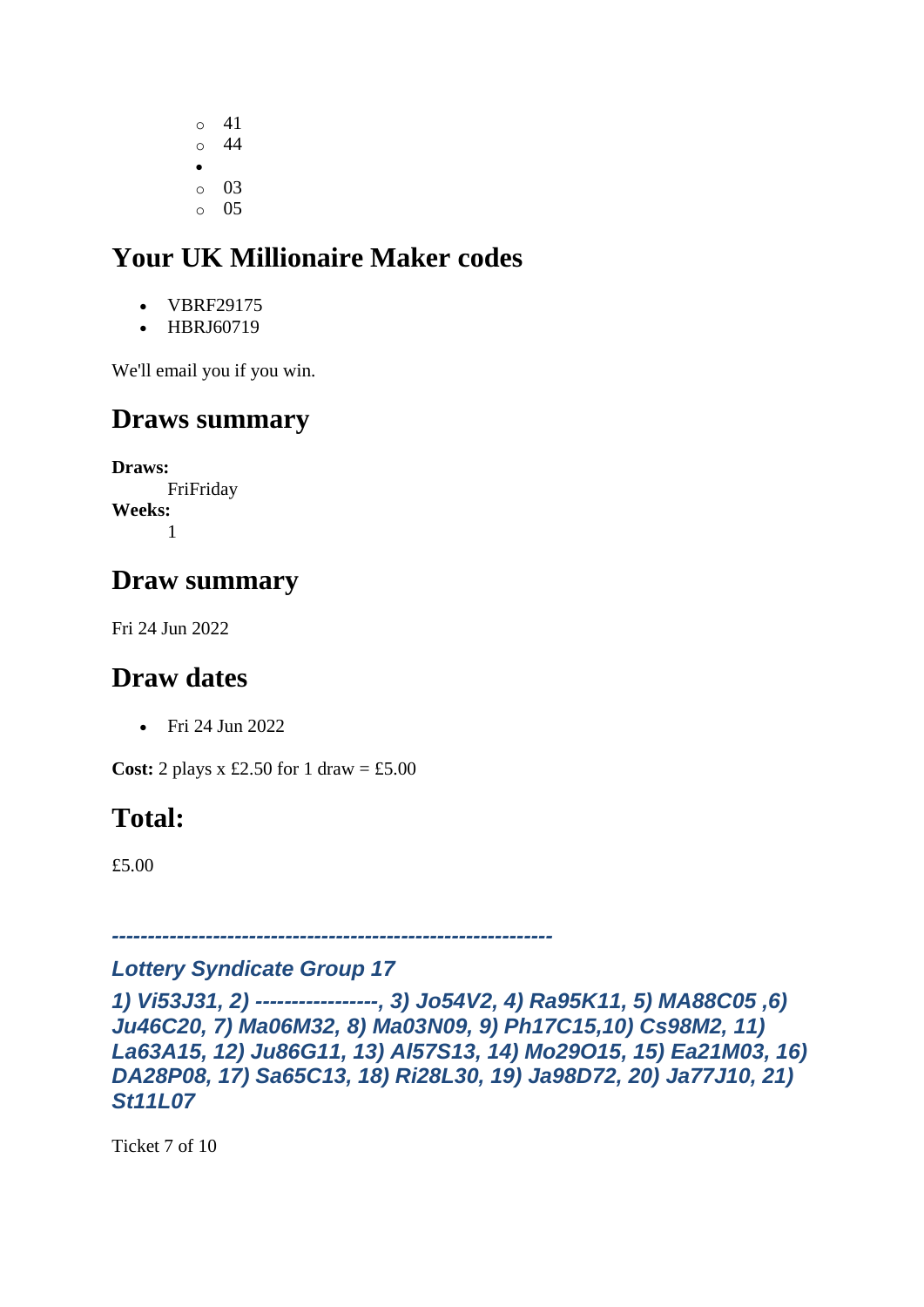Ticket number: 1132-039100672-204879 Purchase date and time: Thu 23 Jun 2022 at 6:27

#### • **Your numbers**

- Lucky Stars
- A

o 16 o 31 o 37 o 45 o 48 • o 02 o 05 • B o 04 o 09  $\circ$  17 o 18 o 38

- •
- o 03
- o 11

# **Your UK Millionaire Maker codes**

- MBRG51302
- MBRG51303

We'll email you if you win.

### **Draws summary**

**Draws:** FriFriday **Weeks:** 1

### **Draw summary**

Fri 24 Jun 2022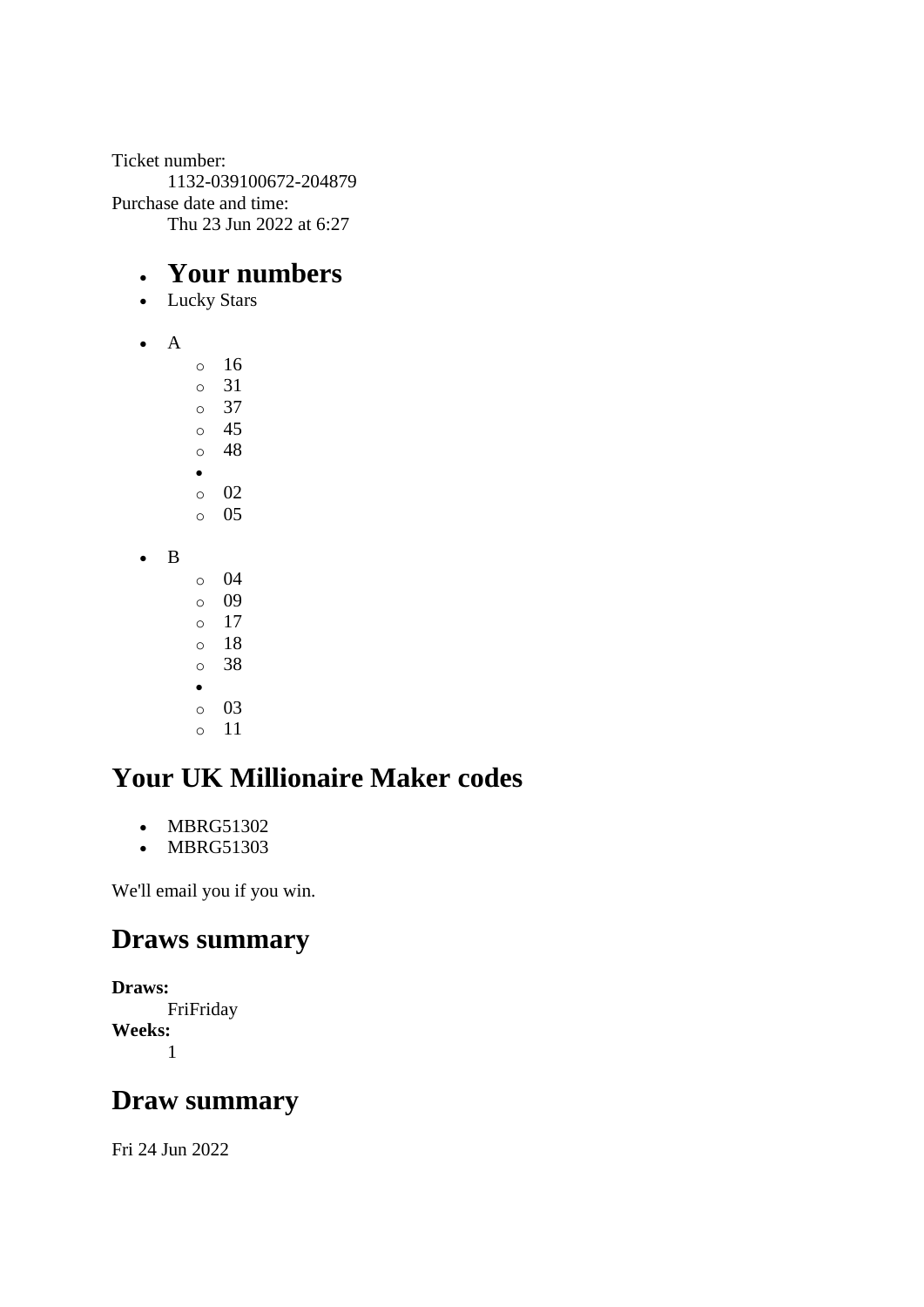### **Draw dates**

• Fri 24 Jun 2022

**Cost:** 2 plays x £2.50 for 1 draw = £5.00

# **Total:**

£5.00

*------------------------------------------------------------*

#### *Lottery Syndicate Group 18*

```
1) La63A15, 2) Da09B20, 3) Wi61F02, 4) Ma8S23,5) Ad34Y2, 6) 
Do12P04, 7) Ju46C20, 8) Al57S13, 9) Ph17C15,10) Ma06H02, 11) 
Ju51G23, 12) Ro52P07, 13) MA88C05, 14) Mo29O15, 15) Ea21M03, 
16) DA28P08, 17) Ra95K11, 18) Ro09C26, 19) Da12S11, 20) Be11V1, 
21) Ju86G11
```
Ticket 8 of 10

Ticket number: 1132-022402304-208479 Purchase date and time: Thu 23 Jun 2022 at 6:27

### • **Your numbers**

• Lucky Stars

• A

• B

o 06 o 16 o 20 o 27 o 38 • o 04  $\circ$  05

o 08  $\circ$  16 o 25 o 31

 $\circ$  42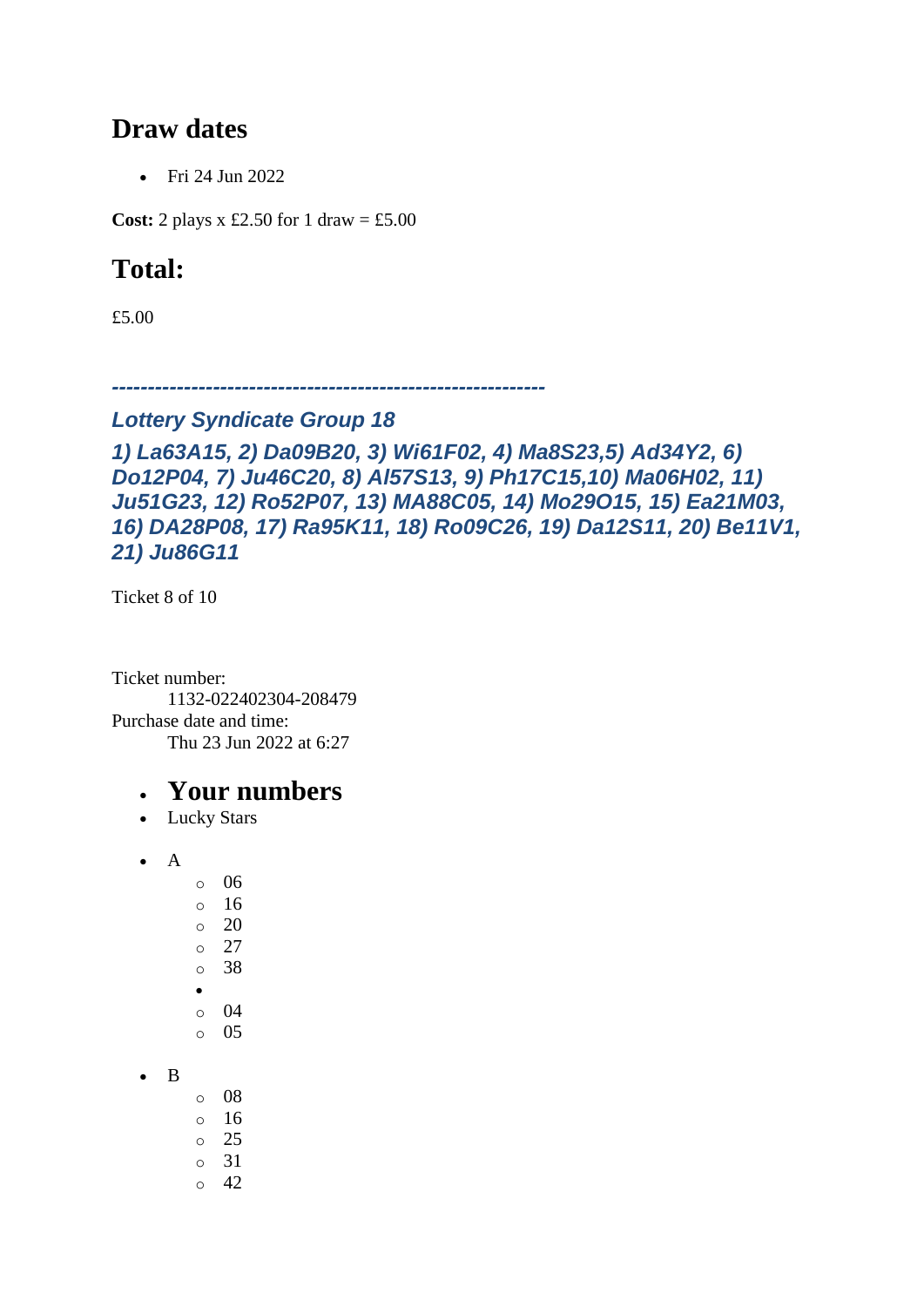• o 03 o 11

# **Your UK Millionaire Maker codes**

- ZBRF74246
- HBRJ60720

We'll email you if you win.

# **Draws summary**

**Draws:** FriFriday **Weeks:** 1

# **Draw summary**

Fri 24 Jun 2022

# **Draw dates**

• Fri 24 Jun 2022

**Cost:** 2 plays x £2.50 for 1 draw = £5.00

# **Total:**

£5.00

*---------------------------------------------------------*

#### *Lottery Syndicate Group 19*

*1) Ry98M51, 2) Jo16V36, 3) Wi61F02, 4) Ad34Y2, 5) Ju51G23,6) Ra95K11,7) DA28P08, 8) De87M01, 9) Ja34T15,10) Ch75T16, 11) Ma06H02, 12) St07S04, 13) Ro09C26, 14) Ro52P07, 15) Ph31W16, 16) Mi68H03/MI68H03, 17) La63A15, 18) Ge08D01, 19) Ka10K21, 20Da09B20, 21) Da12S11*

Ticket 9 of 10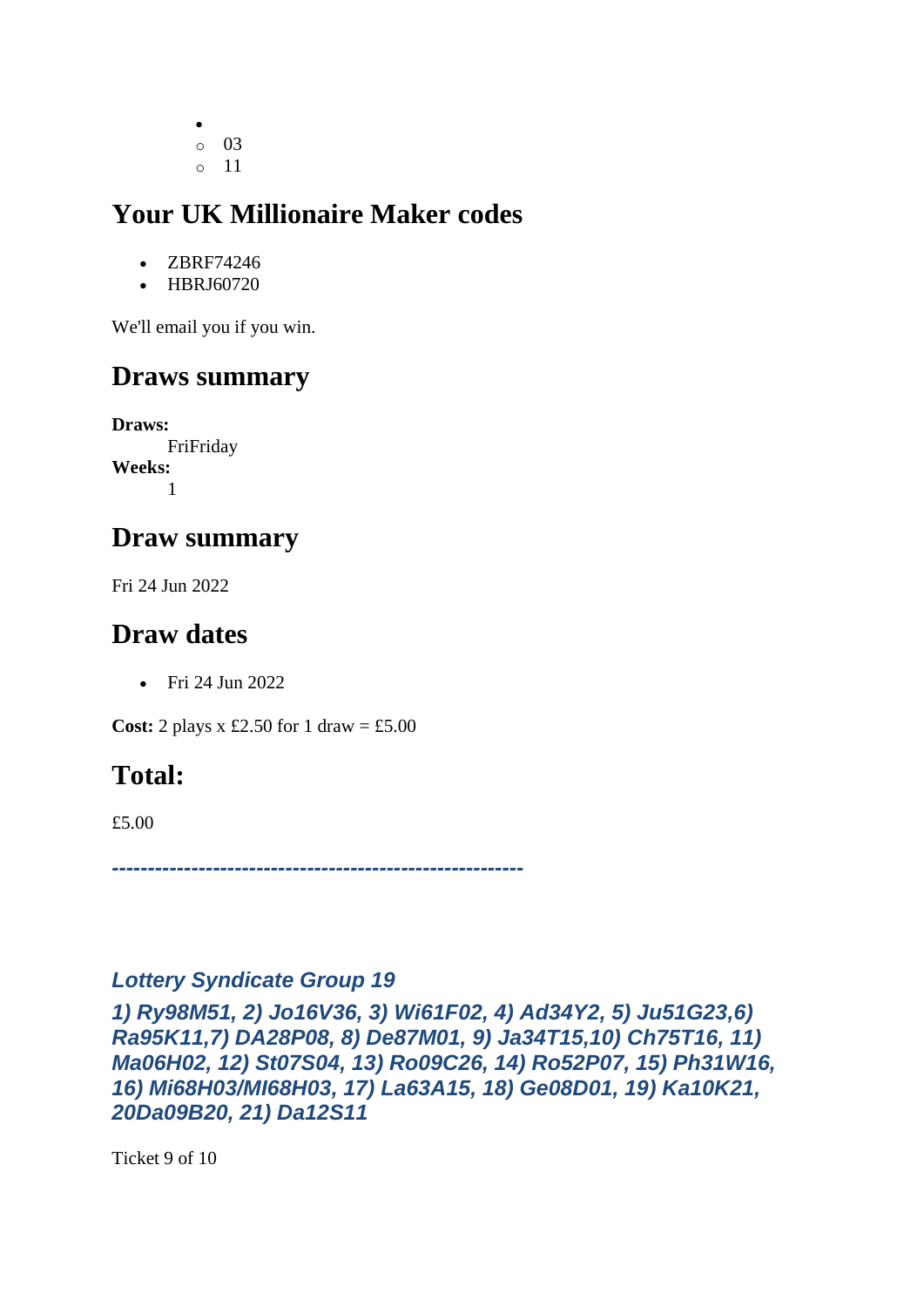Ticket number: 1132-055938304-209679 Purchase date and time: Thu 23 Jun 2022 at 6:27

#### • **Your numbers**

- Lucky Stars
- A

o 09 o 18  $\circ$  43 o 45 o 49 • o 09 o 11 • B o 04 o 13  $\circ$  14 o 25 o 29 • o 07  $\circ$  12

# **Your UK Millionaire Maker codes**

- TBRG90075
- ZBRF74247

We'll email you if you win.

### **Draws summary**

**Draws:** FriFriday **Weeks:** 1

### **Draw summary**

Fri 24 Jun 2022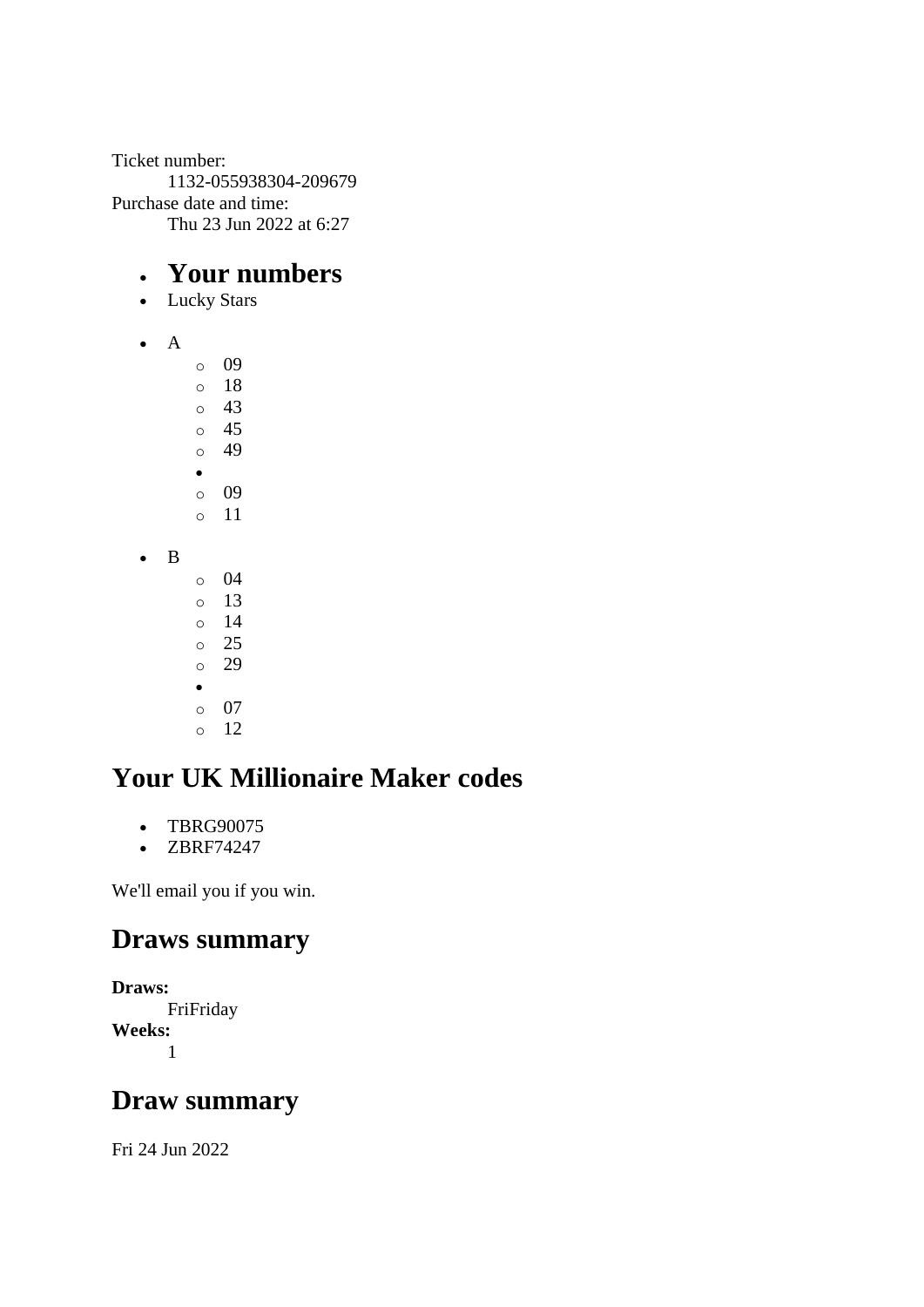### **Draw dates**

• Fri 24 Jun 2022

**Cost:** 2 plays x £2.50 for 1 draw = £5.00

# **Total:**

£5.00

*--------------------------------------------------------*

#### *Lottery Syndicate Group 20*

#### *1) Ry98M51, 2) Ri28L30, 3) DA28P08, 4) Ka10K21,5) Ch75T16,6) Lo82S20,7) La63A15, 8) Ra95K11, 9) Ja34T15,10) De87M01, 11) Ro52P07, 12) Ad05R11, 13) Da84S01, 14) Ad34Y2, 15) Ph12O16, 16) Mi68H03/MI68H03, 17) Ga58S03 (G. Schmidt), 18) Ju06M25, 19) Ro98H60, 20) Ju51G23, 21) Cs98M20*

Ticket 10 of 10

Ticket number: 1132-031773956-209379 Purchase date and time: Thu 23 Jun 2022 at 6:27

#### • **Your numbers**

• Lucky Stars

• A

• B

- o 04 o 07 o 13 o 14 o 25 • o 01 o 11 o 13 o 26
- o 28
- o 36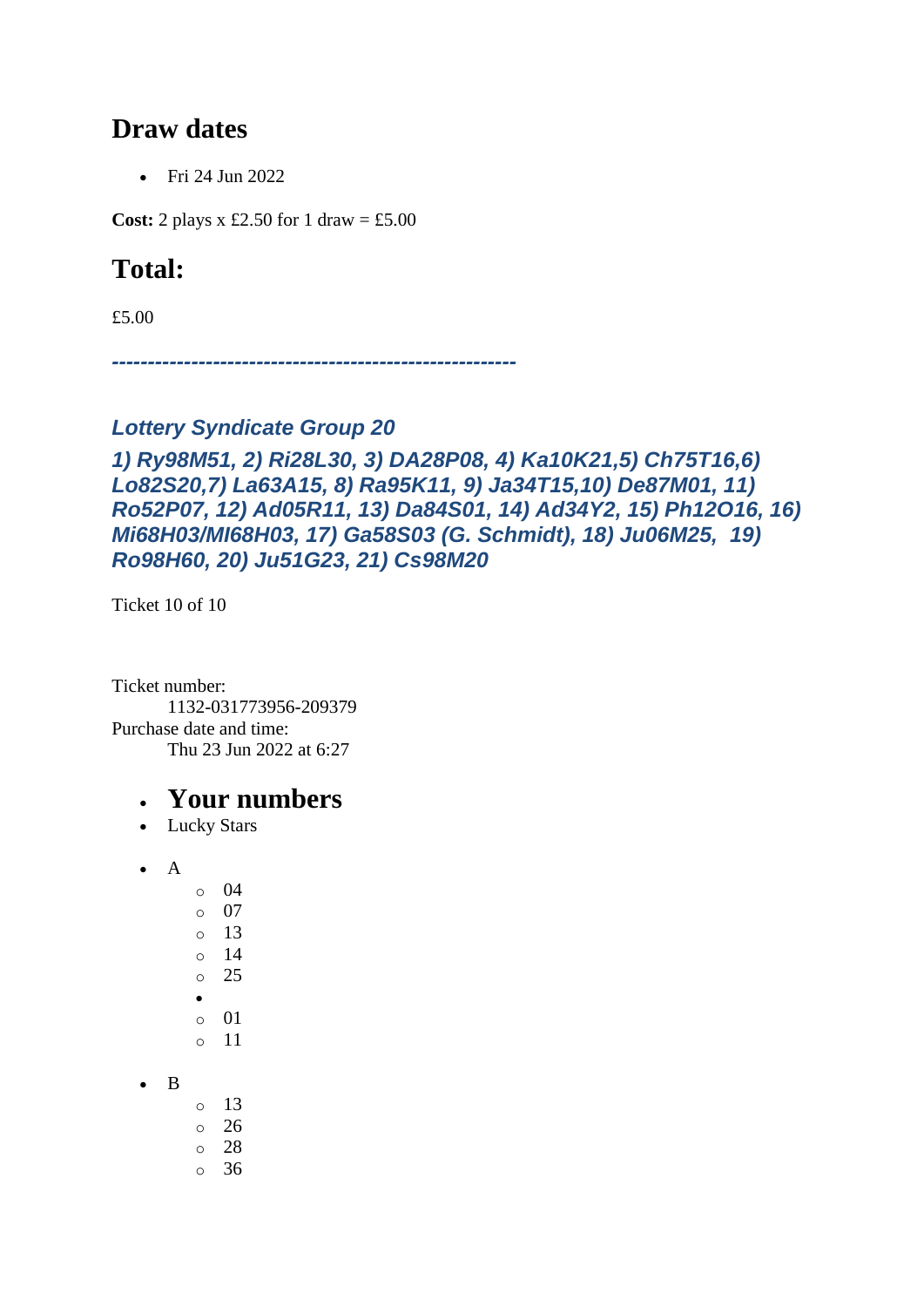- o 43 • o 04  $\circ$  06
- o Lucky Dip

# **Your UK Millionaire Maker codes**

- XBRG30262
- HBRJ60721

We'll email you if you win.

### **Draws summary**

**Draws:** FriFriday **Weeks:** 1

## **Draw summary**

Fri 24 Jun 2022

### **Draw dates**

• Fri 24 Jun 2022

**Cost:** 2 plays x £2.50 for 1 draw = £5.00

### **Total:**

£5.0

*----------------------------------------------------------*

#### *Lottery Syndicate Group 21*

*1) An57P10, 2) An58P14, 3) Te68W11, 4) Jo16V36, 5) Go54H16,6) If33O7, 7) Ka30M09, 8) Da84S01, 9) Ga58S03 (G. Schmidt),10) Te21W11, 11) Ro52P07, 12) Mo08K09, 13) Ry98M51, 14) Ri28L30, 15) Mi02L17, 16) Ro98H60, 17) Ar35L11, 18) -----------, 19) AD25W12, 20) Cs98M20, 21) Ph12O16*

Ticket 1 of 10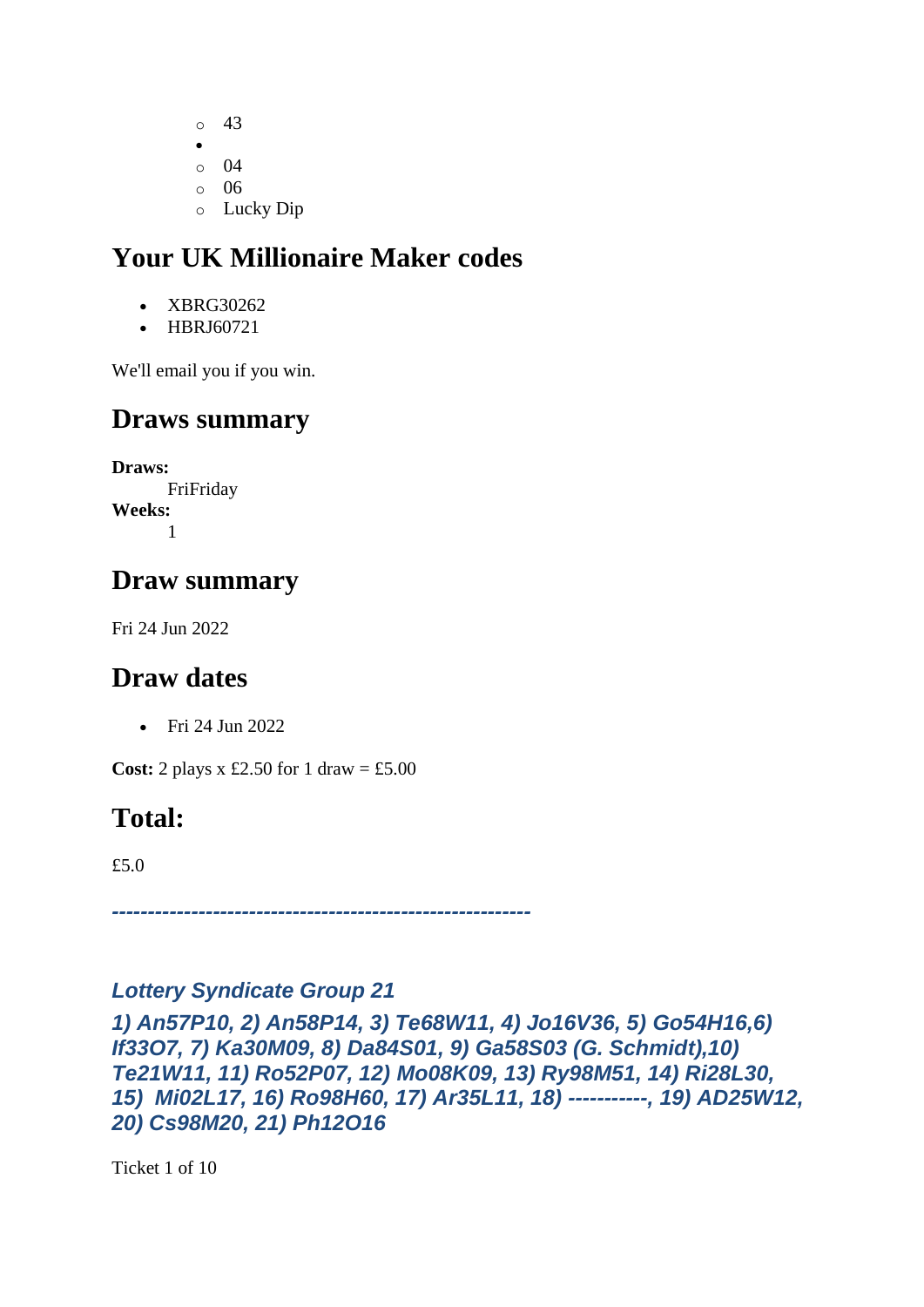Ticket number: 1132-025902085-202179 Purchase date and time: Thu 23 Jun 2022 at 6:29

### • **Your numbers**

- Lucky Stars
- A
- o 03
- o 04
- o 22 o 34
- o 39
- •
- o 08
- o 09
- o Lucky Dip
- B
- o 04
- $\circ$  12
- o 19 o 24
- o 45
- •
- o 05
- o 10
- o Lucky Dip

# **Your UK Millionaire Maker codes**

- XBRG30328
- JBRG30473

We'll email you if you win.

# **Draws summary**

**Draws:** FriFriday **Weeks:** 1

### **Draw summary**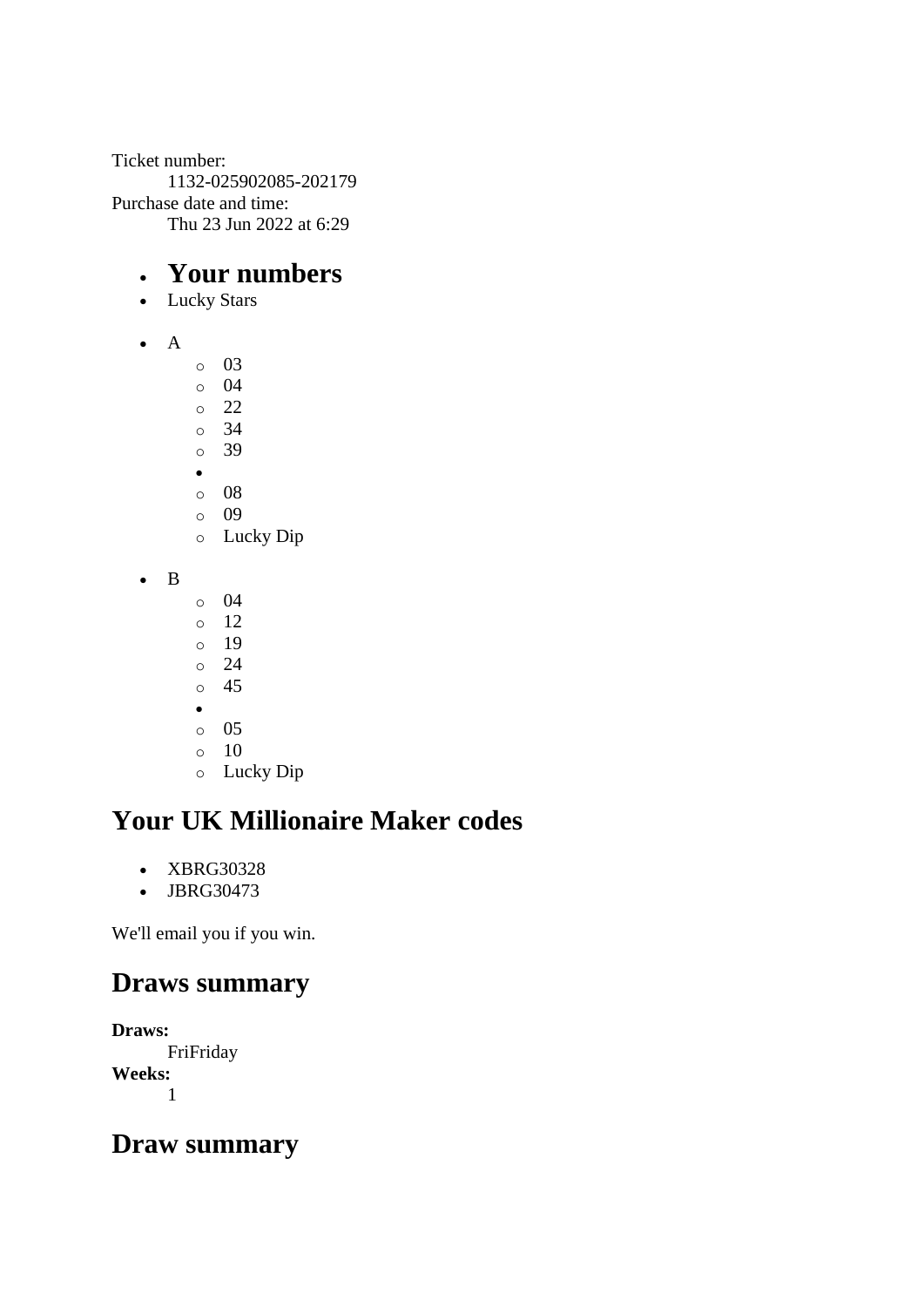Fri 24 Jun 2022

## **Draw dates**

• Fri 24 Jun 2022

**Cost:** 2 plays x £2.50 for 1 draw = £5.00

# **Total:**

£5.00

*------------------------------------------------------------*

#### *Lottery Syndicate Group 22*

```
1) An57P10, 2) Jo54V2, 3) Ph12O16, 4) MI04J16, 5) Go54H16,6) 
If33O77, 7) Da10N11Norcup , 8) Da84S01, 9) Ga58S03 (G. 
Schmidt),10) Te21W11, 11) Vi53J31, 12) Mi68H03/MI68H03, 13) 
Ed15H21, 14) Op64C23, 15) Jo16V36, 16) Ar35L11, 17) Pe20L31, 18) 
An67B17, 19) AD25W12, 20) Se32M12, 21) Jo92Y20
```
Ticket 2 of 10

Ticket number: 1132-054223873-206179 Purchase date and time: Thu 23 Jun 2022 at 6:29

- Lucky Stars
- $\bullet$  A o 25 o 28 o 30 o 41 o 44 • o 06 o 09
	- o Lucky Dip
- B
- o 04
- o 05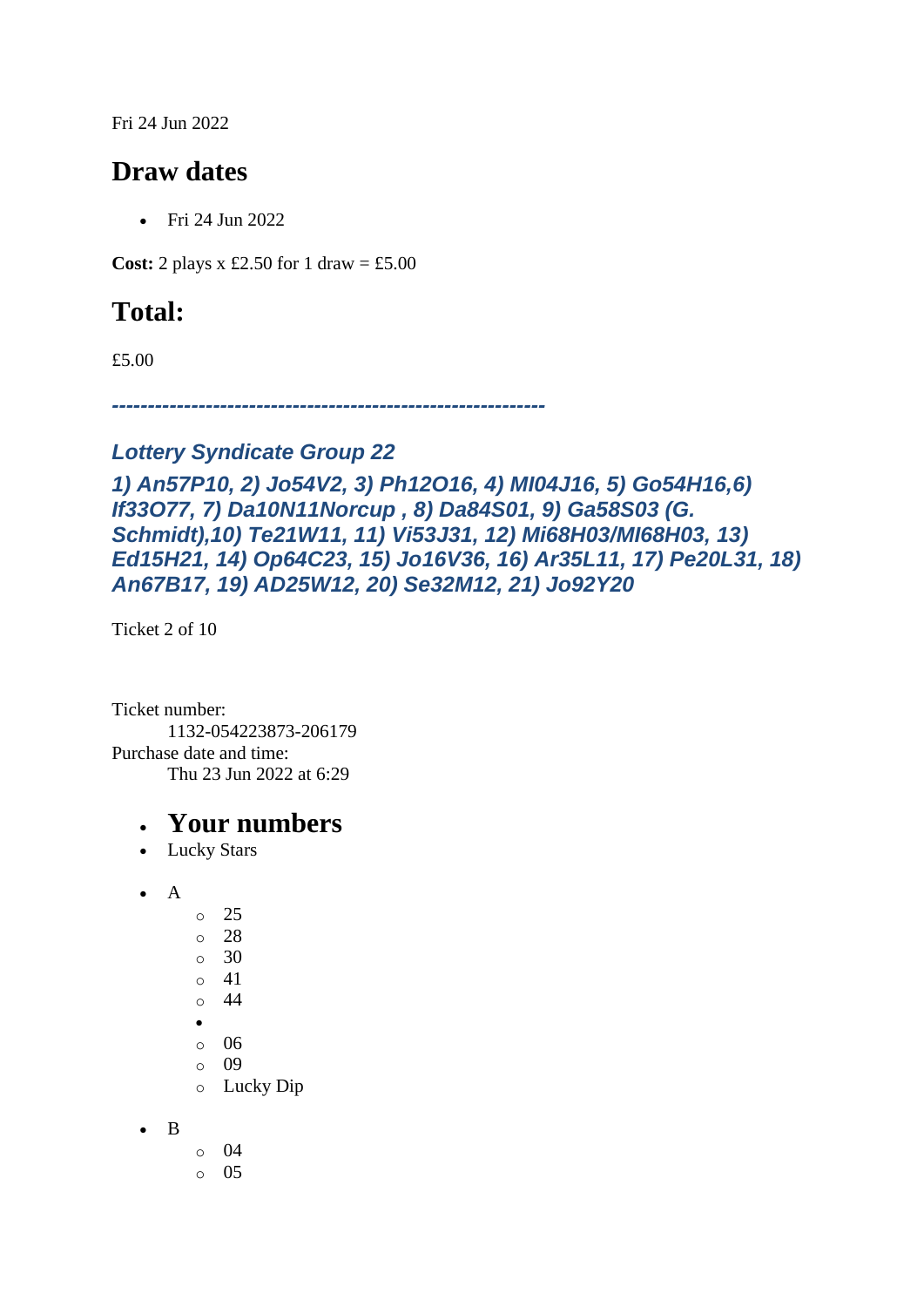o 09 o 21 o 48 • o 04 o 06 o Lucky Dip

# **Your UK Millionaire Maker codes**

- TBRG90152
- XBRG30329

We'll email you if you win.

## **Draws summary**

**Draws:** FriFriday **Weeks:** 1

### **Draw summary**

Fri 24 Jun 2022

# **Draw dates**

• Fri 24 Jun 2022

**Cost:** 2 plays x £2.50 for 1 draw = £5.00

# **Total:**

£5.00

*---------------------------------------------------*

#### *Lottery Syndicate Group 23*

*1) Jo54V2, 2) An58P14, 3) Pr06H11, 4) Da84S01, 5) Ha98S01, 6) PE67S20, 7) Wi90H05, 8) Rh06T24, 9) Ga58S03 (G. Schmidt),10) Gr27B30, 11) Ma16W01, 12) Be11V1, 13) Ad05R11, 14) Ab01A01, 15) Ph12O16, 16) He18T10, 17) MI04J16, 18) Mi68H03/MI68H03, 19) Sa52D05, 20) Pe20L31, 21) Jo92Y20*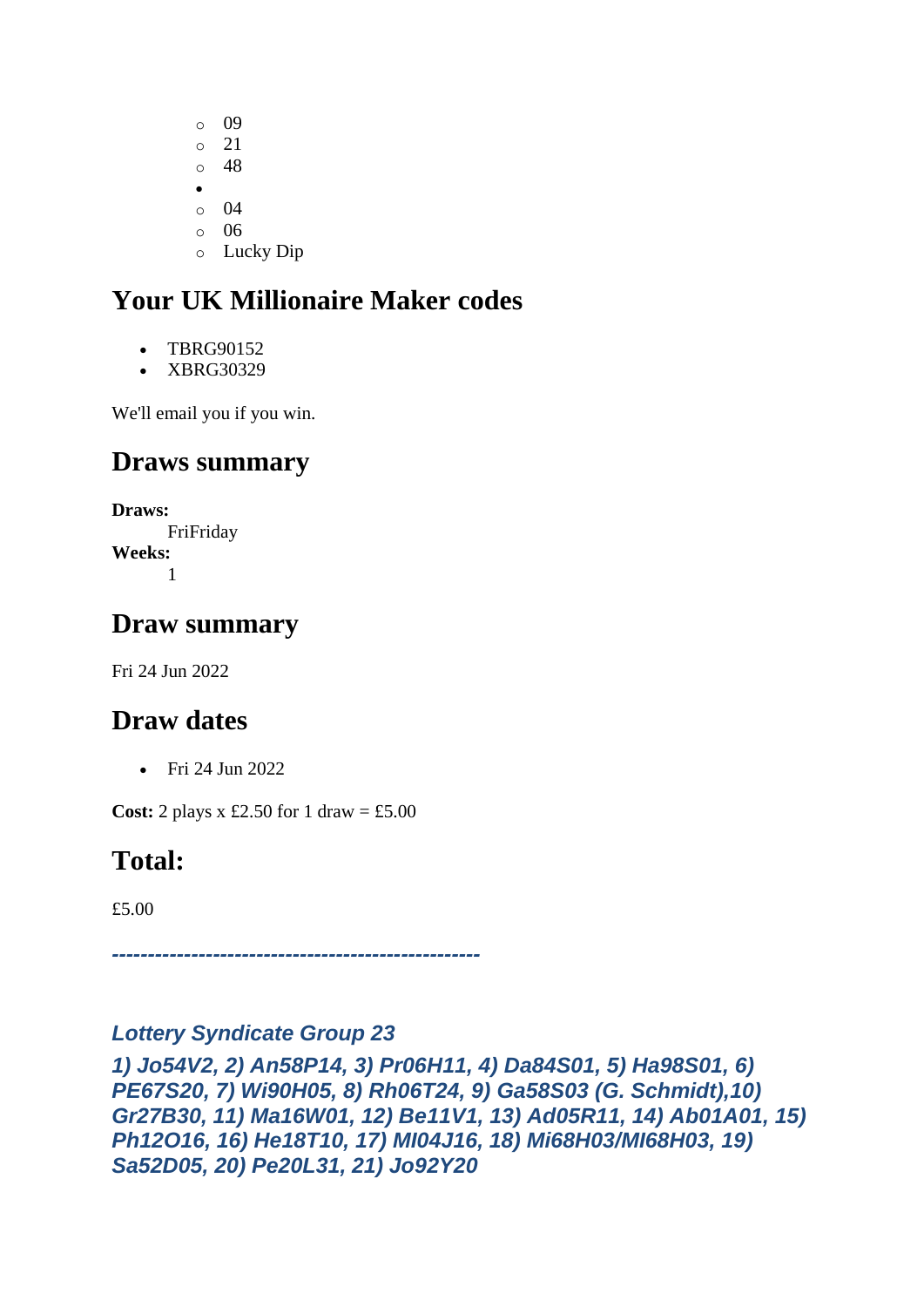Ticket 3 of 10

Ticket number: 1132-020593665-201579 Purchase date and time: Thu 23 Jun 2022 at 6:29

### • **Your numbers**

- Lucky Stars
- A
- o 06
- o 13
- $\circ$  20
- o 25 o 39
- •
- $\circ$  05
- o 08
- o Lucky Dip
- B
- $\circ$  05
- o 17
- o 19
- o 23 o 48
- •
- o 06
- o 12
- o Lucky Dip

# **Your UK Millionaire Maker codes**

- JBRG30475
- ZBRF74321

We'll email you if you win.

### **Draws summary**

**Draws:** FriFriday **Weeks:** 1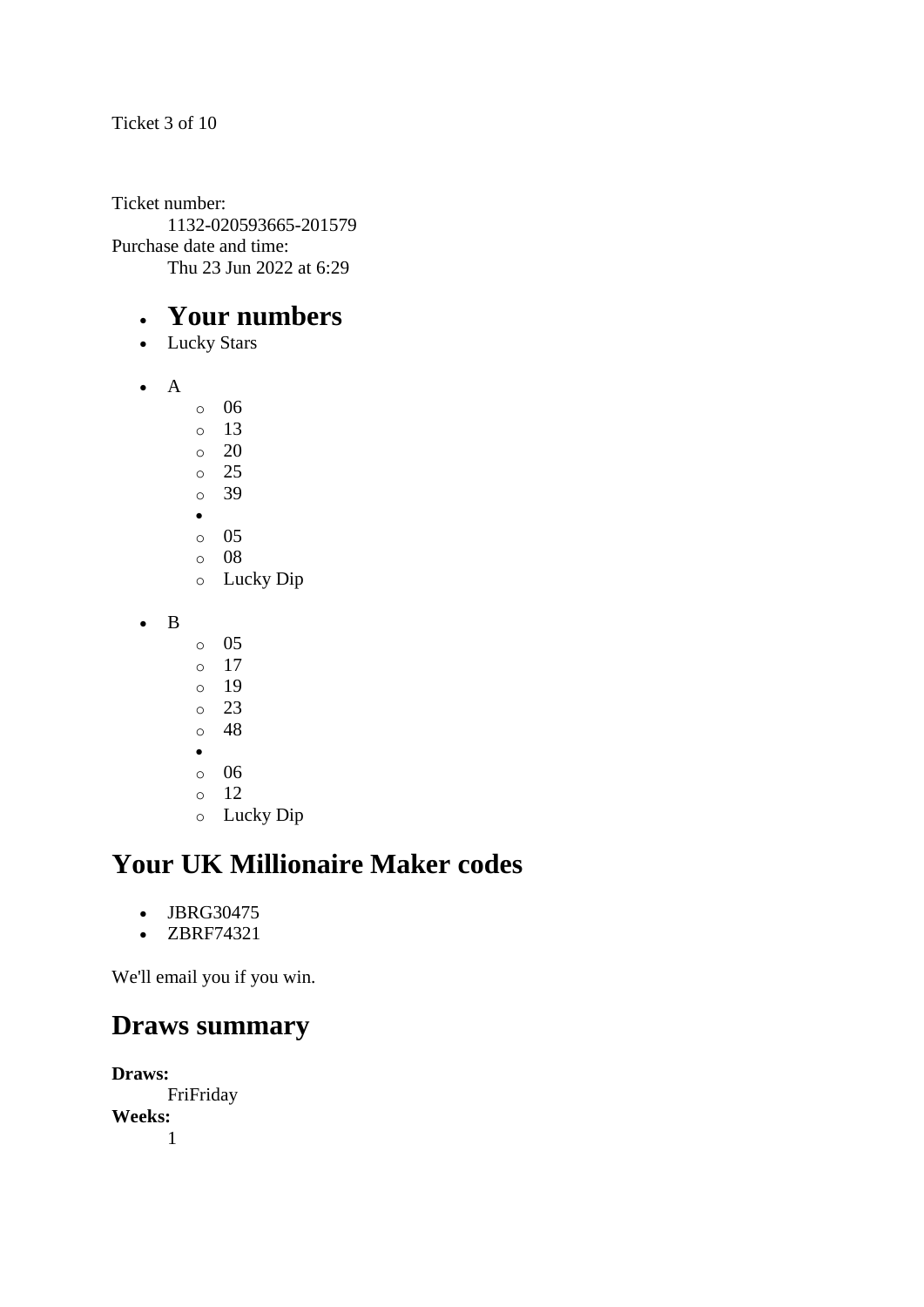### **Draw summary**

Fri 24 Jun 2022

# **Draw dates**

• Fri 24 Jun 2022

**Cost:** 2 plays x £2.50 for 1 draw = £5.00

# **Total:**

£5.00

*----------------------------------------------------*

### *Lottery Syndicate Group 24*

*1) Sa52D05, 2) Wi90H05, 3) Ma8S23, 4) Pe20L31,5) CA42S01,6) Ph12O16, 7) Pe03S23, 8) Eu12R03, 9) Ga58S03 (G. Schmidt),10) Sh20S29, 11) Ma16W01, 12) Fr02B01, 13) Ma98D73, 14) Te68W11, 15) Da84S01, 16) He18T10, 17) MI04J16, 18) PE67S20, 19) Ri28L30, 20) Jo54V2, 21) Jo92Y20*

Ticket 4 of 10

Ticket number: 1132-054158337-205079 Purchase date and time: Thu 23 Jun 2022 at 6:29

- Lucky Stars
- A
- o 05 o 18 o 28  $\degree$  29  $\circ$  47 • o 01 o 07 o Lucky Dip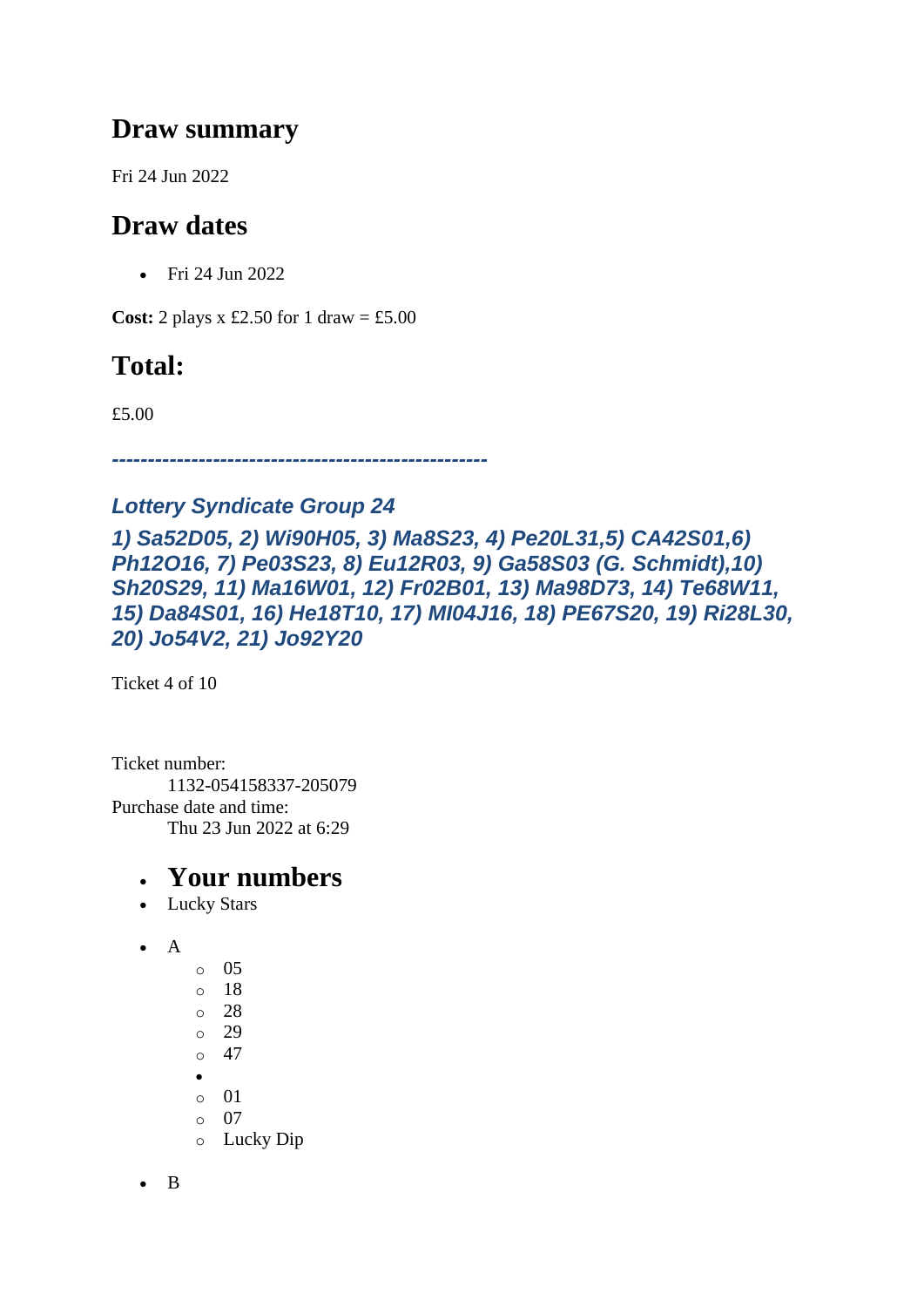o 07  $\circ$  30 o 35 o 45 o 49 • o 01  $\circ$  10 o Lucky Dip

# **Your UK Millionaire Maker codes**

- MBRG51379
- HBRJ60776

We'll email you if you win.

# **Draws summary**

**Draws:** FriFriday **Weeks:** 1

## **Draw summary**

Fri 24 Jun 2022

# **Draw dates**

• Fri 24 Jun 2022

**Cost:** 2 plays  $x \text{ £}2.50$  for 1 draw = £5.00

# **Total:**

£5.00

*----------------------------------------------------------*

#### *Lottery Syndicate Group 25*

*1) Sa52D05, 2) Ju86G11, 3) Jo57F06, 4) Jo16V36,5) Ry98M51, 6) CA42S01, 7) Wi90H05, 8) Fr02B01, 9) Te19B30,10) TH94L16, 11)*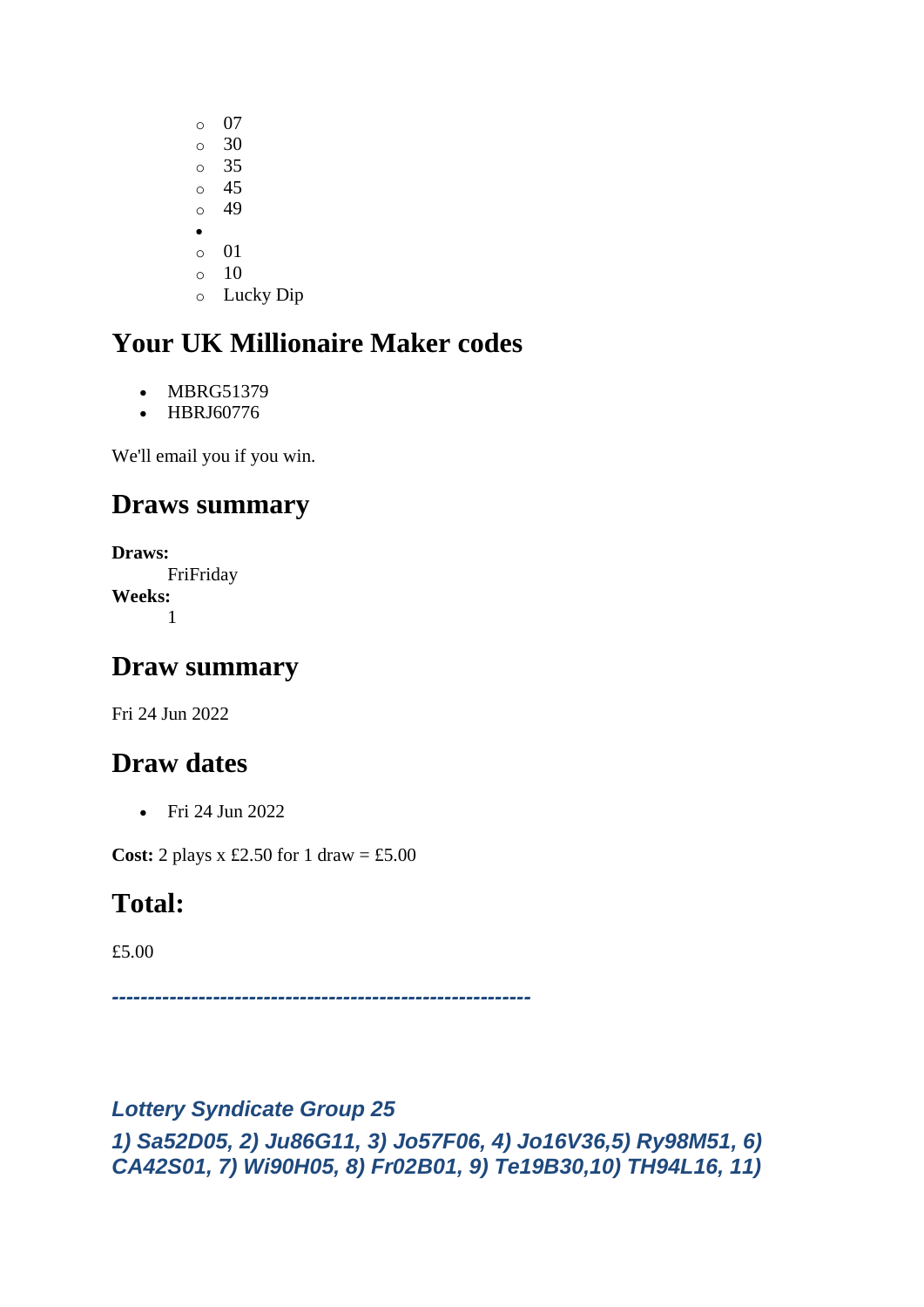#### *Ma86M06, 12) De47C03, 13) MI04J16, 14) Sh20S29, 15) Te68W11,16) Ma8S23, 17) St81P02, 18) Ha98S01, 19) Ma94N21, 20) Be11V1, 21) Eu12R03*

Ticket 5 of 10

Ticket number: 1132-013307909-207979 Purchase date and time: Thu 23 Jun 2022 at 6:29

#### • **Your numbers**

- Lucky Stars
- A
- o 01 o 04 o 08 o 11 o 17 • o 05 o 06 o Lucky Dip
- B
- o 04 o 09 o 21
- o 36
- o 43
- •
- o 05
- o 12
- o Lucky Dip

# **Your UK Millionaire Maker codes**

- HBRJ60778
- XBRG30330

We'll email you if you win.

### **Draws summary**

**Draws:**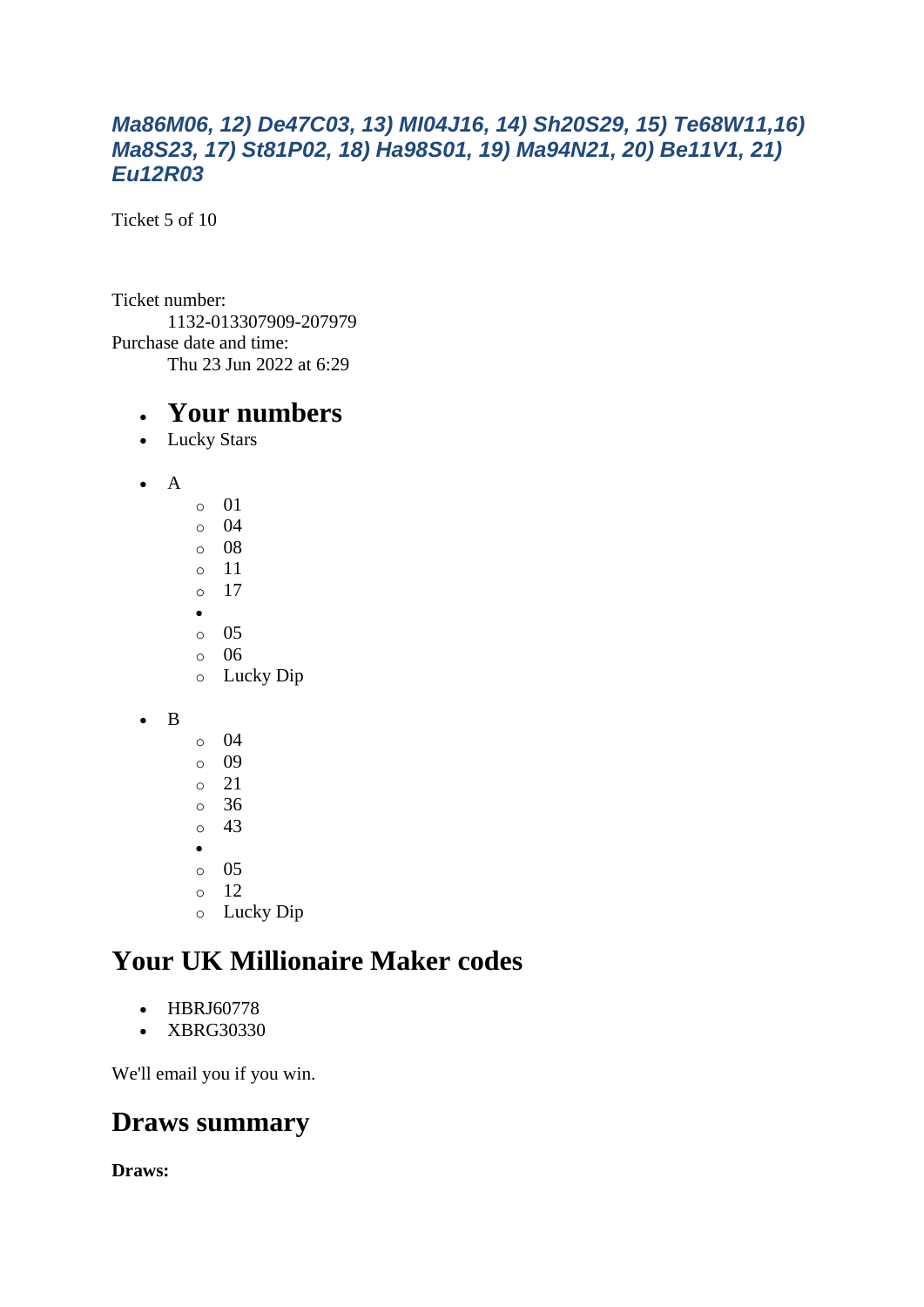FriFriday **Weeks:** 1

#### **Draw summary**

Fri 24 Jun 2022

## **Draw dates**

• Fri 24 Jun 2022

**Cost:** 2 plays x £2.50 for 1 draw = £5.00

## **Total:**

£5.00

*-------------------------------------------------*

#### *Lottery Syndicate Group 26*

#### *1) Ry98M51, 2) Te68W11, 3) Be55G77, 4) Sh20S29,5) Ri28L30,6) CA42S01, 7) Jo16V36, 8) Al57S13, 9) Te19B30,10) Pe03S23, 11) Pa65A06, 12) De47C03, 13) Ka30M09, 14) Ha90S03, 15) Ma52A71,16) Ma86M06 17) Ed55T02, 18) St81P02, 19) TH94L16, 20) Ma56S01, 21) Jo92Y20*

Ticket 6 of 10

Ticket number: 1132-013242373-206879 Purchase date and time: Thu 23 Jun 2022 at 6:29

- Lucky Stars
- $\bullet$  A
- o 01
- $\circ$  14
- o 38
- o 43
- o 46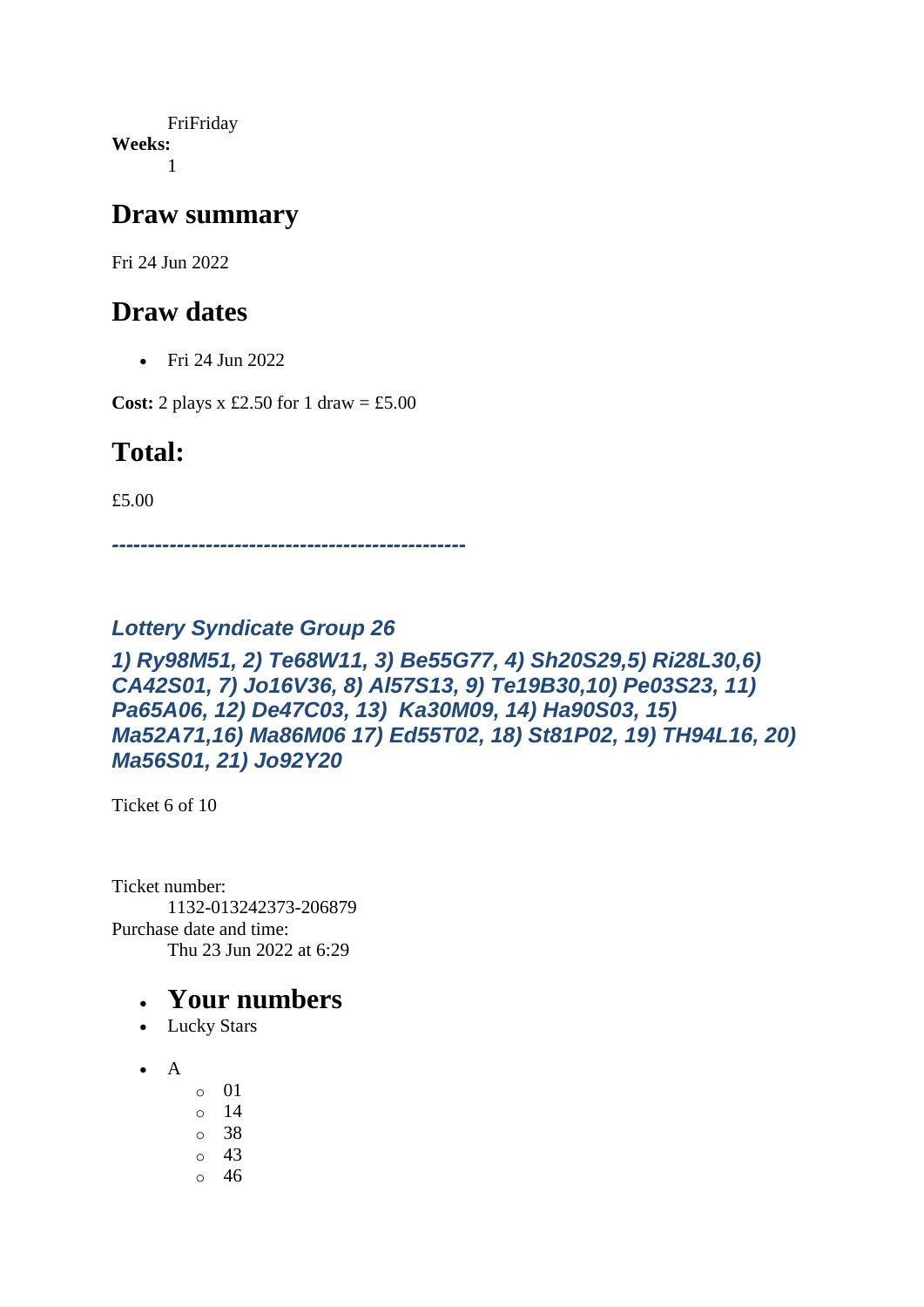|   | O         | 05                                                  |
|---|-----------|-----------------------------------------------------|
|   | $\circ$   | 07                                                  |
|   | $\circ$   | Lucky Dip                                           |
|   |           |                                                     |
| B |           |                                                     |
|   | O         | 15                                                  |
|   | $\circ$   | 16                                                  |
|   | $\circ$   | 19                                                  |
|   | $\circ$   | 34                                                  |
|   | $\circ$   | 49                                                  |
|   | $\bullet$ |                                                     |
|   | $\circ$   | 01                                                  |
|   | Ó         | 07                                                  |
|   |           | $\mathbf{T}$ and $\mathbf{T}$ and $\mathbf{T}$<br>г |

o Lucky Dip

# **Your UK Millionaire Maker codes**

- HBRJ60779
- ZBRF74322

We'll email you if you win.

### **Draws summary**

**Draws:** FriFriday **Weeks:** 1

# **Draw summary**

Fri 24 Jun 2022

### **Draw dates**

• Fri 24 Jun 2022

**Cost:** 2 plays x £2.50 for 1 draw = £5.00

### **Total:**

£5.00

*----------------------------------------------------*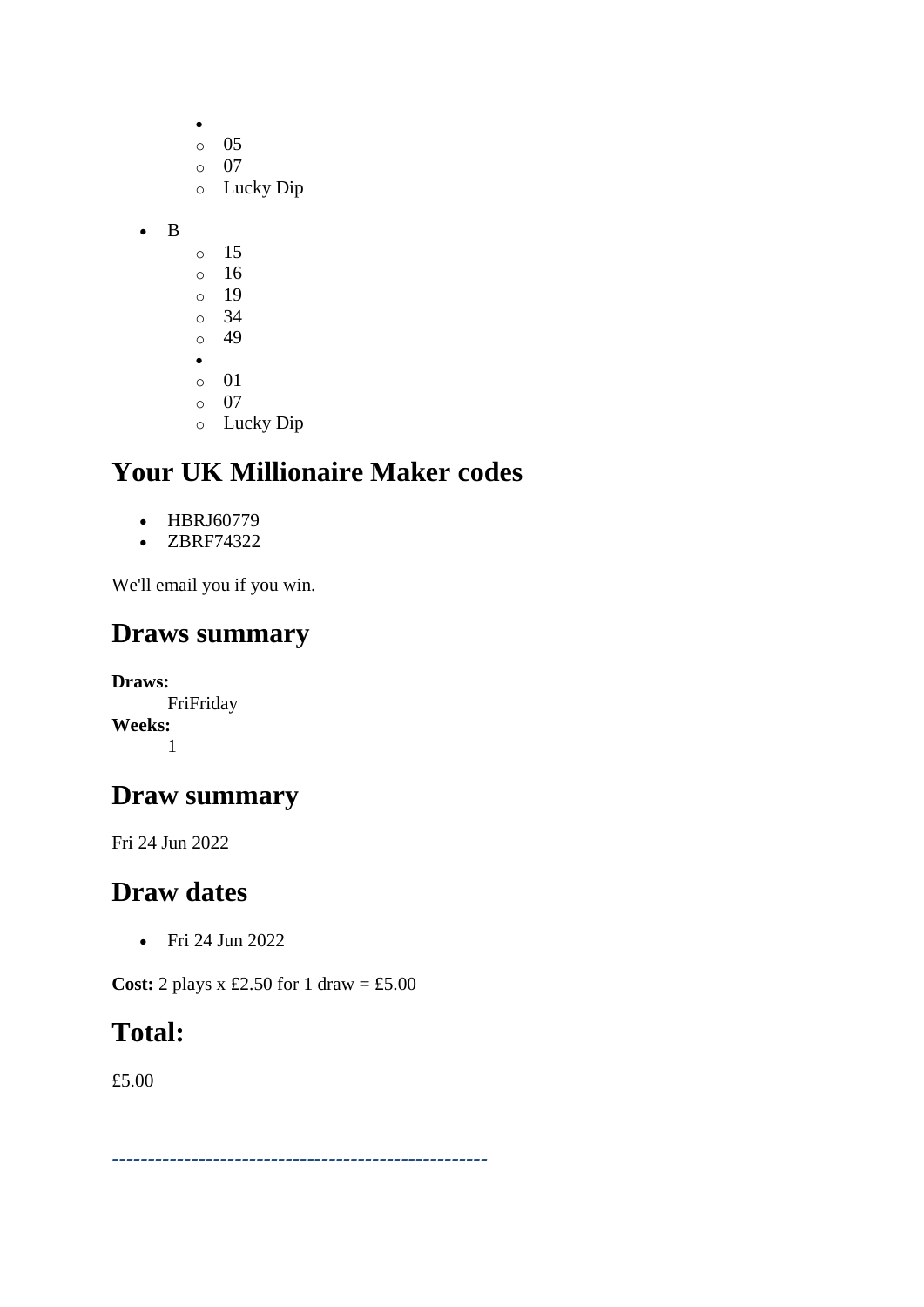#### *Lottery Syndicate Group 27*

#### *1) Al57S13, 2) CE76J05, 3) Be55G77, 4) Sh20S29,5) Mo08K09,6) CA42S01, 7) Pa65A06, 8) Ha90S03, 9) Te19B30,10) Te68W11, 11) Mi68H03/MI68H03, 12) De47C03, 13) Gr27B30, 14) St81P02, 15) Ro57M05, 16) LE29H09, 17) Ma56S01, 18) Ra51N11, 19) Do1V1, 20) Ni02G12, 21) Jo92Y20*

Ticket 7 of 10

Ticket number: 1132-046811141-203779 Purchase date and time: Thu 23 Jun 2022 at 6:29

### • **Your numbers**

- Lucky Stars
- A
- $\circ$  17
- o 24
- o 28
- o 30 o 41
- •
- o 07
- o 09
- o Lucky Dip

• B

- o 07
- o 09
- $\circ$  13
- $\circ$  22
- $\circ$  47
- •
- $\circ$  07 o 09
- o Lucky Dip

# **Your UK Millionaire Maker codes**

- MBRG51380
- ZBRF74323

We'll email you if you win.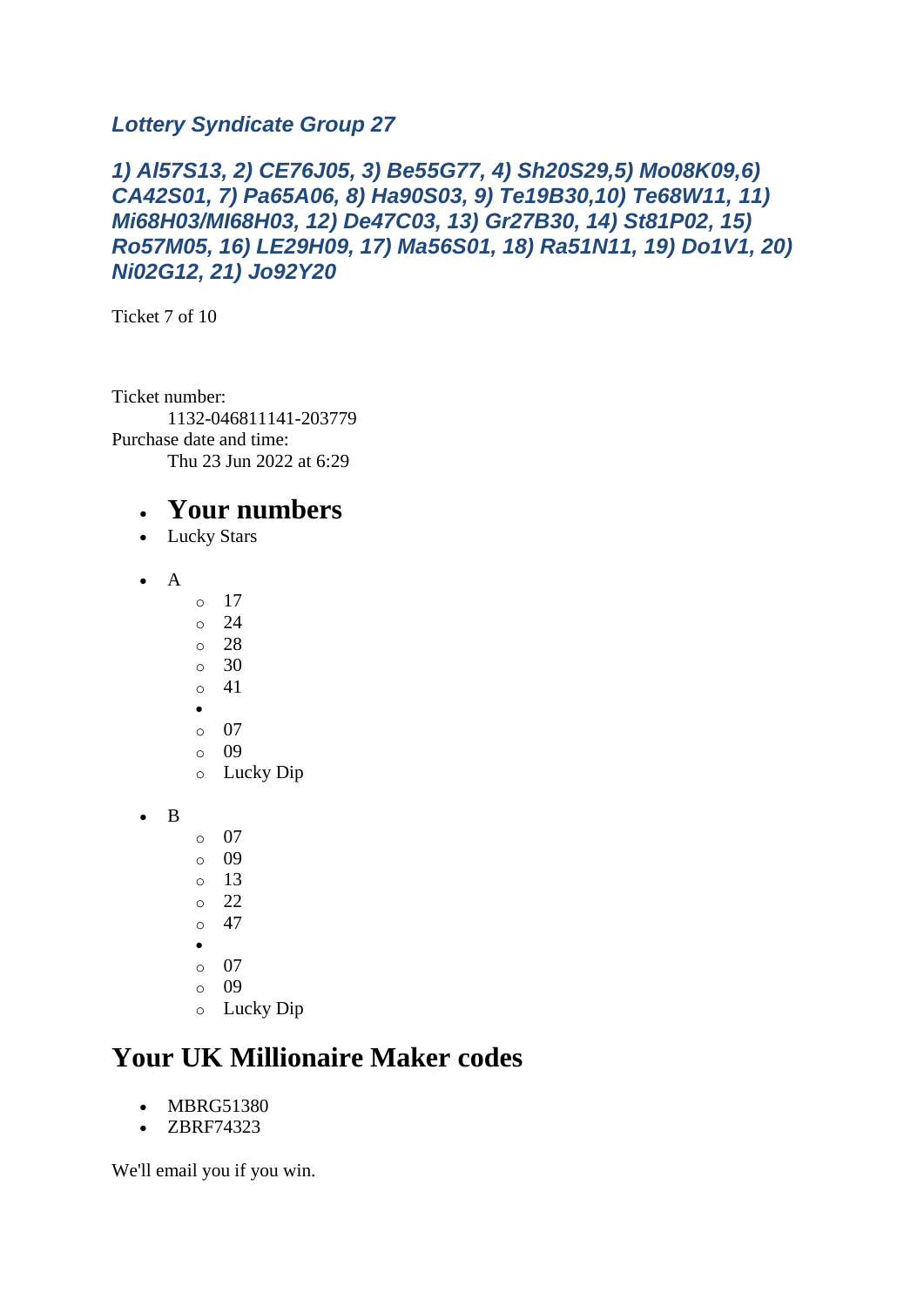## **Draws summary**

**Draws:** FriFriday **Weeks:** 1

# **Draw summary**

Fri 24 Jun 2022

# **Draw dates**

• Fri 24 Jun 2022

**Cost:** 2 plays x £2.50 for 1 draw = £5.00

# **Total:**

£5.00

#### *----------------------------------------------------*

#### *Lottery Syndicate Group 28*

*1) Ti53W41, 2) Ra51N11, 3) Ma52A71, 4) Mo08K09, 5) Ma98D73,6) Ro57M05, 7) AL06S23, 8) Pe57L11, 9) De05M22, 10) Ne03F12, 11) Ad34Y2, 12) Ni02G12, 13) Vi53J31, 14) Pe03S23, 15) Jo16V36, 16) --- --------, 17) Jo57F06, 18) Ma56S01, 19) Ra86P02, 20) Ro07W32, 21) Pe21W01*

Ticket 8 of 10

Ticket number: 1132-063661061-208179 Purchase date and time: Thu 23 Jun 2022 at 6:29

- Lucky Stars
- $\bullet$  A o 16
	- $\circ$  17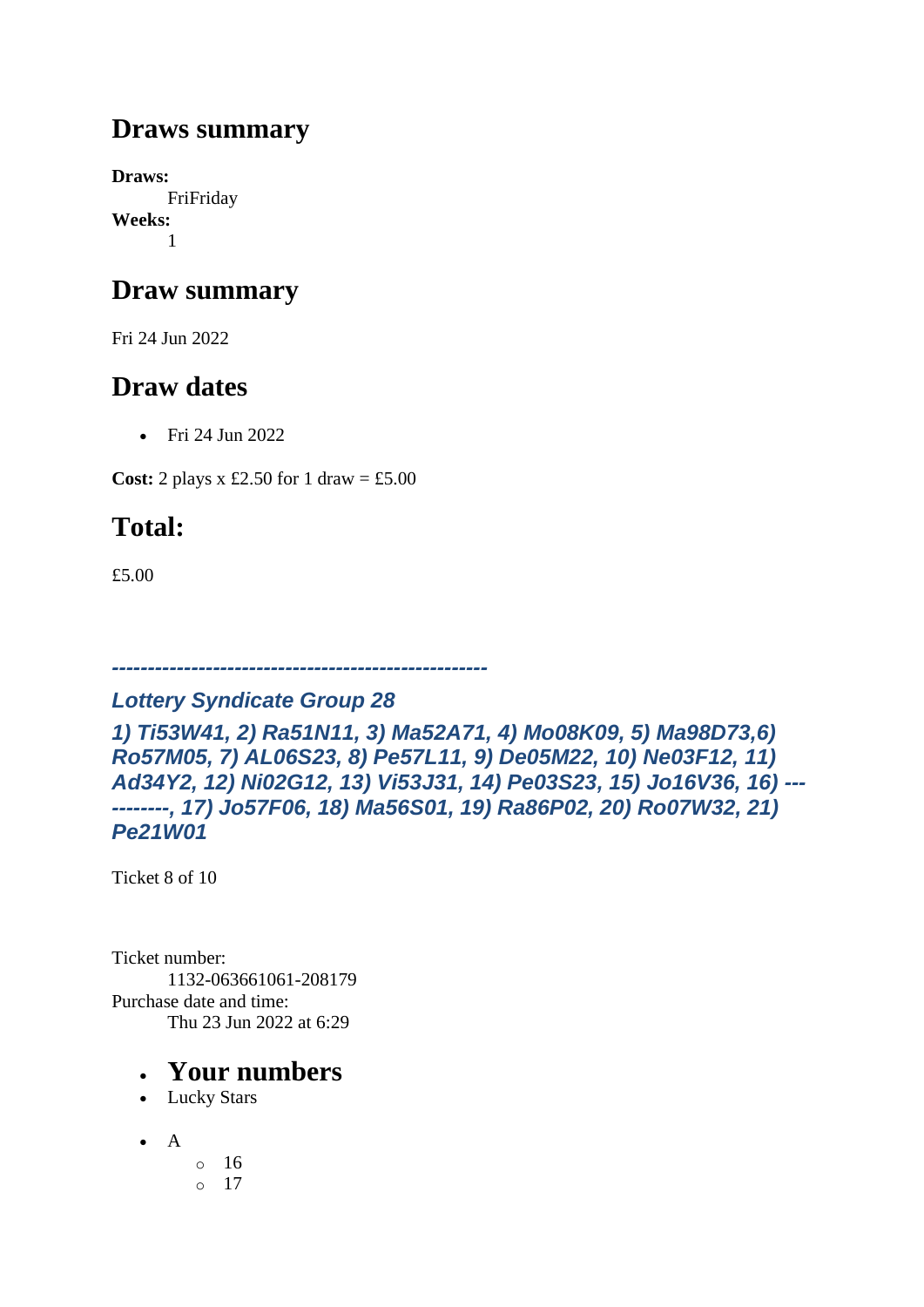- o 18  $\circ$  20
- o 49
- •
- o 08
- o 11 o Lucky Dip
- B
- o 06
- o 07
- o 14 o 38
- o 50
- •
- o 03
- o 12
- o Lucky Dip

# **Your UK Millionaire Maker codes**

- ZBRF74325
- VBRF29262

We'll email you if you win.

# **Draws summary**

**Draws:**

FriFriday **Weeks:** 1

# **Draw summary**

Fri 24 Jun 2022

# **Draw dates**

• Fri 24 Jun 2022

**Cost:** 2 plays x £2.50 for 1 draw = £5.00

# **Total:**

£5.00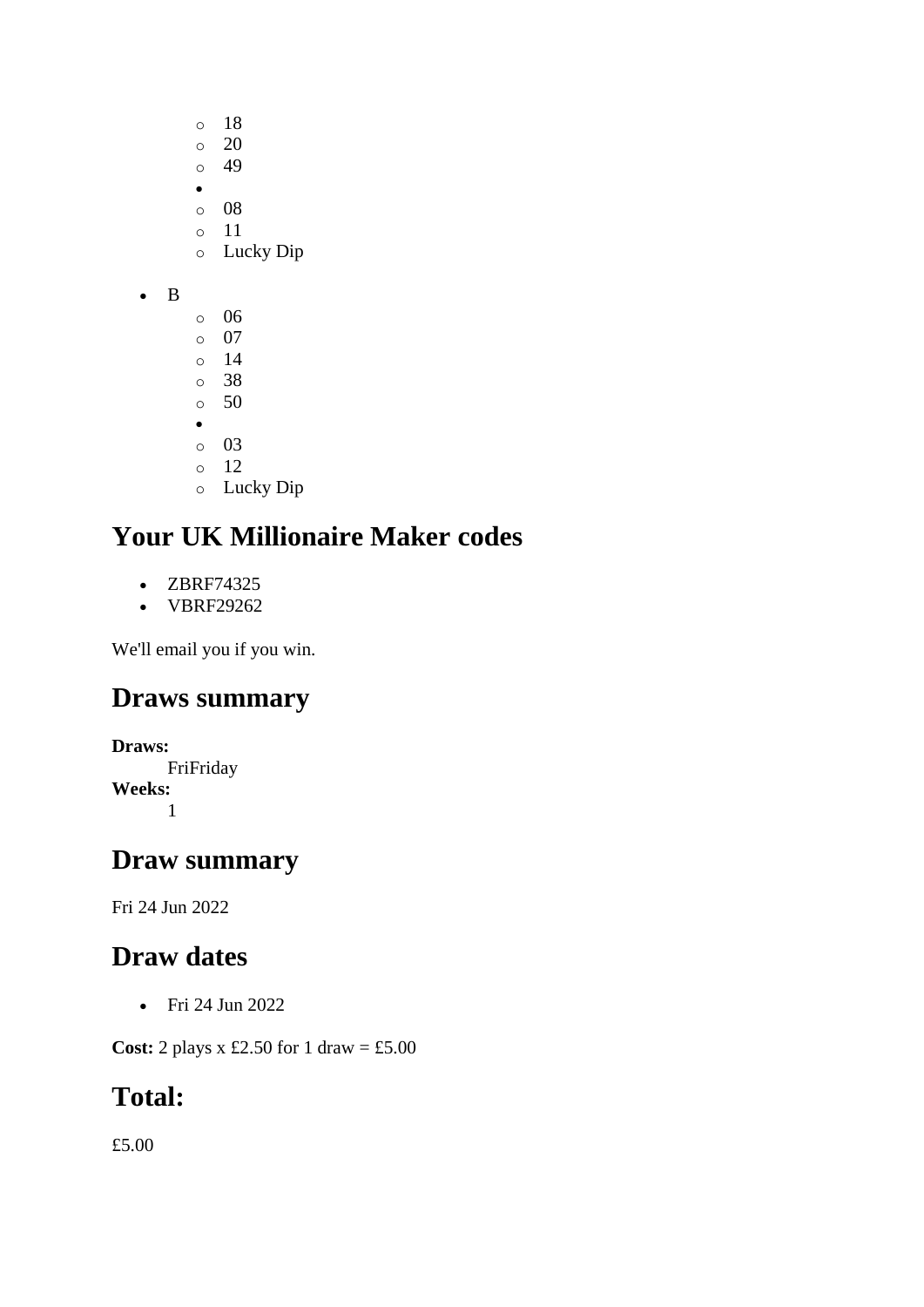*Lottery Syndicate Group 29*

*----------------------------------------------------*

*1) FR30E17, 2) Pe03S23, 3) Li08G23, 4) Ri05M06,5) Ad05R11, 6) Pa52W81, 7) Mo08K09, 8) Me21F22, 9) Ra86P02,10) Mi02L17, 11) Ed55T02, 12) De05M22, 13) Jo54V2, 14) Ma56S01, 15) Pe57L11, 16) - David1980, 17) Ju86G11, 18) Jo57F06, 19) Pe20L31, 20) Ma52A71, 21) Pe21W01*

Ticket 9 of 10

Ticket number: 1132-058352641-207579 Purchase date and time: Thu 23 Jun 2022 at 6:29

- Lucky Stars
- $\bullet$  A
- o 02
- o 05
- o 14
- o 31
- o 32
- o 04
- o 12
- o Lucky Dip
- B
- o 19
- o 23
- o 26
- o 37
- o 44
- •
- o 06 o 12
- o Lucky Dip
- **Your UK Millionaire Maker codes** 
	- JBRG30477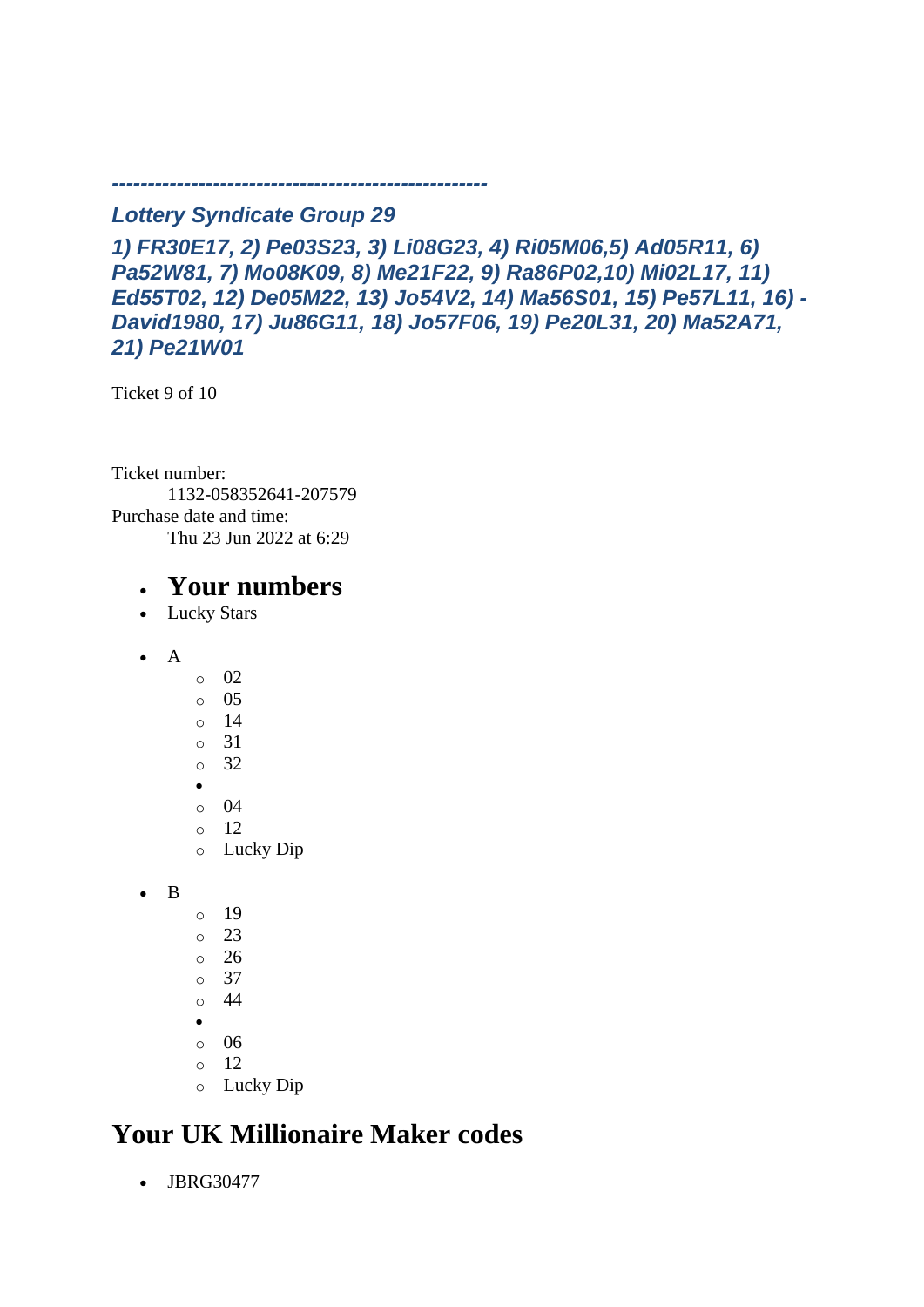• ZBRF74328

We'll email you if you win.

#### **Draws summary**

**Draws:** FriFriday **Weeks:** 1

### **Draw summary**

Fri 24 Jun 2022

### **Draw dates**

• Fri 24 Jun 2022

**Cost:** 2 plays x £2.50 for 1 draw = £5.00

## **Total:**

£5.00

*----------------------------------------------------*

#### *Lottery Syndicate Group 30*

*1) Ca05F01, 2) Si12G05, 3) Me21F22, 4) Ad05R11, 5) Pe21W01, 6) De05M22, 7) Pe03S23, 8) Li08G23, 9) Dy02J22,10) Jo57F06, 11) Ra86P02, 12) To10J23, 13) Sa03M11, 14) BA09K03Basat, 15) AL06S23, 16) Do1V1, 17) Hi06R06, 18) Ri05M06, 19) Pe20L31, 20) Ne03F12, 21) Ge08D01*

Ticket 10 of 10

Ticket number: 1132-010883332-207179 Purchase date and time: Thu 23 Jun 2022 at 6:29

#### • **Your numbers**

• Lucky Stars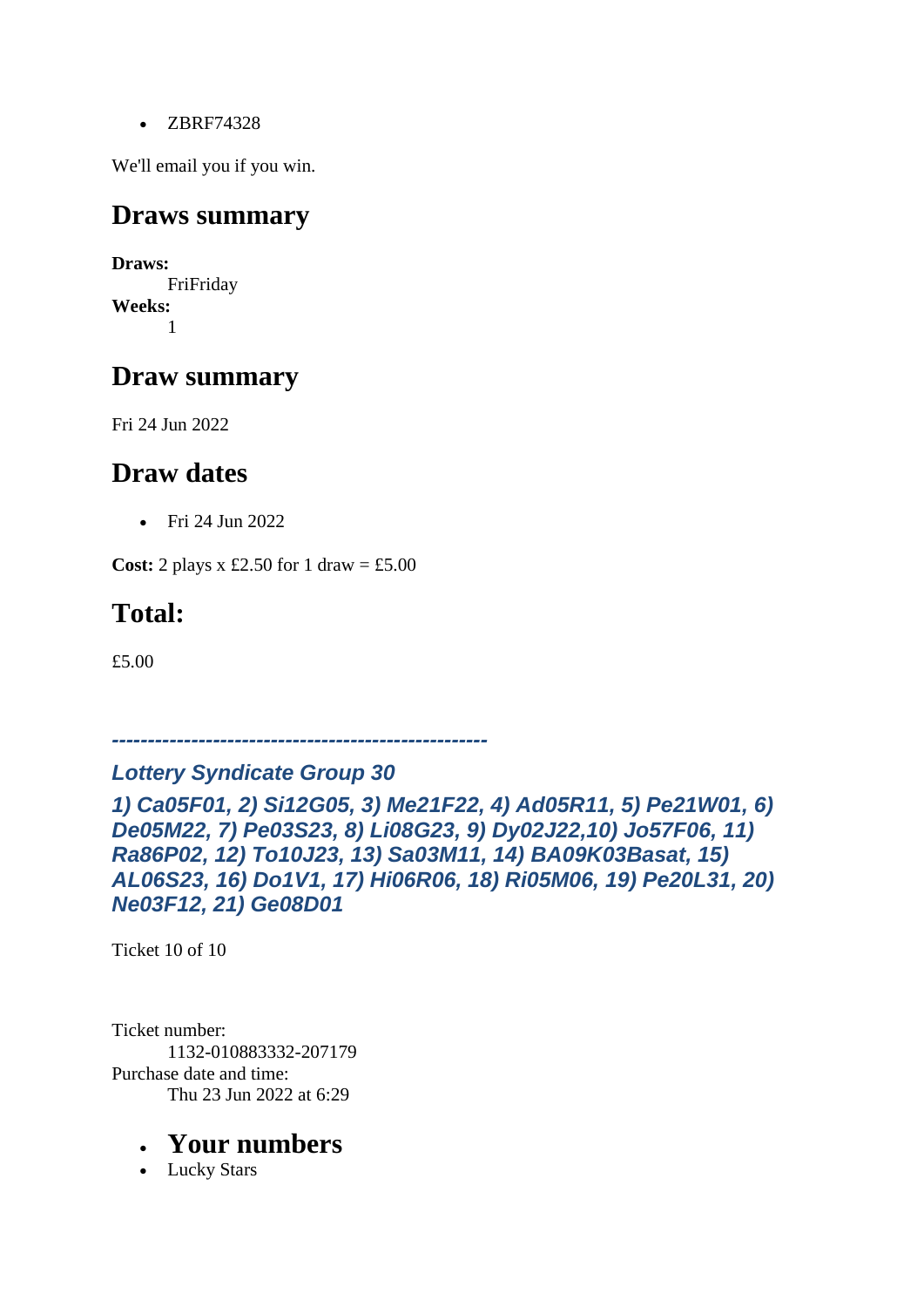- A
- o 06
- o 12
- o 35
- o 40 o 44
- •
- o 01
- o 04
- o Lucky Dip
- B
- o 01 o 16
- o 18
- o 24
- o 39
- •
- o 01  $\circ$  10
- o Lucky Dip

# **Your UK Millionaire Maker codes**

- XBRG30332
- VBRF29266

We'll email you if you win.

# **Draws summary**

**Draws:** FriFriday **Weeks:** 1

# **Draw summary**

Fri 24 Jun 2022

# **Draw dates**

• Fri 24 Jun 2022

**Cost:** 2 plays x £2.50 for 1 draw = £5.00

# **Total:**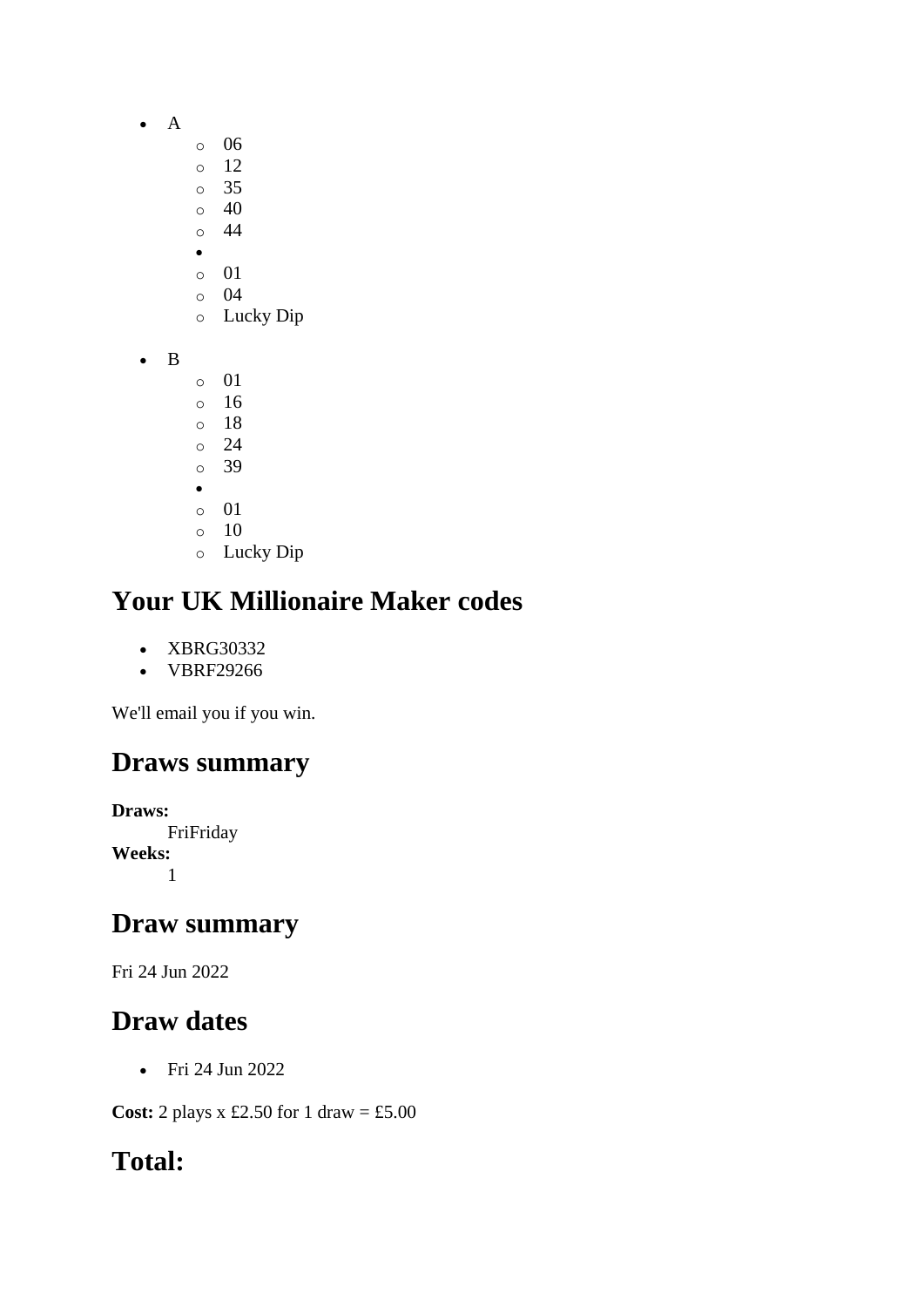*----------------------------------------------------*

#### *Lottery Syndicate Group 31*

*1) Ca05F01, 2) To10J23, 3) Dy02J22, 4) Ad05R11, 5) Ne03F12, 6) De05M22, 7) David1980, 8) Li08G23, 9) Sa03M11,10) Jo57F06, 11) Fr02B01, 12) Si12G05, 13) AL06S23, 14) IA05W25, 15) Me21F22, 16) Do1V1, 17) Hi06R06, 18) Ri05M06, 19) Ma02L23, 20) Ka10K21, 21) Ge08D01*

Ticket 1 of 3

Ticket number: 1132-048709636-200479 Purchase date and time: Thu 23 Jun 2022 at 6:30

### • **Your numbers**

- Lucky Stars
- $\bullet$  A
- o 04 o 13 o 25 o 38  $\circ$  40 • o 03 o 09
- o Lucky Dip

• B

- o 04 o 11
- o 14
- o 49
- $\circ$  50
- •
- o 03
- o 07
- o Lucky Dip

### **Your UK Millionaire Maker codes**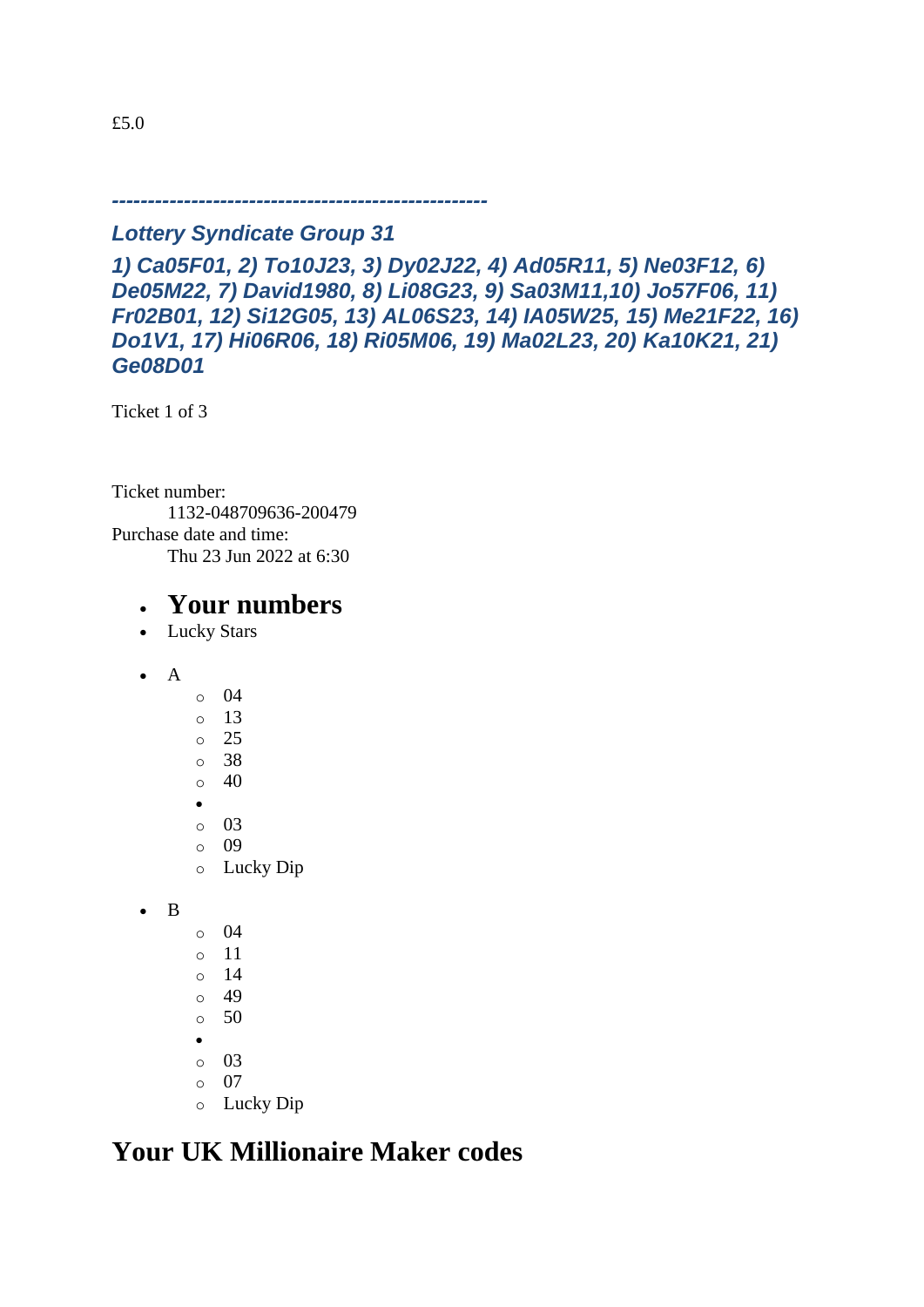- ZBRF74394
- ZBRF74395

We'll email you if you win.

### **Draws summary**

**Draws:** FriFriday **Weeks:** 1

### **Draw summary**

Fri 24 Jun 2022

### **Draw dates**

• Fri 24 Jun 2022

**Cost:** 2 plays x £2.50 for 1 draw = £5.00

## **Total:**

£5.00

*----------------------------------------------------*

#### *Lottery Syndicate Group 32*

*1) St07G02, 2) Dy02J22, 3) Am08M22, 4) AL06S23, 5) Fr02B01, 6) Ne03F12, 7) Mi02L17, 8) Rh06T24, 9) Ge08D01,10) BA09K03Basat, 11) Me21F22, 12) Li08G23, 13) IA05W25, 14) TA05W02, 15) Ma20C23, 16) Am06M03, 17) Ka10K21, 18) Ma03N09, 19) Ku06C07, 20) To10J23, 21) Do1V1*

Ticket 2 of 3

Ticket number: 1132-005642240-203579 Purchase date and time: Thu 23 Jun 2022 at 6:30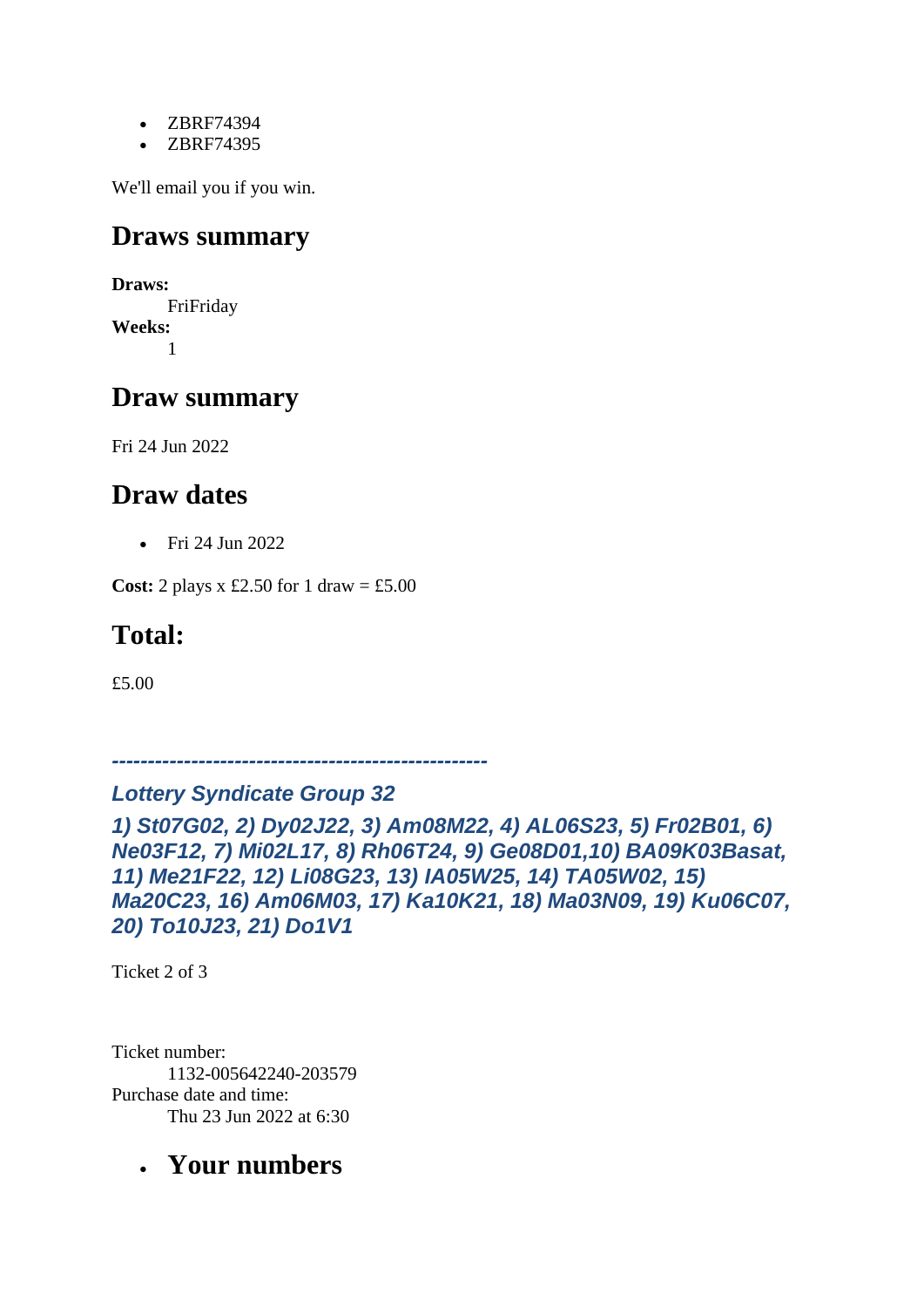- Lucky Stars
- A
- o 28
- o 29
- o 35 o 36
- $\circ$  43
- $\bullet$
- o 04
- o 05
- o Lucky Dip
- B
- o 16 o 25
- o 36
- o 38
- $\circ$  42
- •
- o 01
- o 02
- o Lucky Dip

# **Your UK Millionaire Maker codes**

- VBRF29352
- TBRG90243

We'll email you if you win.

# **Draws summary**

**Draws:** FriFriday **Weeks:** 1

### **Draw summary**

Fri 24 Jun 2022

### **Draw dates**

• Fri 24 Jun 2022

**Cost:** 2 plays x £2.50 for 1 draw = £5.00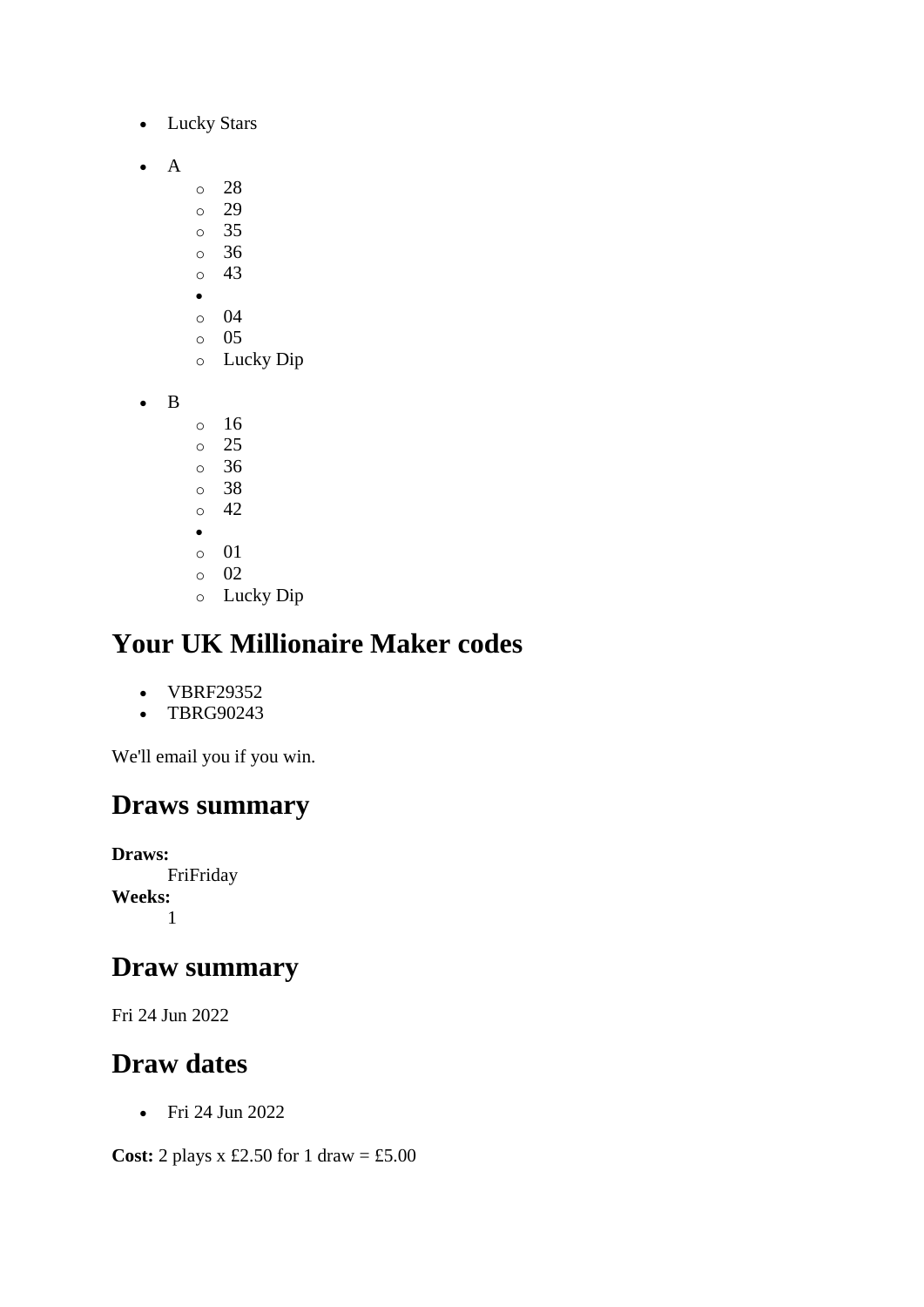### **Total:**

£5.00

*----------------------------------------------------*

#### *Lottery Syndicate Group 33*

*1) St07G02, 2) Ro07W32, 3) Co09G02, 4) Am08M22, 5) Ab01A01, 6) Mi02L17, 7) Ma02L23, 8) Fr02B01, 9) Ge08D01,10) BA09K03Basat, 11) TA05W02, 12) Li08G23, 13) Jo16V36, 14) AL06S23, 15) Ma20C23, 16) Am06M03, 17) Ka10K21, 18) ---------, 19) Ku06C07, 20) To10J23, 21) Do1V1*

Ticket 3 of 3

Ticket number: 1132-039206912-207079 Purchase date and time: Thu 23 Jun 2022 at 6:30

- Lucky Stars
- A
- o 12 o 15 o 27 o 38 o 41 • o 08 o 10
- o Lucky Dip

```
• B
```
- o 09 o 11 o 32  $\circ$  41 o 42
- •
- o 05
- o 11
- o Lucky Dip